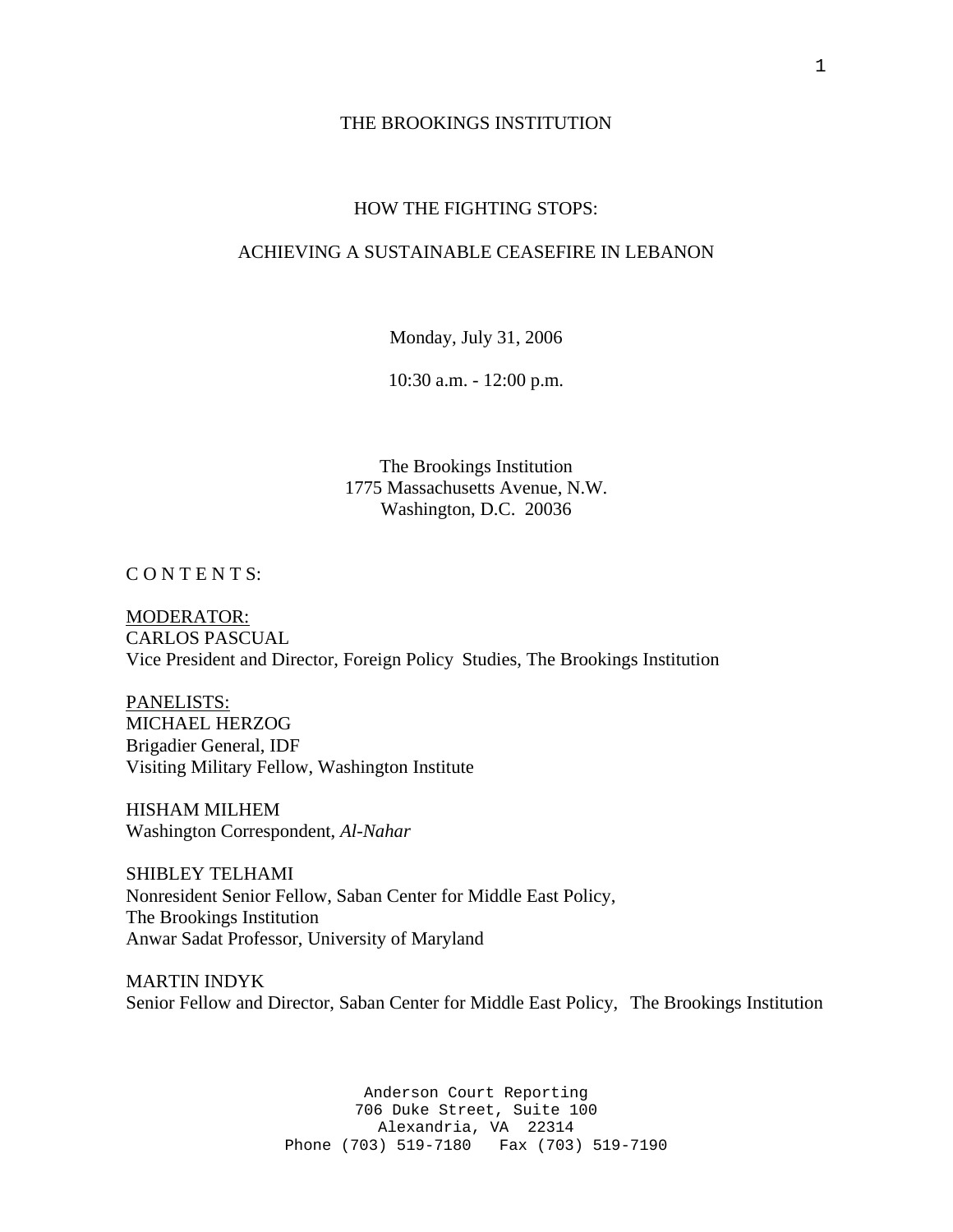### P R O C E E D I N G S

#### AMB. PASCUAL: I would like to welcome you today to Brookings.

Unfortunately, I am welcoming you in an environment which is a little bit physically hotter than we would like it to be. We have got some problems, as you have already figured out, with our air conditioning system today, and so we are going through a little minor stress here in the building and have actually turned off a lot of the lights throughout the building to try to keep it as cool as we can.

We are being a little bit formal here in starting out with our jackets on. I anticipate, between the nature of the debate and the issues that are at play and the temperature in the room, at some point the jackets will come off and we will take that as a sign of informality and collegiality as opposed to any other sort of statement about the political implications of the nature of the debate.

 This is an event that is sponsored by the Saban Center at the Brookings Institution. It is focused on the question of the fighting in Lebanon, how to stop the fighting, and achieving a sustainable ceasefire in Lebanon. We use that term, sustainable ceasefire, with a little bit of a question mark because one of the things that we want to explore is, in fact, what does it actually mean and how achievable is it.

 As we go through the discussion today, there a number of questions that we want to be able to address and certainly as results of this morning's headlines, one of the absolute critical issues that we want to look is the human impact that this war is having, especially after the increasing civilian toll that it has had, both in Lebanon and within Israel, and the political implications of that human impact.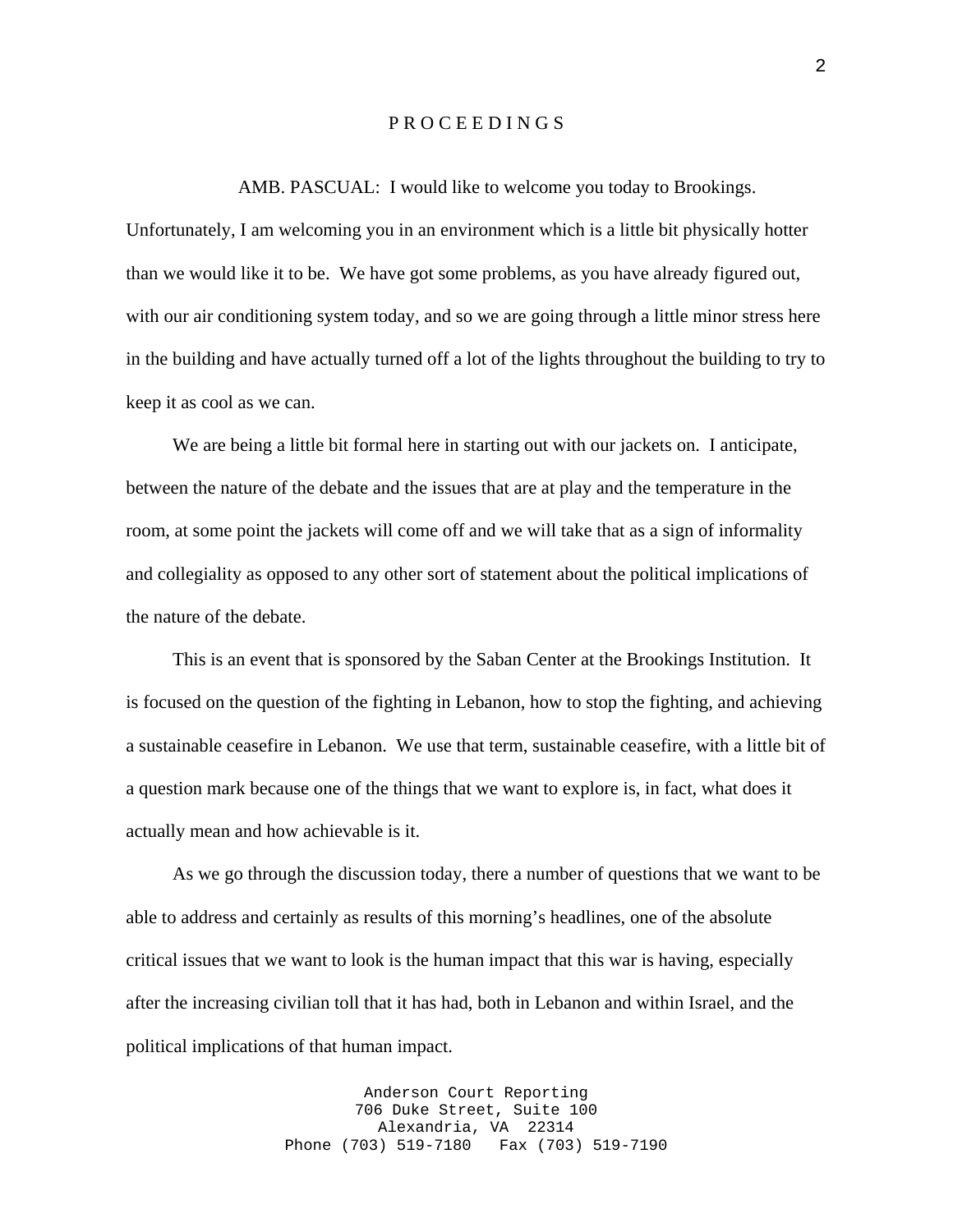We want to understand what the military goals are. What is being proposed by either side? Can those military goals be achieved? What is the cost of actually trying?

 We want to explore the nature of an international force. Can an international force make a difference? Can it even be constituted?

 It will be important to spend some time thinking about the Lebanese State. Just over a year ago, there was a great deal of hope throughout Lebanon as the state seemed to be a reflection of the democratic interests of the people of Lebanon. What are the risks that that democratic state could actually collapse, and if it does collapse, what are the implications? If there is a void that is left there in the space of a state, how might it be filled and what might the risks be?

 There are issues that, of course, need to be thought about in terms of ramifications throughout the Arab World and how all of this is affecting the neighboring countries and states and what the long term and even medium term implications of that might be. There are obviously very immediate questions that need to be thought as well about Iran and the negotiations that had been continuing on trying to deal with Iran's nuclear aspirations and what might be possible on that front. And related to that, of course, is how are the events in Lebanon affecting our allies in Europe and in other parts of the world and in Russia and China? What might be the implications there? Then, of course, one of the issues that I am sure will come out throughout the discussion is the tie-ins with the Palestinian Territories. So, while we start with a focus between Israel and Lebanon, it is inevitable that this issue is going to take us to a much broader set of questions.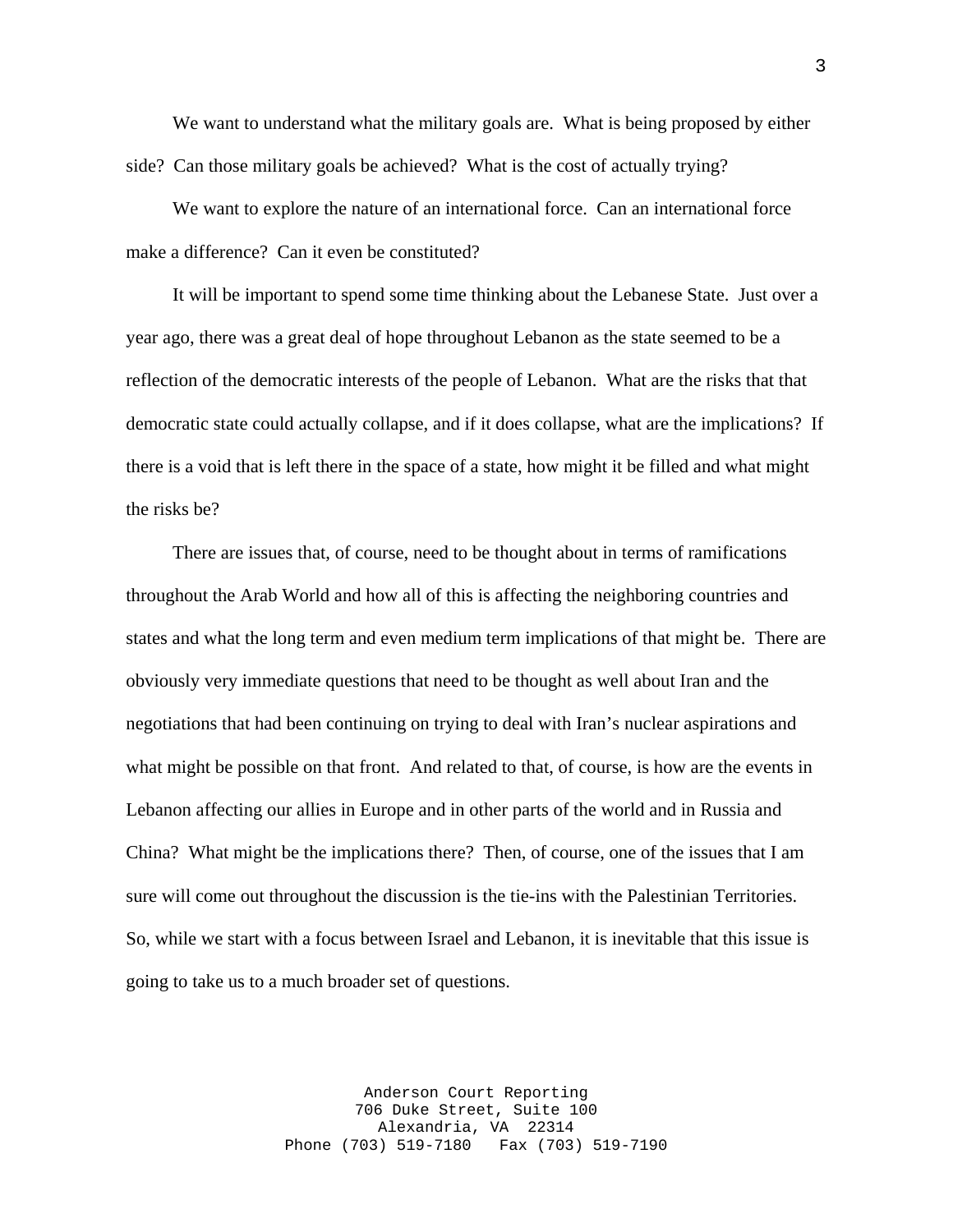We have an extraordinary panel to help us through this discussion and to begin with in helping us to understand the Israeli perspective will be General Michael Herzog. Michael is a Brigadier General in the Israeli Defense Force. He is currently a Visiting Military Fellow at the Washington Institute. He has participated in most of Israel's peace talks with the Palestinians, the Jordanians, the Syrians, and the United States from the period of 1993 to 2001. He has served as a Military Secretary to the Israeli Minister of Defense. He had served as the Head of the Strategic Planning Division, and he has been a soldier, and so thus brings a very wide perspective to this discussion.

 Following him will be Hisham Milhem who will help us try to get a better understanding or handle on a Lebanese perspective. Hisham is the Washington-based correspondent for *Al-Nahar*, the leading Lebanese daily; for *Al-Qabas*, the Kuwaiti daily; and he hosts a weekly talk show for Al Arabiya called "Across the Ocean". Many of you have seen him as a commentator on the NewsHour with Jim Lehrer, Nightline, Good Morning America, NPR, and so forth.

 To help us get a better sense of some of the repercussions throughout the Arab World and in the international community will be Shibley Telhami. Shibley is the Anwar Sadat Professor for Peace and Development at the University of Maryland. He is also a Nonresident Senior Fellow here at the Brookings Institution. Many of you are familiar with his extensive writing on the Middle East. I, in particular, have been extraordinarily impressed by some of the recent work he has done on polling throughout the Arab World and as a result of that, helping to transform an understanding of public opinion at a grassroots level into what the implications for policy might be. We look forward to hearing from him.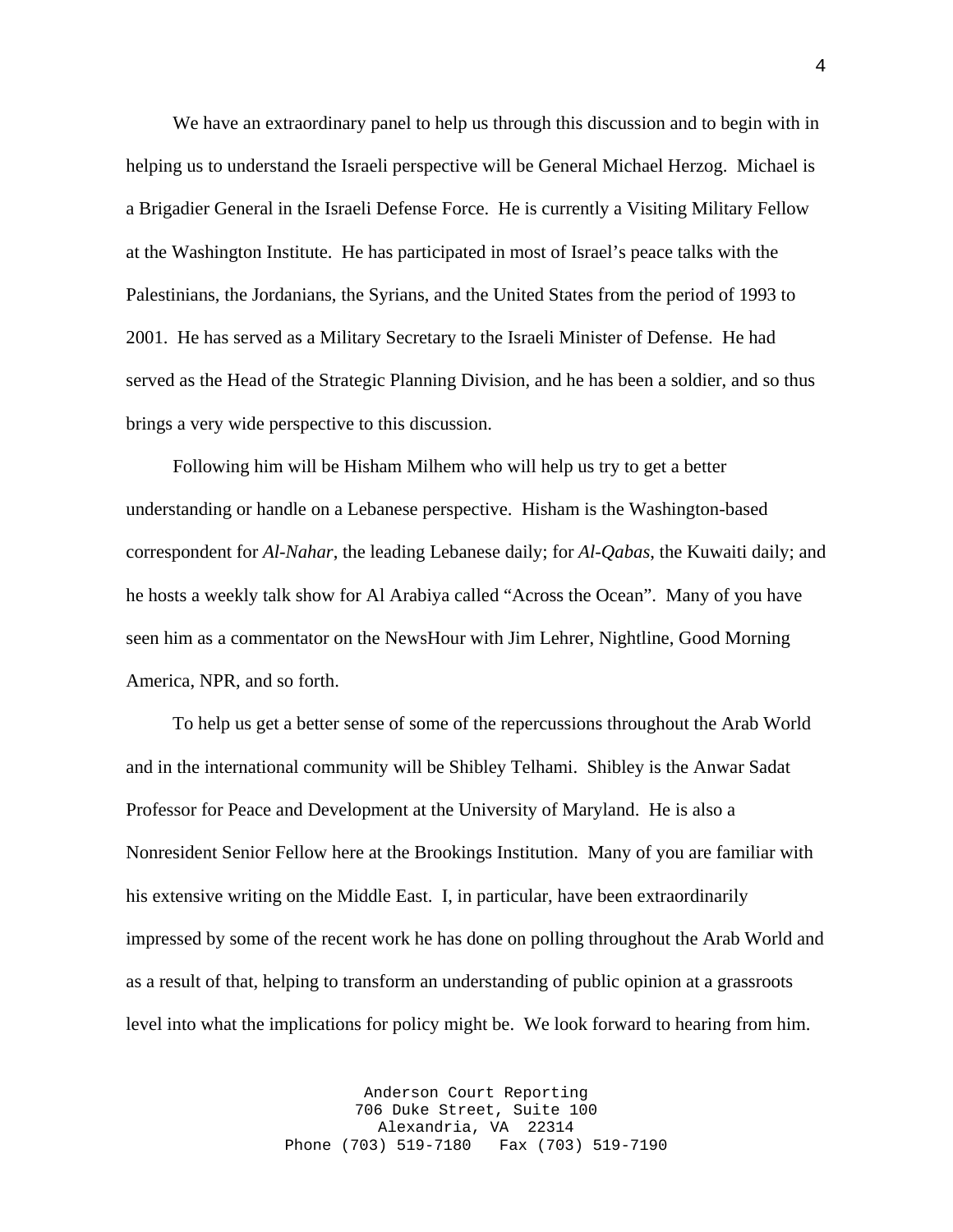Then finally, Martin Indyk will help us understand how these events are playing out for the United States and for American policy, and of course, Martin is in the best position to help us do that. He has served twice as U.S. Ambassador to Israel. He has served as Special Assistant and Senior Director for the Near East and South Asia at the National Security Council during President Clinton's tenure. Martin is a Senior Fellow here at the Brookings Institution and the Director of the Saban Center. He was also the founding Executive Director of the Washington Institute for Near East Policy and thus brings us an extraordinary perspective on the Near East from his role as a policymaker and as a practitioner as well.

 So, without further adieu, let me turn to the panel and, Michael, let me ask you to begin, please.

 If you want to speak from there, why don't I suggest we actually speak from the chairs? I thought I would just stand up here to introduce you, but let us keep it here and I think it will help us go a little bit more quickly.

BRIG. GEN. HERZOG: Good morning, can you hear me?

AMB. INDYK: I will turn the mic up.

 BRIG. GEN. HERZOG: Good morning. I will concentrate on the military campaign and some of the Israeli objectives, but I want to say that in my view in this war, there are three campaigns being fought in parallel. One is a military campaign on the ground; the second is what I call the perception campaign; and the third is the post-ceasefire political campaign, namely, what kind of political arrangements and security arrangements will be established on the ground following the fighting.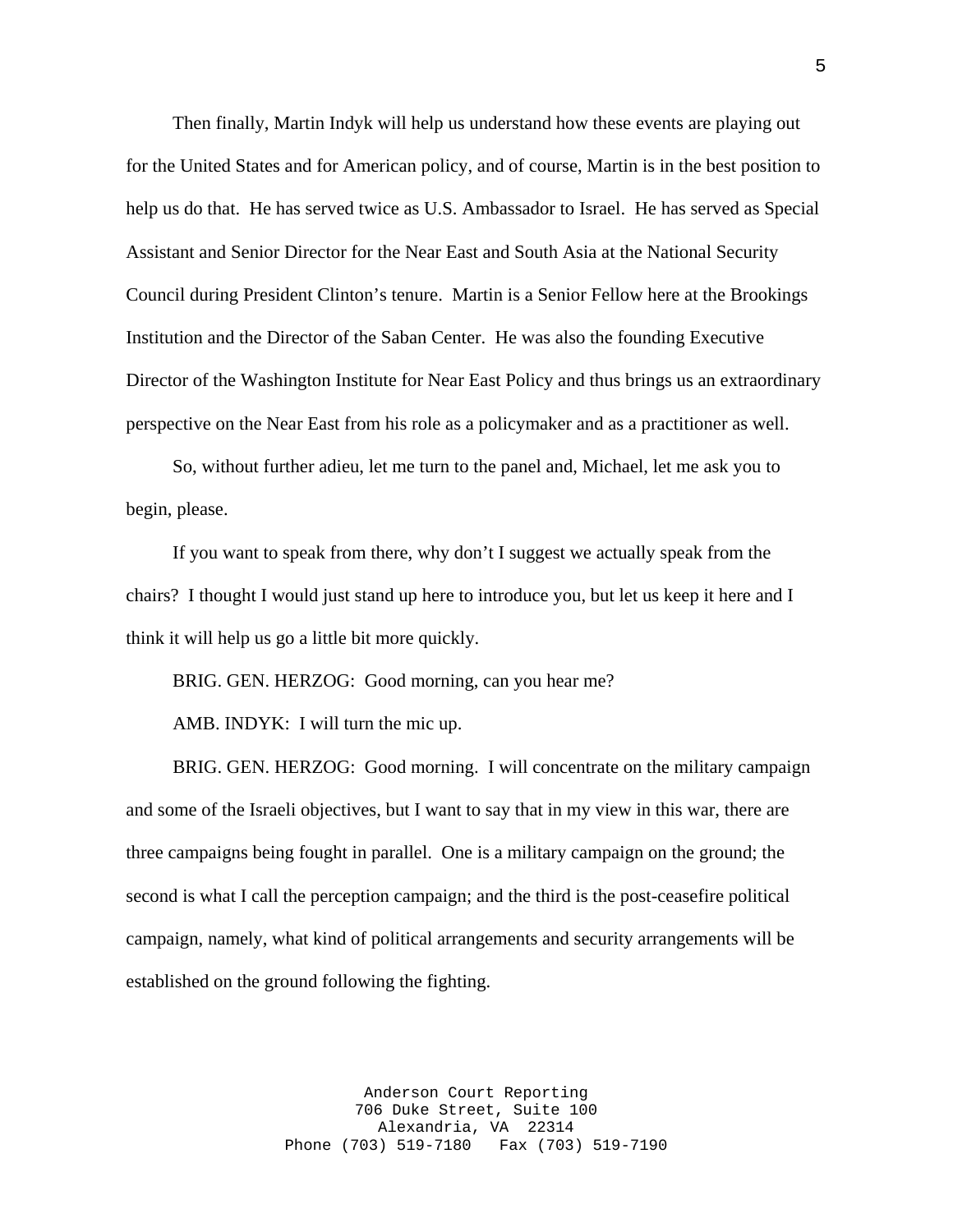Let me begin with the first campaign, the military campaign being fought on the ground. Here, I would say that Israel is very thoroughly and systematically degrading Hezbollah's capabilities, and the picture that I get from everybody in the know with whom I speak in Israel is that until now, Israel has seriously degrading Hezbollah's capabilities, very seriously. So it may not be the picture that is out there in the media, but they are suffering a very severe blow which takes them years back. Israelis believe that they have destroyed the majority of Hezbollah's medium and long-range rockets and their launchers, more than 70 percent, and they are hiding the rest of them. When they tried the other day, when they launched a mid-range rocket on the City of Afula for the first time employing the Iranian FAJR-5 rocket with a payload of 100 kilograms, the launcher was immediately destroyed by the Israeli Air Force. The Israelis destroyed most of the command and control structures, most of their headquarters, a lot of their designated financial assets. In Southern Lebanon where fierce fighting has been taking place along the border, they lost a numerous, sizeable portion of their fighting force including their best units. So Hezbollah is suffering a very serious blow in military terms. In terms of the military campaign, they are very seriously degraded.

 The war is a lot of firing of rockets on the City of Haifa, the third largest city in Israel. That has stopped over the last four or five days because Israel concentrated the campaign on the City of Tyre where they launched most of these rockets. So now, it is very difficult for them to launch rockets from that area on Haifa. Yesterday, following the tragic event in Qana were many civilians died, they wanted to launch medium-range rockets, but they were unable to do so. So what they did was just launch many more short-range rockets,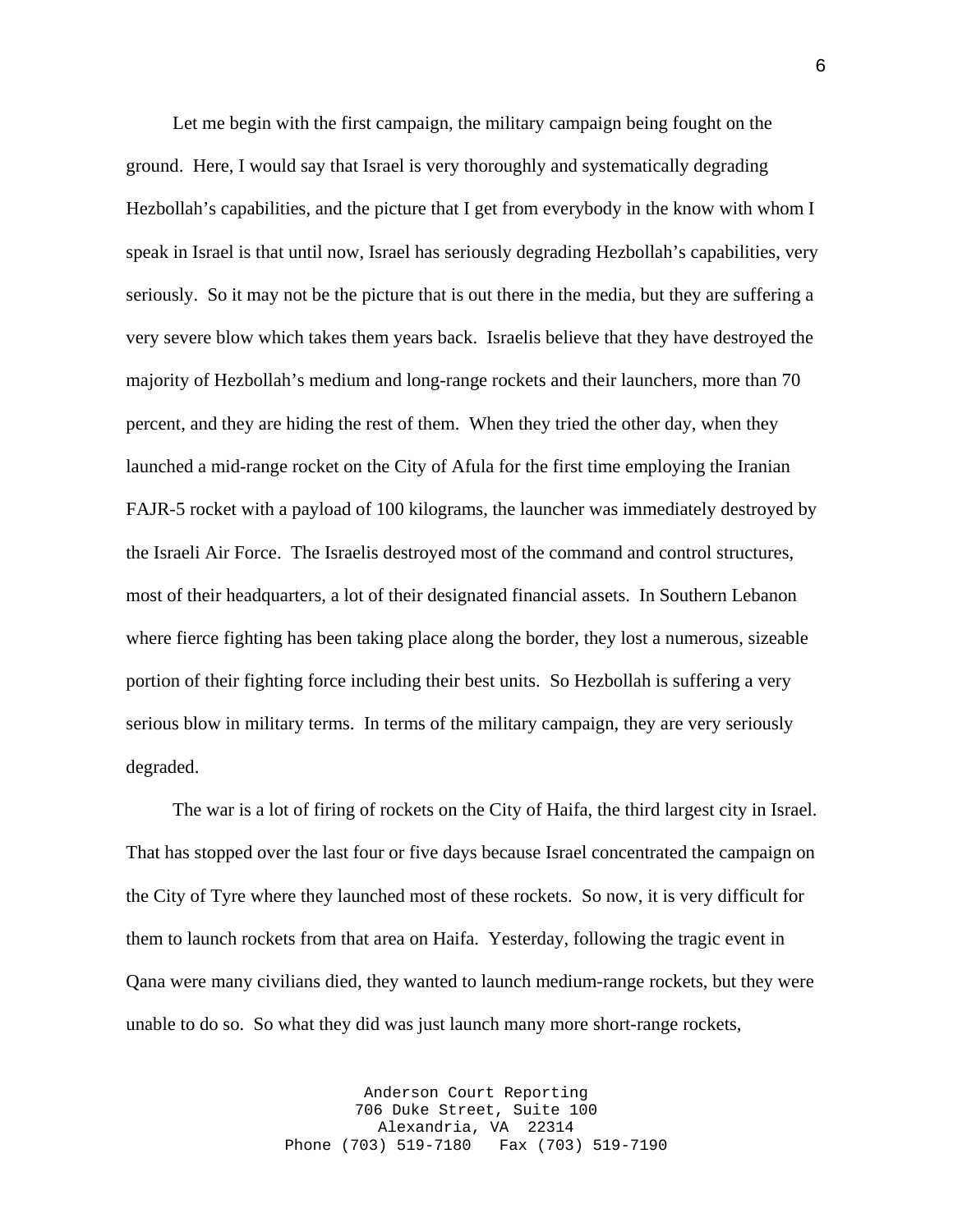Katyushas, instead for an average of about 100 rockets a day. They fired about 150 rockets on Israeli cities yesterday.

 I would say the bottom line of the military campaign is that their capabilities are being very seriously degraded and they have been taken years back.

 The second campaign is what I call the perception campaign. How is this war perceived? Who is perceived as being victorious in this war? Who will be perceived ultimately as being victorious in this war? Here, unfortunately, I think the picture is different. The picture out there is that Israel is not succeeding in this war and that Nasrallah may ultimately emerge victorious.

 There is a serious gap between the realities of the military campaign on the ground to degrade Hezbollah's capabilities and this perception campaign. I think this gap emanates from three major asymmetries characterizing this war. The first is the nature of the war itself. This is asymmetric warfare where a military is fighting a militia and a terror group that has positioned itself in civilian populated areas. It is firing rockets from these areas and then hiding them. In this kind of war, with Hezbollah, for over a decade, establishing a very impressive array of over 30,000 rockets, hundreds of bunkers all over Lebanon, hundreds of fighting cells over Lebanon, and of course, most of their headquarters in civilian populated areas, it is impossible to score a swift overnight victory. Some people had the expectation - maybe some Israelis fed this expectation -- that the Israel defense forces will score a very fast victory. That was not to be. I don't think it is possible in this kind of war. It has never occurred in any other asymmetric warfare that I know of, and it is not going to happen in Lebanon.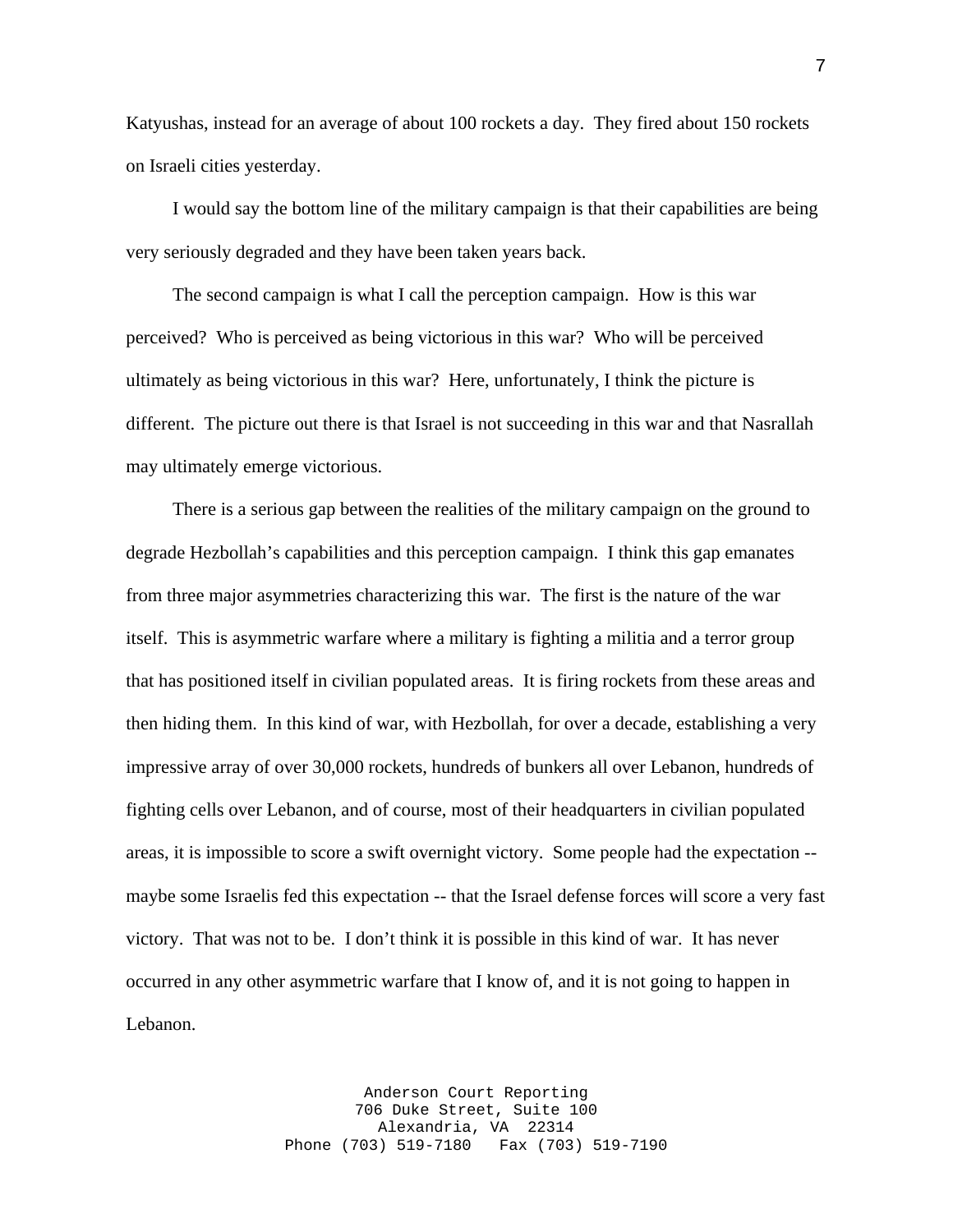Moreover, when you have this kind of asymmetric war, it is inevitable to avoid hitting civilians. It is tragic. It is very tragic what we see, but it is almost impossible to avoid hitting civilians when you have this organization hiding in civilian populated areas. For a military planner, this is a very serious debate. If you don't go after the terrorists, you are granting them impunity because they are hiding behind civilians. If they do, you may hit civilians, and we see serious consequences of that. It happened again in any kind of asymmetric warfare that I know of. The NATO bombing in Serbia, it happened to the Americans in Iraq and Afghanistan, and unfortunately, it is happening to the Israelis in Lebanon. This, of course, accentuates the perception that whereas Hezbollah is not paying the price, the civilians are paying the price. In this case, I think both of them are paying the price.

 Of course, when you have a tragic incident like Qana yesterday, it just accentuates this kind of picture and adds to this perception that perhaps things are not going well for Israel but maybe Hezbollah and Nasrallah will emerge victorious.

 The second asymmetry in this war that adds to this perception campaign is the fact that there is a media asymmetry. The Israeli side, being an open society is transparent. We immediately hear about casualties, about accidents, about tactical mistakes. On other side, Hezbollah controls the media. They don't tell you how many casualties they suffer. They don't tell you whether or not senior commanders are injured. They don't tell you to what extent their capabilities are degraded. They don't tell you anything about what happens to them, only what happens to civilians on the other side, and I think this is what adds to this perception asymmetry.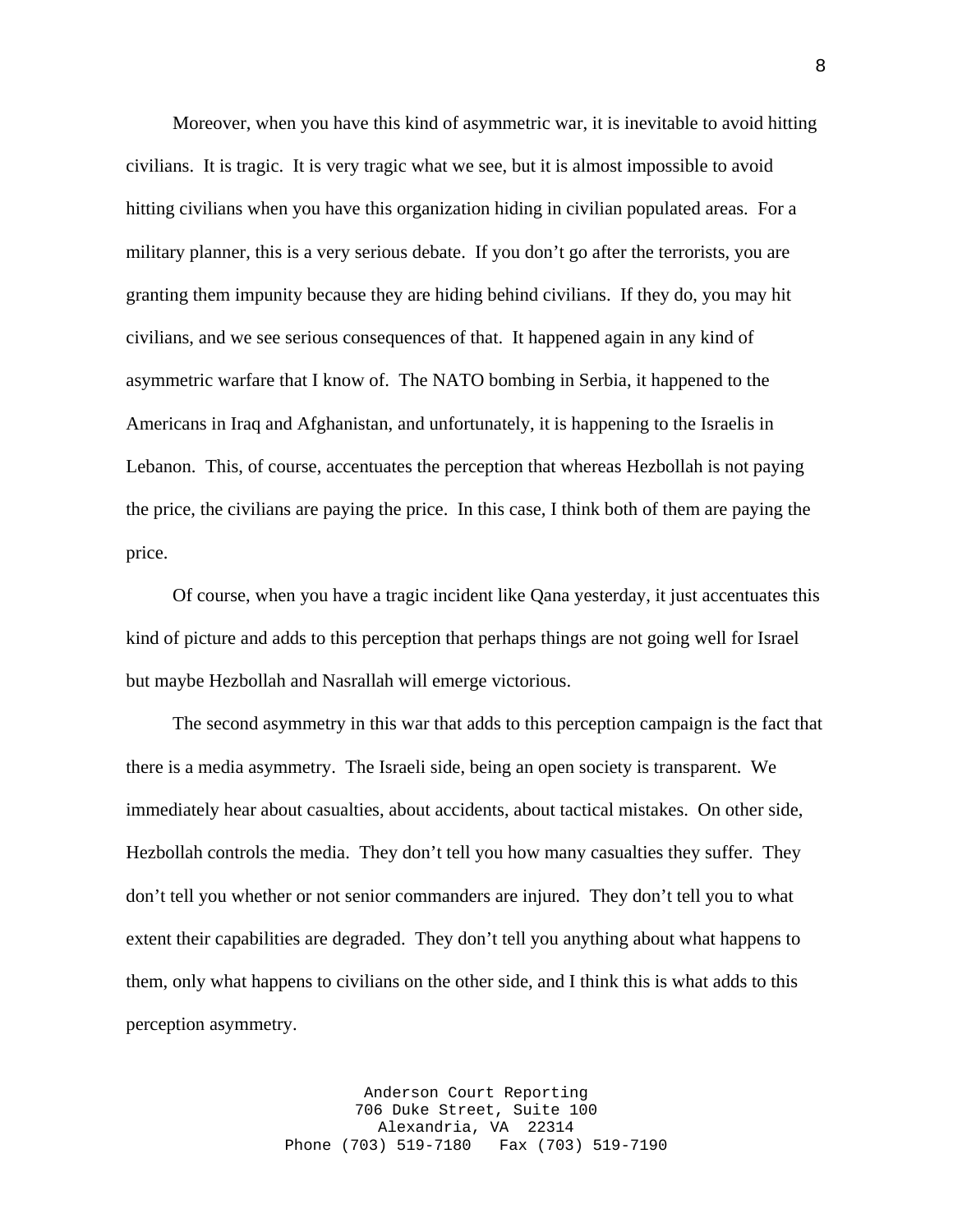Thirdly, there is also asymmetry in the way both parties defined their objectives in this war. Nasrallah defined a very simple objective, a passive objective to survive. He said openly that for him, a victory would be survival. So all he has to do is to lower his head, to hide, to continue firing rockets at Israel every day, to inflict casualties on the Israel, and then when the war ends, he can emerge from the bunker and claim to be victorious.

 The Israel side defined much more ambitious objectives, that is, to create a new status quo in Lebanon, not to go to the old status quo which allowed Hezbollah to arm itself, gather thousands of rockets, threaten Israel, and under the shield of rocket deterrence to repeatedly carry out Hezbollah attacks. So this is a more ambitious objective. There is a gap between these objectives which given the low threshold that Nasrallah defined, I think it will make it easier to him to emerge out of the bunker and say, we didn't lose the war; we won the war.

 Let me now address the third campaign which is the post-ceasefire political and security arrangements. I think the components of these arrangements are out there. Everybody knows them, but it is going to take a while and it is not going to be easy to agree on all of these components. I would like to address five elements in the picture that are now currently under discussion.

 The first is the creation of a buffer zone in Southern Lebanon between Hezbollah and Israel. The idea is and I think it is generally agreed upon that there will be a buffer zone established between the Israeli-Lebanese border and the Litani River. That would be as deep in certain areas up to 20 miles, and in most areas, much less than that. The idea is to deploy Lebanese and international forces in this buffer zone.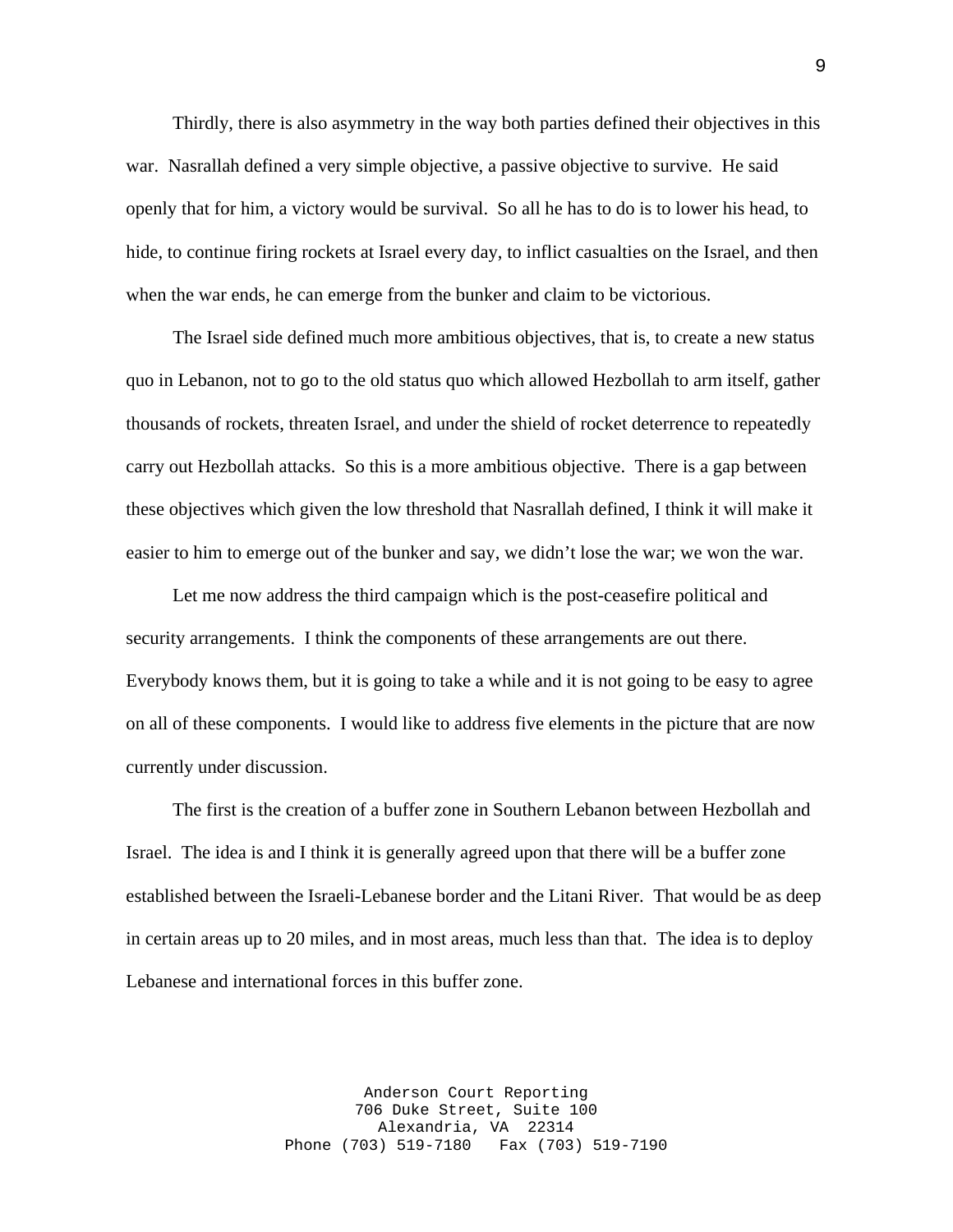Now will this happen and will it be effective? That depends on the structure and the composition of the force, on its mandate, and it depends in my view, first and foremost, on will there be a Lebanese component down there. I think if you only send the Lebanese Army down there, it is not going to happen because the Lebanese are saying that the Army is not strong enough to take on Hezbollah, and they need international assistance and that is acceptable. If you only send international forces into that area without the Lebanese Army going down there, I think, for one, you are absolving the Lebanese Government of its responsibility to assert its sovereignty in that area of Lebanon, and secondly, I think if you only have international forces there, in no matter they will be perceived as occupiers and they could be targeted. As a matter of fact, I just read the statement delivered by one of the former Iranian Revolutionary Guard commanders a few days ago, saying if NATO sends forces there, they will be regarded occupiers, and everybody can understand what that means in terms of possible targeting of such forces.

 So I think, first and foremost, there has to be a combined force, both Lebanese and international. The Lebanese will grant legitimacy to this force. The Lebanese component and the international component will augment the actual capabilities of the Lebanese forces. There is talk about 10,000 to 13,000 people will be a strong enough force. But, most of all, I think you need a clear mandate which will grant them enforcement capacity. That was not the case with UNIFIL. There were many monitors. They didn't enforce anything which is why they were useless.

 Now will that be effective? I would say I don't have expectation that these forces will directly confront Hezbollah and dismantle their capabilities. What Israel is not doing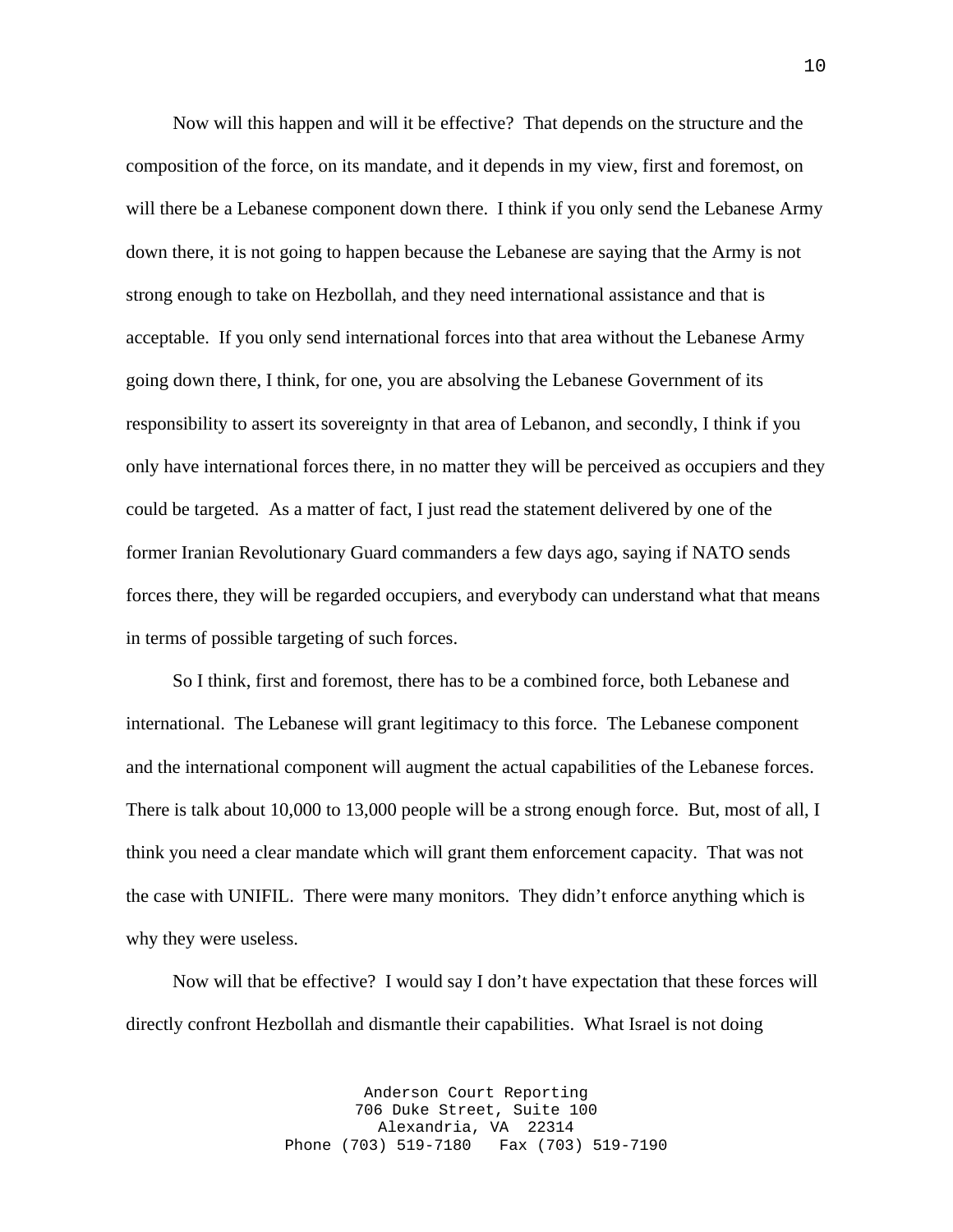currently in South Lebanon in the fighting itself will not be done by any international force. What they can do, though, is to make it much more difficult for Hezbollah to reposition themselves along the Israeli-Lebanese border and make it much more difficult, if not impossible for Hezbollah to carry out cross-border attacks. It doesn't solve the rocket problem but at least the cross-border attacks along the border, kidnapping, and other attacks that have been repeatedly carried out.

 I would add another element in the picture which is that currently what Israel is doing in Southern Lebanon with its ground forces is to establish a narrow strip, kind of a narrow buffer zone adjacent to the border itself, as deep as one to two miles, in which it is cleaning up all of Hezbollah's military presence and infrastructure. That is the fighting we have been hearing about in Bint Jbail, in Maroun Er Ras, and many other villages. Israel is pursuing this battle and intends to complete it within days, namely to clean the adjacent, the immediate strip adjacent to the Israeli-Lebanese border of any Hezbollah military presence and infrastructure, and Israel will possibly hold this strip as a first layer in the buffer zone I have just described until such time that the Lebanese and international force go down to the site themselves and they assume control of this area.

 The second element in a possible post-ceasefire arrangement is, of course, preventing Hezbollah from rearming itself because it is clear to anybody that with the aid of Iran and Syria, they will try to rebuild their lost capabilities. Here, the talk is of possibly placing some monitors, international monitors, on border crossings between Syria and Lebanon and possibly other border crossings. Will that be enough? I am not sure. You need a lot of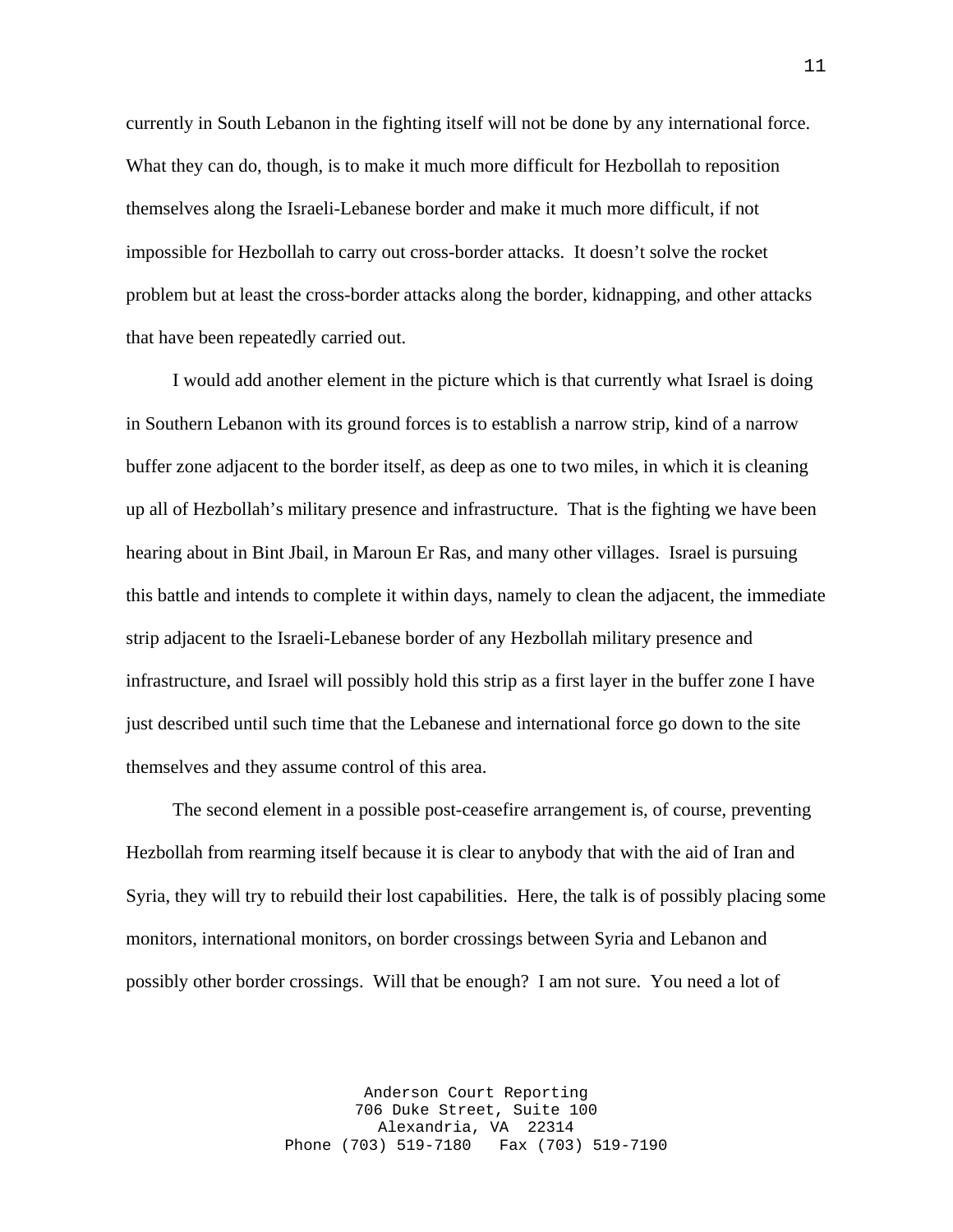political pressure -- Lebanese, Arab, and international on Hezbollah, on Syria, and on Iran in this regard.

 On top of that, it seems to me, I would just assume that if this doesn't work, Israel will assume a much more proactive deterrence posture vis-à-vis such arms shipments. There is a big debate in Israel currently. People are saying: How come this monster grew up in the front of our very eyes? For years, they gathered 30,000 rockets. They have now fired over or about 2,000 rockets on Israeli cities and towns since the beginning of the war. We should prevent it from reoccurring.

 So, if no other arrangements are possible in stopping Hezbollah from rearming itself, I would assume that Israel would take a much more proactive deterrence posture vis-à-vis this kind of arms shipments.

 The third element is, of course, implementing UN Security Council resolution 1559, disarming Hezbollah. Everybody agrees in principle that this should be done. I don't expect that political pressure in and of itself will disarm Hezbollah, and it is clear that Hezbollah will not disarm voluntarily, but I do think that Lebanese, Arab, and international pressure could certainly restrain Hezbollah and serve as a deterrence, so that when Hezbollah in the future thinks about carrying out attacks of firing rockets, they will think twice and three times.

 I also want to mention that part of 1559 is getting all foreign forces out of Lebanon. The Israelis left in 2000. The Syrians were forced to leave in 2005. I think the focus should be on the Iranians to leave in Lebanon. There is an Iranian contingent in Lebanon. They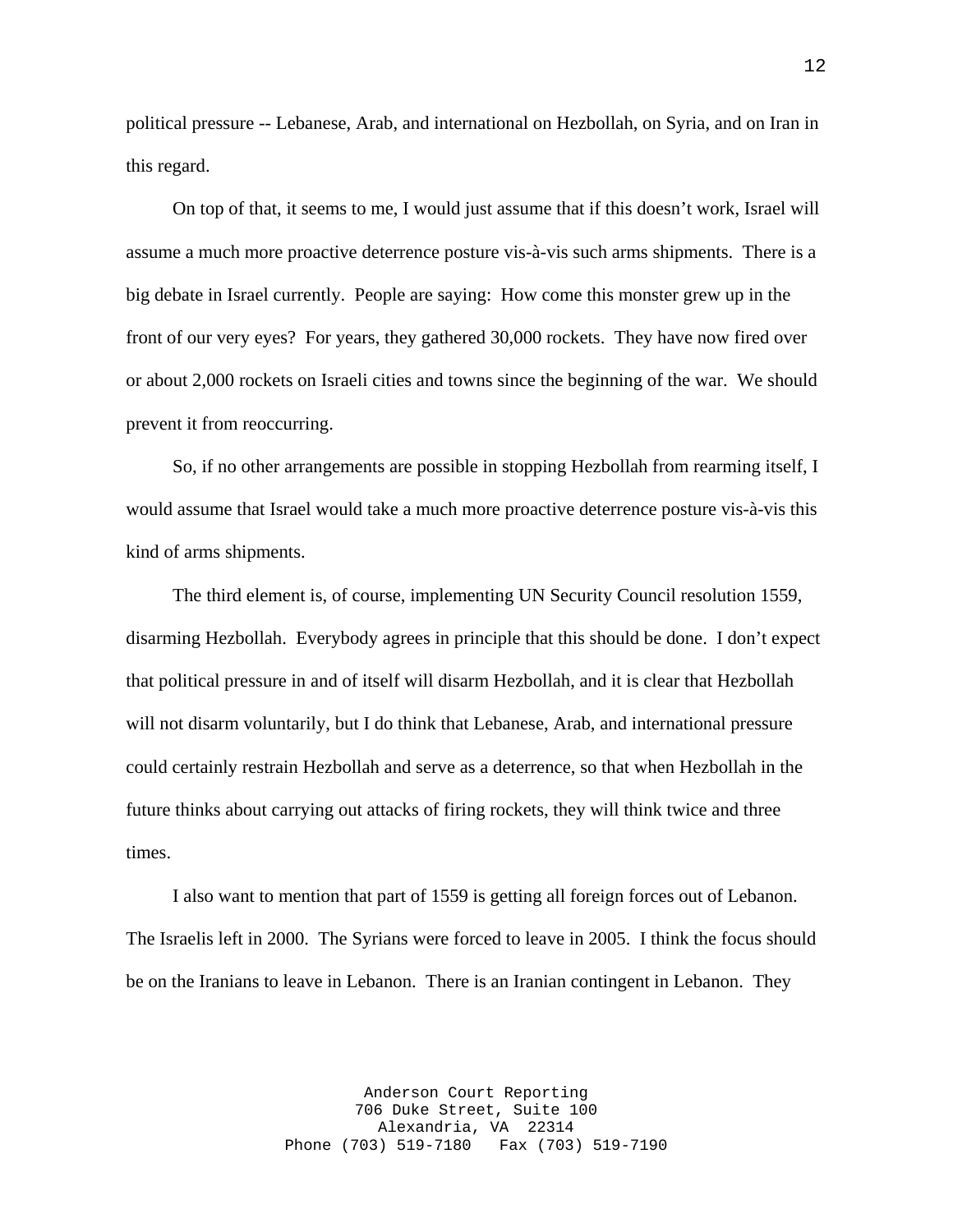have been guiding Hezbollah, training Hezbollah, aiding them in the fighting, and they should be demanded to leave Lebanon.

 There are also other elements like freeing the kidnapped soldiers as part of a possible swap. That depends on the terms. The Lebanese want to add the element of the Shaba Farms. Maybe in the Q and A, we can discuss that.

 The bottom line, what I want to say is, first of all, I don't see that there is synchronization in the military and the political contexts. There may be an agreement about a ceasefire, an immediate ceasefire, but it will take a while until you have a full agreement about all the elements and the terms of the ceasefire, and it will take quite a while until this is implemented. This creates kind of a gray area where both sides continue firing on each other.

 Secondly, I think, ultimately, if you ask the question, will these arrangements create a new stable, sustainable as you said, ceasefire for a long time, a better reality, I think the key would be to what extent in the post-ceasefire era, there will be enough Lebanese, first of all, Lebanese and then Arab and international political pressure that will sustain these security arrangements. It is true that what is happening today creates a lot of resentment against Israel and Lebanon in the Arab World, but I would say also that there is a lot of resentment against Hezbollah and Iran being behind Hezbollah. My hope is that in the post-fighting era, these resentments will be translated into proper political and security arrangements.

Thank you.

 AMB. PASCUAL: [off mike] Thank you for laying out so clearly the objectives of each military campaign. We can build on that. Let me ask Hisham Milhem to build on that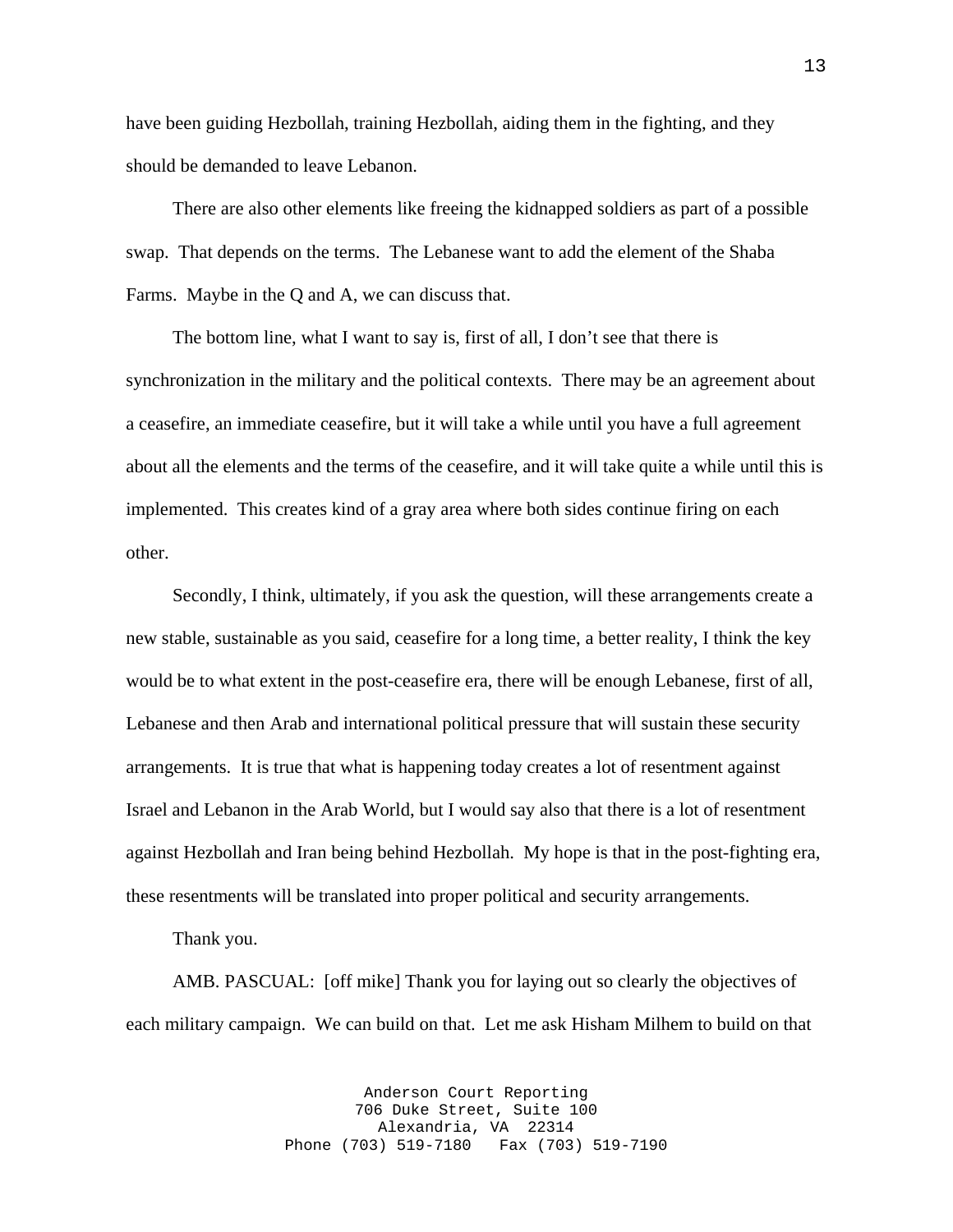and continue from the very good explanation that Michael gave us of what the Israeli objectives may be.

 MR. MILHEM: When Israel began its campaign against Lebanon following Hezbollah's raid, there were a number of scenarios for a ceasefire, potential ceasefire. One of them was, of course, that the Israelis would achieve their stated objective, that is, degrading Hezbollah or defeating Hezbollah, or that the Syrians and the Iranians would sue for peace if they see that the Israelis are destroying the arsenal that Iran spent many years and millions of dollars building in Lebanon. Another scenario was that if the war spread to another front, i.e., Syria, that there would be Russian and European intervention that would force the United States to also push for a ceasefire.

 For many of us who are familiar closely with the situation in Lebanon and always try to keep history in mind, I was arguing, for instance, that another Qana would force the Israelis to stop their campaign, the way the first carnage in Qana 10 years ago in which more than 100 civilian Lebanese were killed when the Israelis bombed a UN headquarters where those poor people sought refuge. I remember discussing this with Martin, that another Qana will change the whole equation. Now it is possible with yesterday's carnage at Qana. History is very brutal when you revisit those same poor people in the same village 10 years almost to the day, almost. The first one was in April, 1996, and at least 60 people, mostly children and women, were killed. I think the outrage that this incident caused which at least initially undermined Secretary Rice's diplomatic efforts in the region could build up enough momentum in Europe and the United States and the Security Council that would force the United States, probably by the end of this week, to force the Israelis or to put pressure on the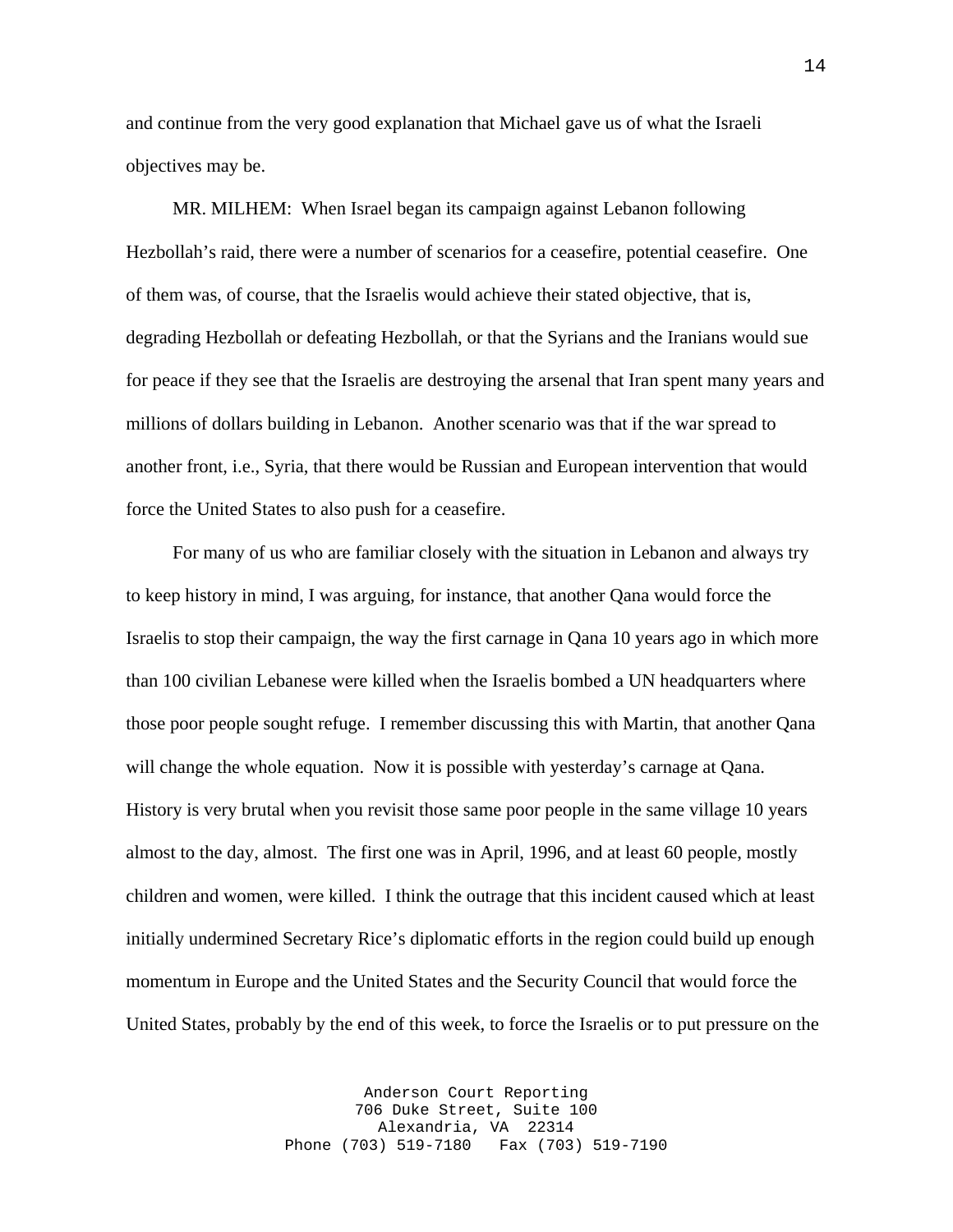Israelis, not only to suspend military operations like they asked them to do so yesterday for 48 hours in which the Israelis actually did not suspend any aerial activities in any meaningful way, but to accept the ceasefire without Israel achieving its stated objective which is to, in a qualitative, radical way, undermine or defeat or degrade Hezbollah.

 Obviously, Hezbollah is standing in Lebanon, notwithstanding the initial Lebanese anger at Hezbollah that came from other communities and other leaders because of Hezbollah's reckless behavior which led to this onslaught. But definitely today, Hezbollah is projecting itself in Lebanon as the protector of the homeland. Hezbollah is riding high, not only in Lebanon but throughout the Arab World. Sayyid Hassan Nasrallah is lionized as the new Abdal Nasser in the Arab World.

 The last time that we met here, I said Hezbollah in the last six years managed to create a dent in Israel's strategic deterrence. Nasrallah now, from where he is sitting in some bunker in Beirut or in the Bekaa -- I don't know where -- he can claim with a great deal of credence that Hezbollah managed to create a hole in Israel's strategic deterrence.

 I have never seen in my lifetime Arab commentators and Arab politicians poking fun at the Israelis when they send their Chief of Staff to the hospital in a campaign like this, poking fun of the incompetence of the might Israeli Army. This is a war of perceptions; it is true. This is the perception now in the Arab World, but people later probably will feel the pain. Now the Lebanese are feeling the pain. The Arabs in the Arab World who are rallying behind Hezbollah are not feeling the pain, but they feel that this is the first time that somebody in the Arab World, a party in the Arab World, not even a state, a non-state actor, is standing up to the Israelis. Nasrallah is delivering on his threats and his promises as he calls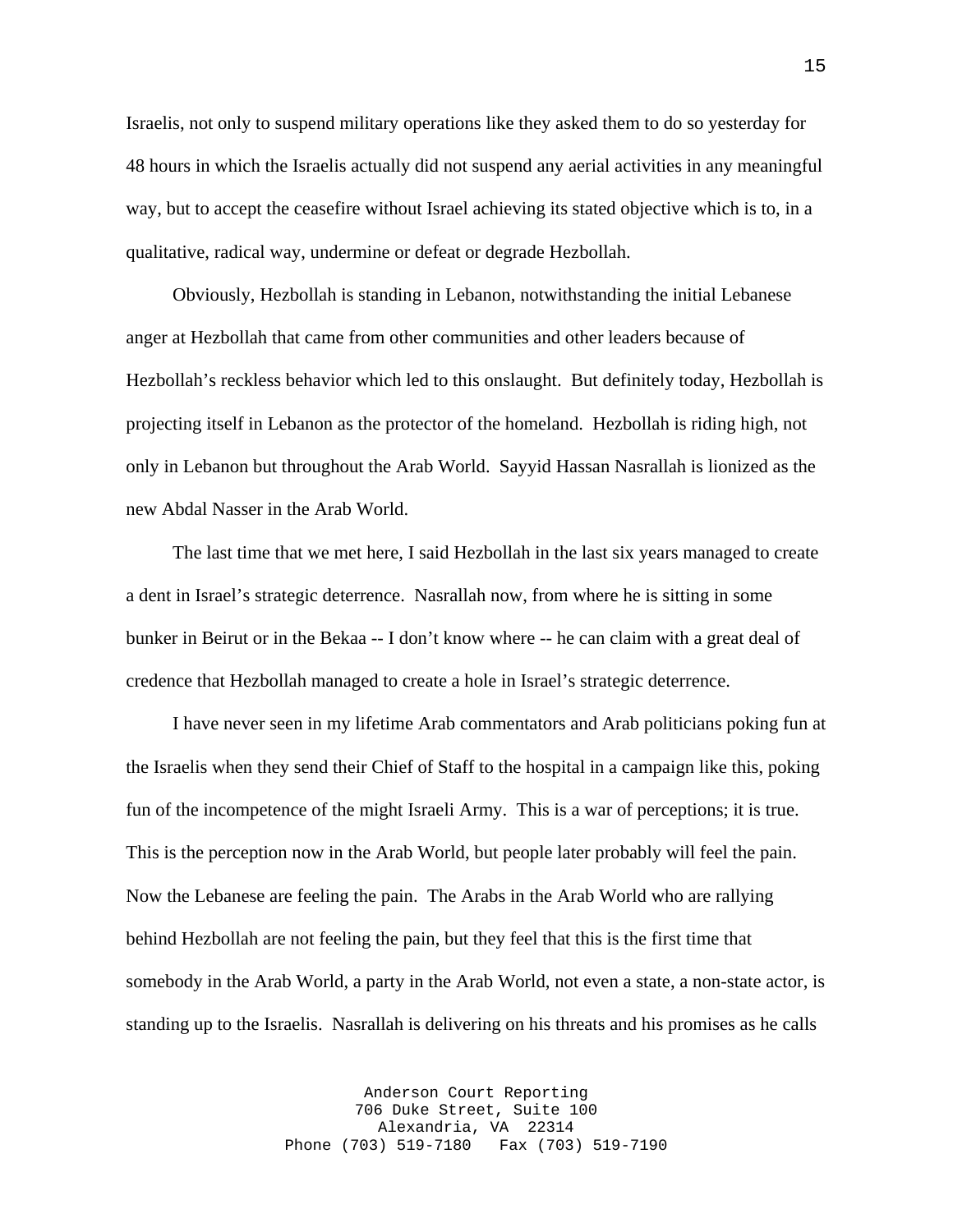them, on his surprises as he calls them. He hurt us in Beirut and Haifa and beyond Haifa, he delivered. Although not necessarily in a very effective military way but definitely politically in terms of perception, Hezbollah is standing up to the Israelis and doing relatively well. Hezbollah can claim as Nasrallah did claim that more than a million Israelis are spending their nights in shelters and not only the Lebanese are spending their nights in shelters in Lebanon.

 So we have a different perception of how Hezbollah sees itself and how the Lebanese see Hezbollah, including those Lebanese who are very critical of Hezbollah's behavior, Hezbollah's ideology, Hezbollah's political strategy, the fact that Hezbollah created a state within a state, and now we see the extent of that incredibly organized, disciplined state that Hezbollah created in Lebanon. Even those voices are going to be muted in Lebanon now. Either they will be intimidated or they will be so angry at the Israelis that, given the amount of carnage and the amount of destruction that the Israelis have visited on Lebanon in the last three weeks, they are not going to stand up to Hezbollah at any time in the new future.

 I would argue that Hezbollah will accept a ceasefire with conditions. Nasrallah cannot ignore the suffering of his constituency in the South. Therefore, he would accept a ceasefire with conditions. He would accept an international force but not necessarily the kind of "robust" international force that the Israelis and the Americans and the Brits are talking about, but he would accept an international force to be deployed along with the Lebanese Army in the South.

 Probably, he would ask that the Lebanese Army be at the border, not necessarily the international force. He will accept a partial probably, I mean it is within the realm of the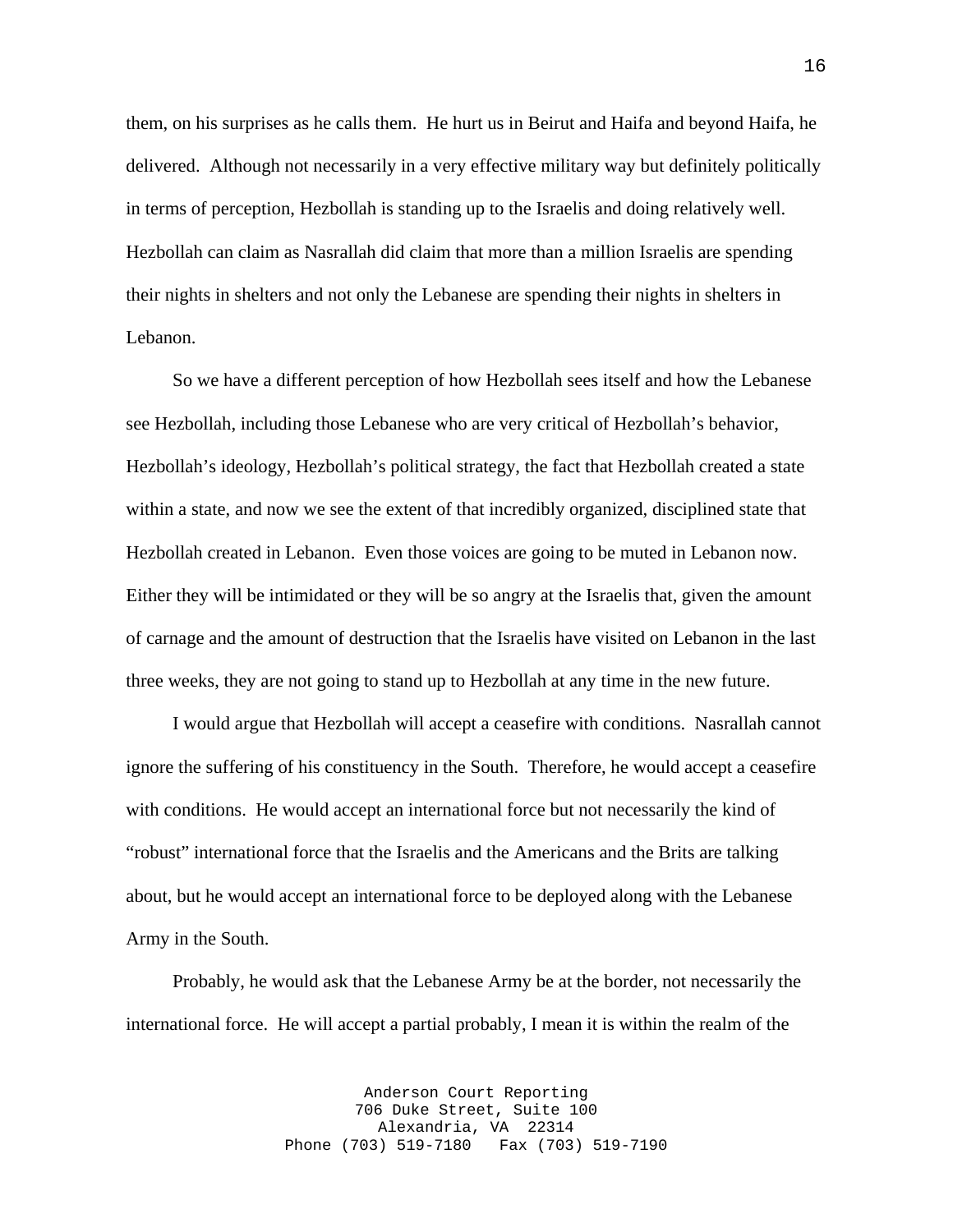possible, a partial disarmament. By partial disarmament, he would argue that some of our missiles would go to an escrow of some sort, put them in a deep hole under the control of the Lebanese Army. So there would be a partial disarmament but not a full disarmament that the United States and Israel are seeking.

 Definitely, Hezbollah command and control and Hezbollah's military structure will be maintained. The units will remain as they are. The reservists will remain as they are from Hezbollah's perspective. The flow of money will continue from Iran. It is going to be very difficult to stop that flow of money which is extremely crucial for Hezbollah to maintain its military, economic, social services structure, if you will. Obviously, it will be difficult now - - I wouldn't say impossible but extremely difficult -- for the Iranians to replenish Hezbollah's arsenals of long-range missiles or medium-range missiles via Syria the way they used to do, but I am not sure whether this will be impossible.

 These are the conditions under which I think Hezbollah would accept a partial disarmament. I think Iran and Syria will oppose very strenuously, especially if they are not included in any kind of discussions, any kind of serious full disarmament of Hezbollah. This would be a blow not only to Hezbollah, but a full fledged disarmament of Hezbollah would be a blow for the Syrian influence in Lebanon, and it would be a blow for the Iranian influence in the Eastern Mediterranean and the Levant. As we said the last time, now the Syrian state, a country of 20 million people, depends on a non-state actor like Hezbollah to maintain the little that was left of its regional influence. That is the ironic thing in the relationship today between Nasrallah, who towers over the young kid in Damascus, and the Iranians who invested incredibly in Hezbollah's military capabilities and Hezbollah's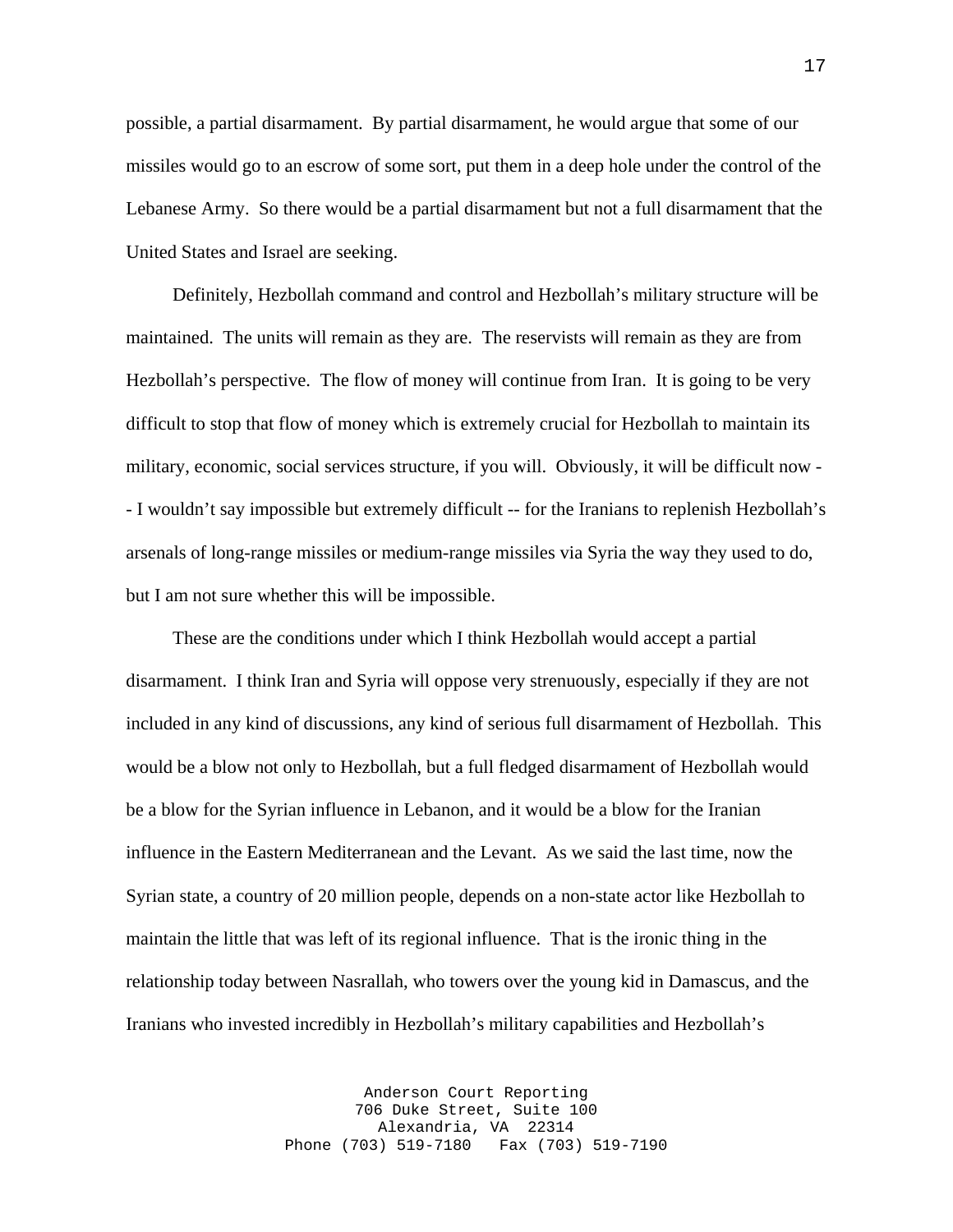influence in Lebanon. They would oppose any kind of disarmament, especially if they are not included.

 I would argue, and I think I argued, but I don't want to repeat myself -- maybe I said it to you on other occasions since we have been talking constantly since the war began -- that the Iranians did not invest heavily financially and militarily in Hezbollah only to see their thousands of missiles being wasted in a war like this which really does not affect Iranian national security interest. The Iranians obviously, when they invested in Hezbollah like that, they were hoping that this arsenal will be used in case the Israelis launch a war against Iran over the nuclear program or the Americans launch the war against Iran because of the nuclear program or other issues in the Gulf or Iraq or whatever. It was in that case where that arsenal or that front will be open to relieve the Iranian State.

 The Iranians can talk a lot about Islam. They can talk a lot about ideology, but the Iranians, even when Khomeini was in charge, like the Syrians with Hafez al-Assad was in charge, are always driven by raison d'état. They are always driven by its own raison d'état. Whomever is the ruler of Iran, whether he is wearing a turban or he is wearing a crown or a pinstriped suit, which is not going to happen anytime soon, unfortunately -- those guys don't like ties -- they will be always driven by raison d'état, but they are cultured in Islam and they are cultured in all sorts of things. So the Iranian investment in Hezbollah should be seen in that context.

 What will that do to the Lebanese state? The Lebanese state, I mean we have a fragile government and an overall brittle political order, a government that was established after 30 years of Syrian control, Israeli invasions, Syrian meddling, Iranian troops, American troops,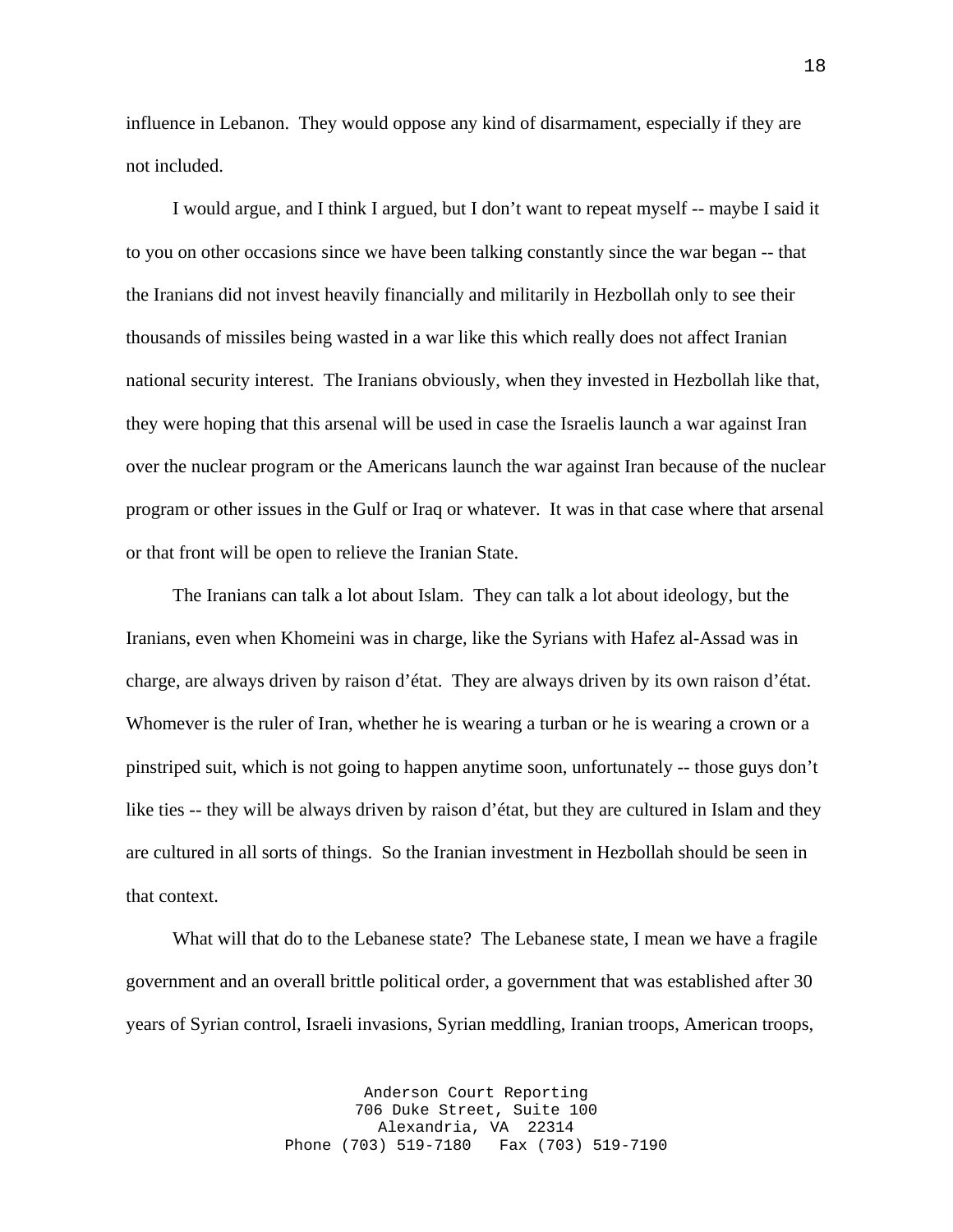you name it. In the last 30 years, practically everybody came and paid a visit to Lebanon, usually by storming the gates of Lebanon and usually, unfortunately, founding a Lebanese party and applauding them. The Iranians were applauded. The Israelis were applauded. The Syrians were applauded. They would throw rice at you and then when things cooled down, they commenced firing at you.

 The Lebanese state is very weak. The Lebanese state may not survive in any meaningful way. I see incredible hurdles facing the formation of a credible international force. The Syrians can exercise influence through a number of their allies in Lebanon, not only Hezbollah but other allies. It will take the Lebanese Government a long time to clean up the army, to clean up the internal security services.

 The Prime Minister of Lebanon cannot reappoint an ambassador in Washington. He recalled the ambassador. He could not even replace the ambassador in Washington. This is an honorable man. This is a decent man. This is a moderate politician who is trying very hard to save his country from total chaos, but he has very limited means to do so. Inherently, the government is weak because you have people in government who are not necessarily answerable to the man in charge. I mean the Prime Minister cannot even ask his Foreign Minister, who is essentially beholden to Hezbollah, to speak on Lebanon's behalf in the international community, in New York, for instance. So here, you have a very fragile government that is being asked to deliver on some tough conditions.

 Now one word about something that the Secretary of State said recently, the birth pangs of the new Middle East, if you look at the Arab reaction in the streets, which forced even those governments friendly to the United States to retreat a little bit from their initial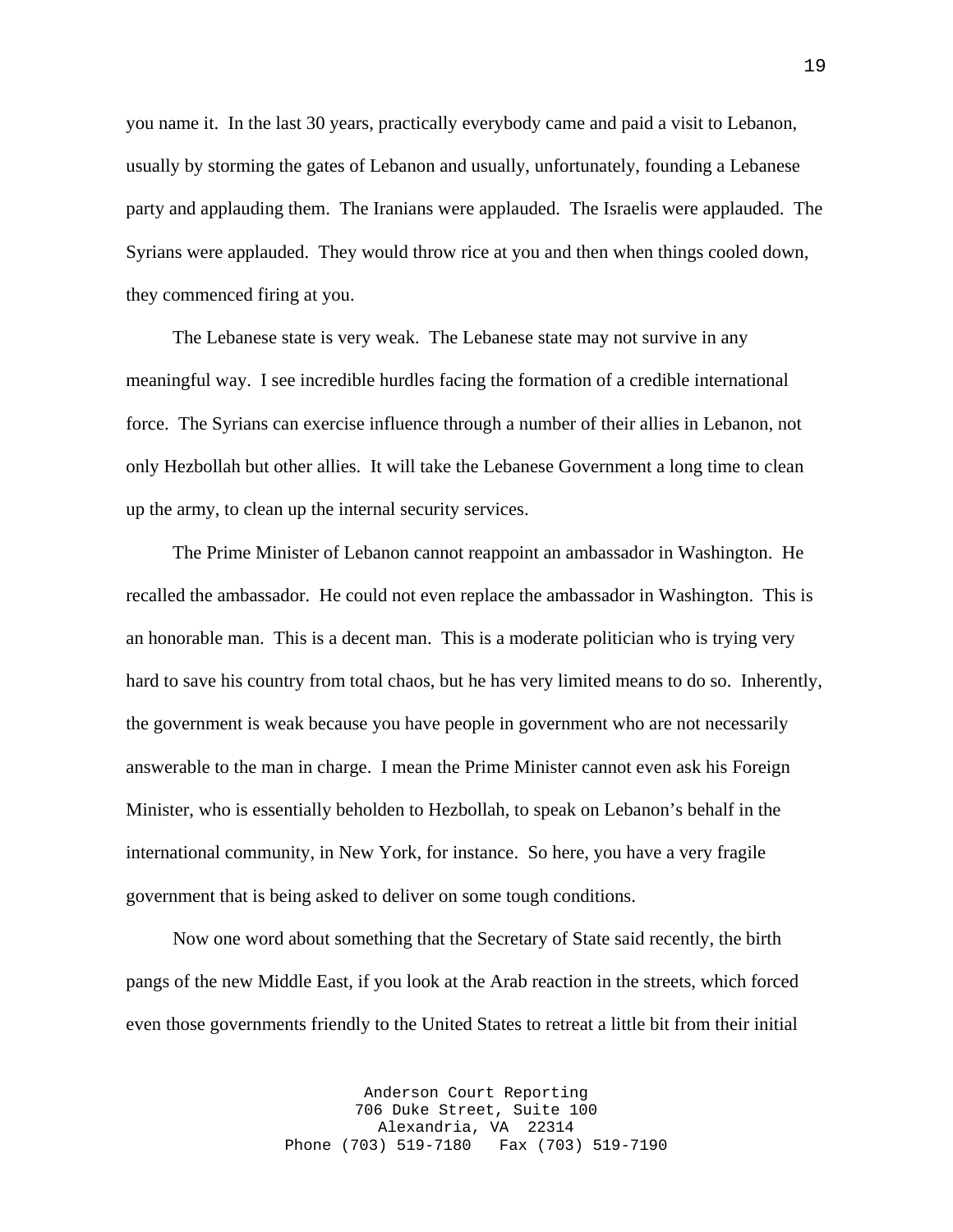essentially condemnation of what Hezbollah did, even before this episode, even before Qana, even before the war, anti-Americanism in the Middle East was spreading like wildfire. It is the new religion in the Middle East. It has its own priests. It has its own rituals. It has its own religious texts, if you will. I have never seen the United States being demonized or savaged by Arab commentators, by Arab politicians. People are clinging to Hezbollah, clinging to Hamas because they see them as the remaining voices or forces in the Arab World that are resisting what they see as an ongoing hegemonic American-Israeli plan, whatever, to control the region. For them, these are not the birth pangs of a new Middle East. What is happening maybe are the last gasps of a dying Middle Eastern old order.

 When I look at these reactions in the Arab World and when I look at the chaotic conditions created in Iraq, in Lebanon, in Palestine, just give me one minute to say something. The President sees in this, an opportunity to change the Middle East. Some neocons, in this country in the last year or two or three or four, said that through force, we can reshape the societies of the Middle East. We can transform the societies of the Middle East.

 But guess what? The Islamists think that way. The Islamists think that way. They believe and they are correct, unfortunately, from my perspective as a secularist that in 1967, it was a disaster, but this was the beginning of the emergence of the Islamist alternative. In 1982, the Israelis got rid of the PLO, and they created Hezbollah. Hezbollah, in many ways, emerged from the rubble of Beirut in 1982. In the year 2000, Fatah was on the ropes. We had the intifada. Fatah was defeated.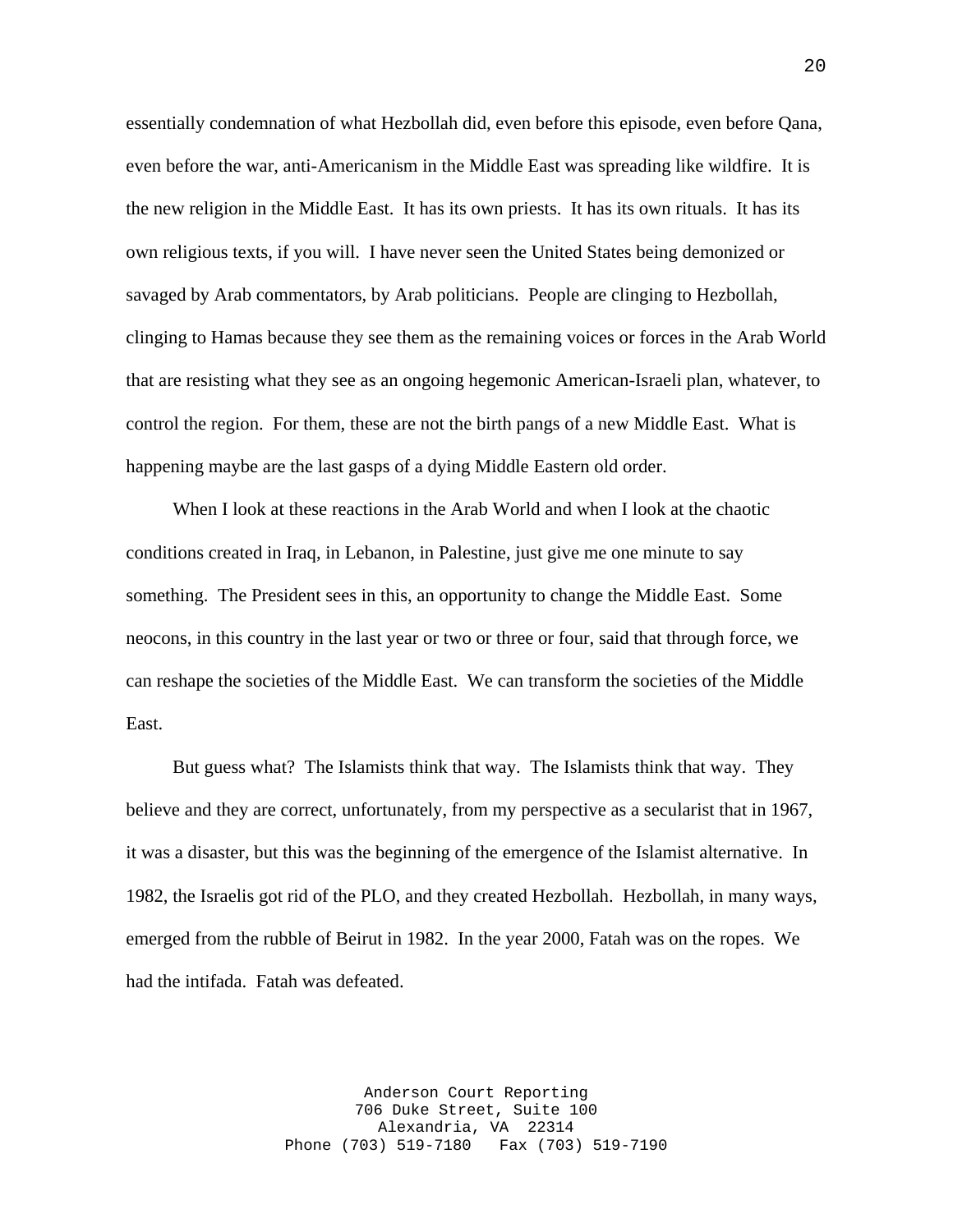Now what do you have? You have the Islamists. You lose 100. You lose 1,000. You bless them as martyrs, and you continue the struggle. It is almost a mirror image. It is almost a mirror image. What is taking place now in the Middle East is that the Islamists are on the ascendancy all over the world. The most important man in Iran wears a turban. The most important man in Baghdad, Grand Ayatollah Ali Al-Sistani, wears a turban. The most important man in Lebanon, Nasrallah, wears a turban. Everybody else, all forces, are in retreat.

 These are not the birth pangs of a new Middle East. This is a dying Middle East. We are going through a crazy, chaotic transitional period.

 Let me finish by quoting one of my favorite European philosophers. I spent seven years of my life studying philosophy. I used to tell my mother this was a great thing, and my mother used to say: No, son, go study something useful. But once in a while, I feel I have to quote a philosophy to justify wasting so many years of my life.

 Antonio Braschi talked about what happens during crazy, chaotic transitional periods, and the great Braschi said, and I know quoting a Marxist in Washington is heresy, but the great Antonio Braschi said: The crisis consists precisely in the fact that the old is dying. The new cannot be born. And in the interregnum, a variety of morbid symptoms appear.

 From Iraq to Lebanon to Palestine, throughout the region, they are going through these morbid symptoms, and we are paying a huge price for it because of bad policy decisions in Washington, bad policy decisions in Tel Aviv, bad policy decisions in most Arab capitals.

 AMB. PASCUAL: Hisham, thank you. Indeed, I think that is actually an extremely useful quote to put on the table because it underscores a point that both you and Michael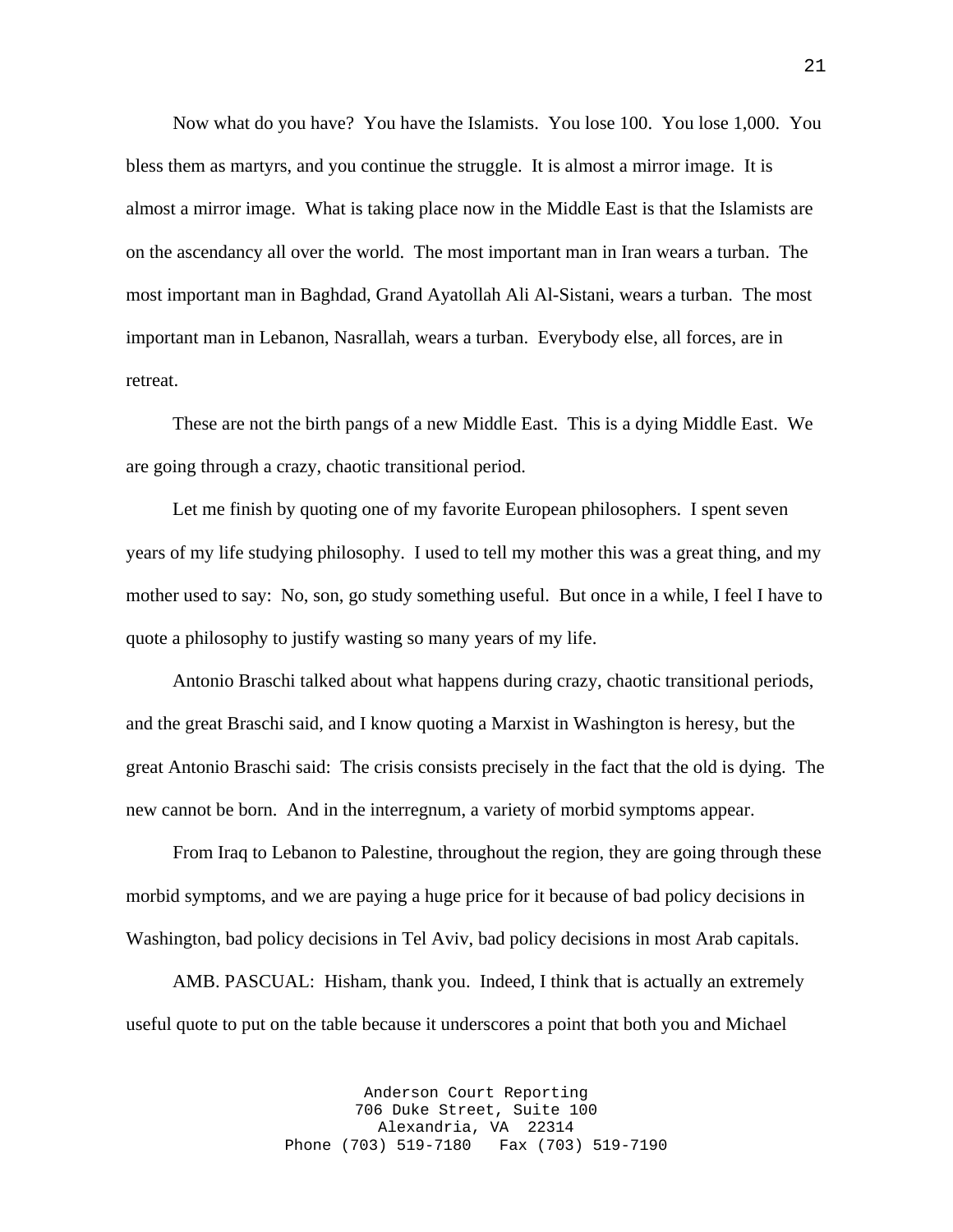have been making, that there is a very unique and complicated combination issue here of issues of capacity -- who has the ability to carry what functions -- and weaknesses as well on the part of the Lebanese state. As a result of that, it underscores the importance of having some international dimension to it. Yet, that international dimension is complicated by questions of legitimacy and politics, and somehow all of these things are going to have to be squared together to come up with some kind of viable solution.

 To keep us along the track of trying to figure out what the elements of this might be, let me turn to Shibley Telhami.

MR. TELHAMI: Thank you.

 Well, let me begin with the horrible tragedy tat we are witnessing, particularly with Qana but also the devastation of civilians, the devastation at all levels, not only in terms of deaths but infrastructure destruction, the civilians killed in Lebanon, the civilians killed in Israel, the people who are made refugees in both places. Fifteen percent of the Lebanese population are internal refugees today.

 I start with that because we talked about the issue of perception and in some ways, the American position was originally framed in moral terms. You look at this process in which this is unfolding, and you ask the question where is the moral issue here in this game. I think a lot of our commentators talk about you can't have a moral equivalence between terrorism and something else. There is collateral damage different from intention. Whether or not Israeli attacks were intended to bring about civilian casualties, all of that doesn't matter at all at the popular level. It doesn't matter at all at the level of public perception. When you are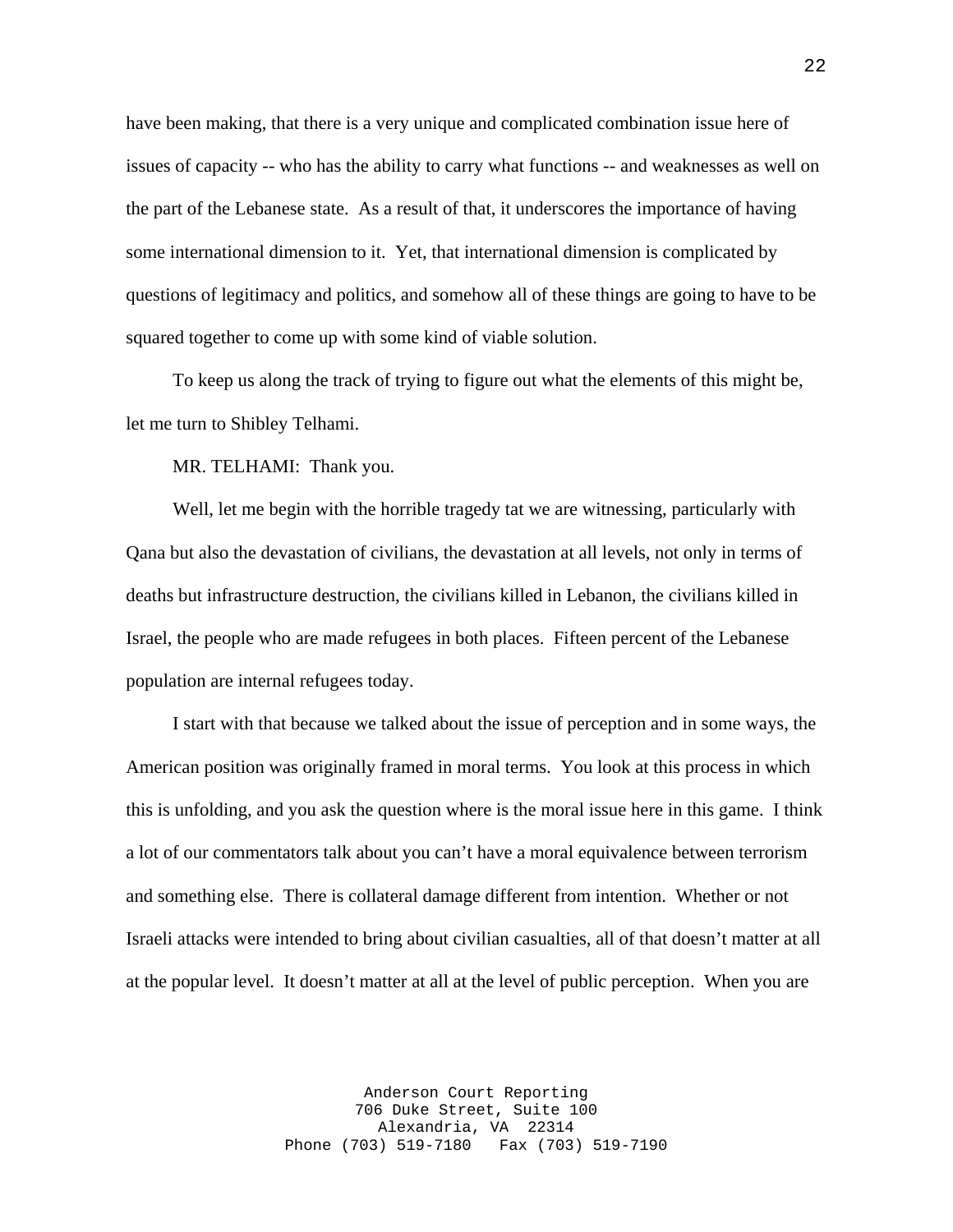in a war and you are looking at the enemy, you are not going to trust that the enemy means to avoid casualties. It just doesn't happen.

 You look at the bottom line. You look at the fact that you have the civilian casualties on the Arab side are roughly 20 to 1. When people ask that and you look at the debates in the Arab World, they say Arab lives don't matter. Many articles were written about Arab lives don't matter. So what you have in the psyche and in the discourse in how this is being framed, Qana will be remembered in the Arab World no matter what the circumstances, no matter what the investigation is. Even if you had an independent investigation that said this was a huge mistake and so forth, in the Arab psyche, it will register as a massacre, as it is being called now. That said, it is part of the historical memory already. You can't take it away from that. The human rights organizations will inevitably call it war crimes as they have already called it, no matter what the actual debate is about the morality.

 What that tells me in the end is that you are not going to win the moral argument in this debate. It doesn't matter where you are. The Israelis certainly think they are morally right. They think they were attacked, and they think their enemy is targeting civilians. They are right; their enemy is attacking civilians. Human rights organizations have criticized Hezbollah for packing the kind of explosives that are intended kill civilians, and they are. But the point of it is that whether it is with the Israelis or the Arabs, you are not going to win the moral argument. Each side is going to believe that morality is on their side, and this kind of event clearly is going to weigh in heavily in that discourse.

 I am going to come back to this when I end, but I want to move to the more practical issues, and the first issue pertains to the conditions for a ceasefire and the talk about having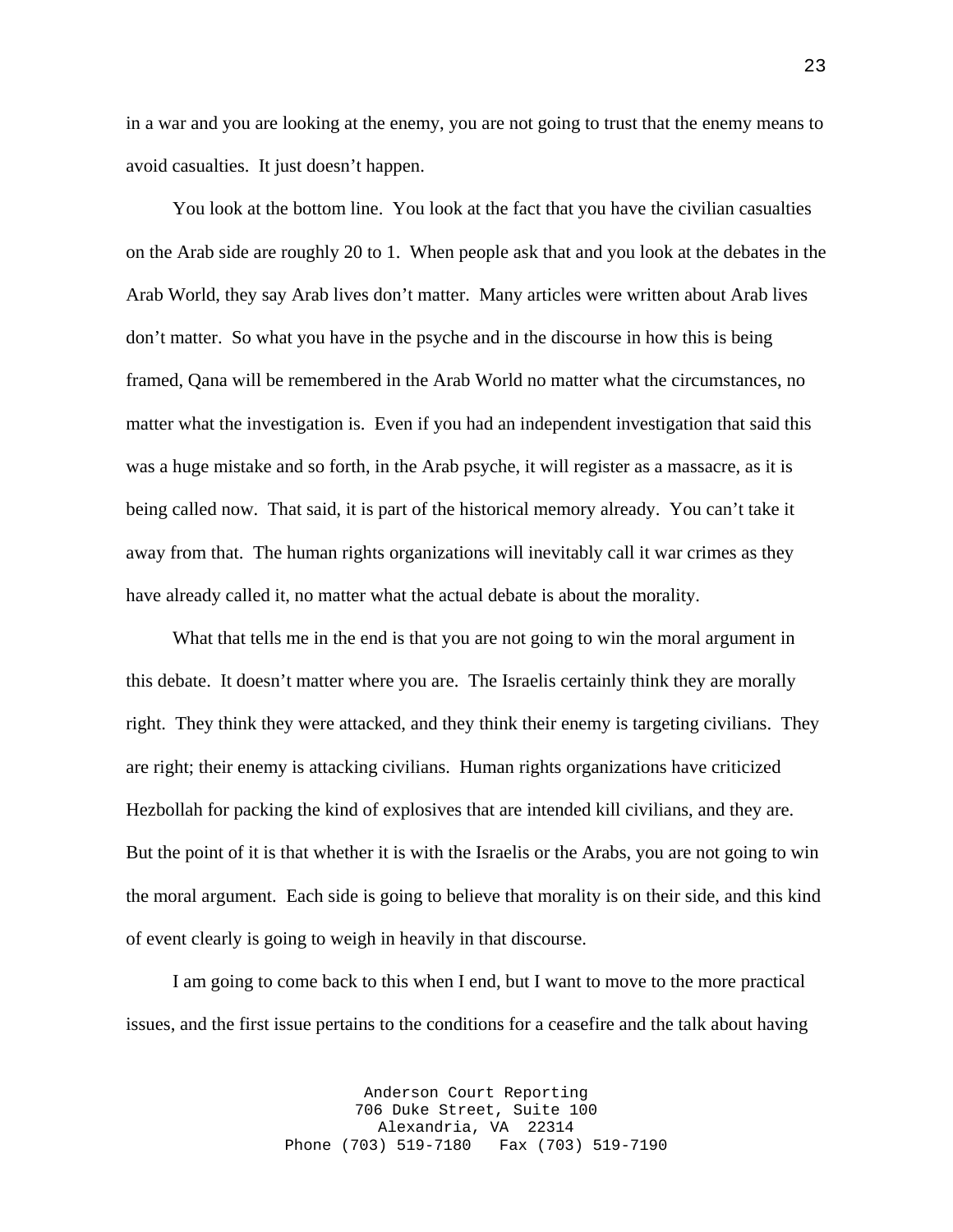an international force in South Lebanon as a precondition. Obviously, there is a convergence now on that, and I think any ceasefire is probably going to have an element of that init. We have to be realistic. This is not a solution, no matter how you posit this. Mike has already correctly argued that an international force cannot simply do what the Israelis couldn't do, disarm Hezbollah. No international force -- no international force, no matter how powerful, is going to be more powerful than the American Army, the single Superpower in the world that put into Iraq more resources than any other country has put into another in the history of the world, and it still couldn't kill the insurgency, and yes, it couldn't even kill the resupply - - we are talking about the resupply -- at least of fighters coming from the outside if not equipment. The Israelis were in Lebanon for 18 years from 1982 to 2000 and couldn't finish off Hezbollah. An international army is not going to be able to do it.

 The question is: Can they even protect a buffer zone? Well, I don't think Israel can. Why do we think that an international army is going to be able to do it? It might be a good intermediate step politically right now, and I think it is. It might also be a good fig leaf for a solution. It is not, in and of itself, a step that is going to bring about stability, and let us face it, an international force is only helpful and useful and effective if all the parties agree to it, if they already agree to the principles, if Hezbollah buys into it, if Hezbollah is its ally, not its enemy. If Hezbollah is going to be its enemy, it is not going to work. So we have to really think carefully here, not in avoiding that option because I think it is on the table and should be implemented but on not expecting that to be a source of a solution. That is a transference of a problem to a weaker authority that simply cannot bring about stability in Lebanon.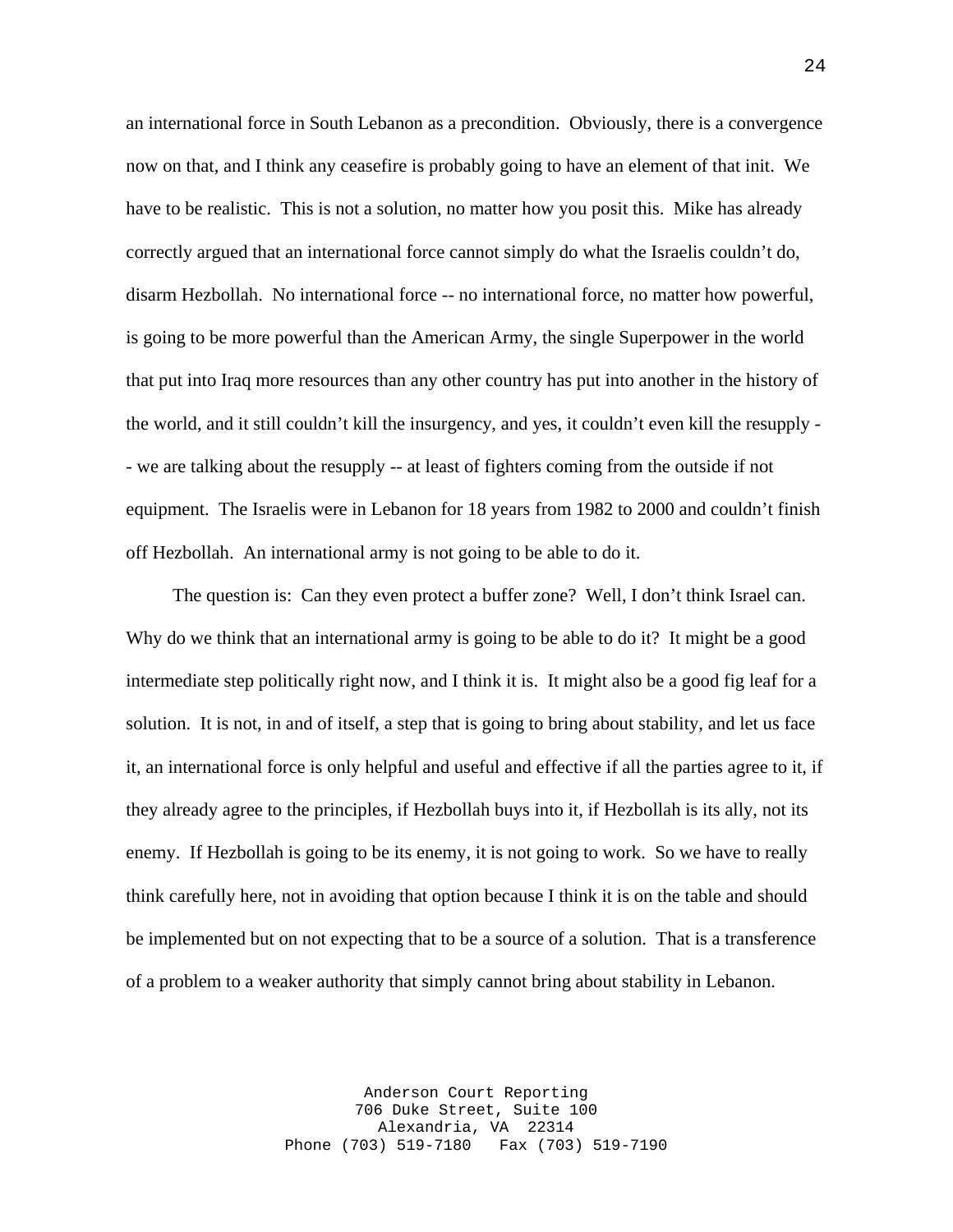The second point I want to make is what happens within Lebanon itself. Can Hezbollah be disarmed? Realistically, I don't see that happening, and I don't see that happening anytime soon even if it is the thing to do in terms of no state should allow a militia, an armed militia within its borders.

 I say this for the following reason. I say this because whatever happens in this war in the next couple of weeks, the Lebanese state will be weaker than it was before, much weaker than it was before. I don't care whether you have politicians issuing statements as unified. Statements don't matter. You need to have enforcing central authority. As an enforcing central authority, Lebanon is far weaker than it was just a month ago, and it is likely to be weaker in the next decade than it was even ii the past decade as a unified central authority, no matter what happens on the ground. In that sense, even with the degrading of Hezbollah's power, their relative power in Lebanon will have expanded even aside from the public opinion on their side in much of the Arab World.

 So I think the task, therefore, has to be a patient one and working for a political solution within the Lebanese system. Yes, you can have agreements of principle. You can have ceasefire terms that have to be implemented in the political process, but there is going to need to be extraordinary patience with the Lebanese system to resolve itself and for them to find a way to co-opt Hezbollah into playing a role within a unified state and gradually folding itself into that state. Otherwise, I think we are in a period of nothing but instability in which a weakened Hezbollah will not be a solution because there will be others. The state will not be able to prevent other groups, whether it is Palestinian groups or outsiders who may come in, from launching attacks and disrupting the status quo.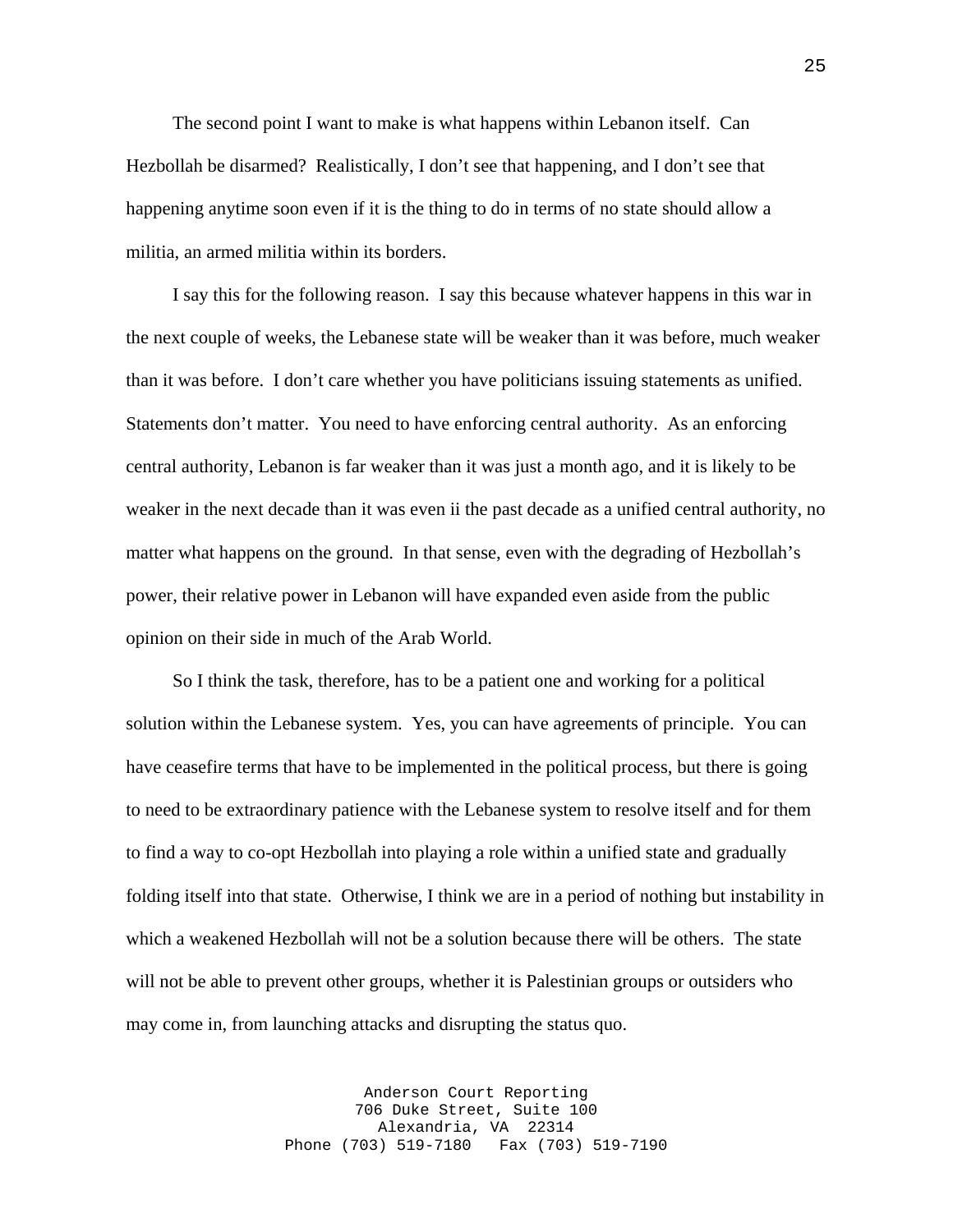A third point I want to make is that it is impossible to envision really, once we have a ceasefire, that this ceasefire is going to last unless you create a more comprehensive approach to this issue. We talked about Syria and Iran. They are parties. Syria is a party to this. It is impossible. You might be able through coercion to prevent them from doing certain things, but they will look for opportunities if there are interests are at stake to do otherwise. Unless they have an incentive to enter into some kind of framework, it is not going to work.

 So I suggest that in the end, unless we put on the table some kind of a diplomatic initiative that is much more comprehensive, that addresses a process that leads to reopening negotiations between Syria and Israel and reopening negotiations between the Palestinians and Israel, not now, not before we have a ceasefire but as soon as we have a ceasefire, I think we are going to be in trouble because there are linkages and those linkages are strong and cannot be avoided. I think that one of the problems in this over the past few years is that we have really ignored these linkages between the issues.

 Let me end on a broader note, and it is a note related to what is a win and what is a loss here. Obviously, I think everybody agrees that in part this is a perception war. I mean certainly there is a real war going on, but in part it is a perception war. Even if you hear the parties, you hear about what they are trying to do, it is an issue of perception.

 The Israelis want to reestablish their deterrence. It is not just in terms of what happens in Lebanon, but they see this as something that undermines their entire deterrence. They rely in their deterrence on a powerful army that can respond to attack.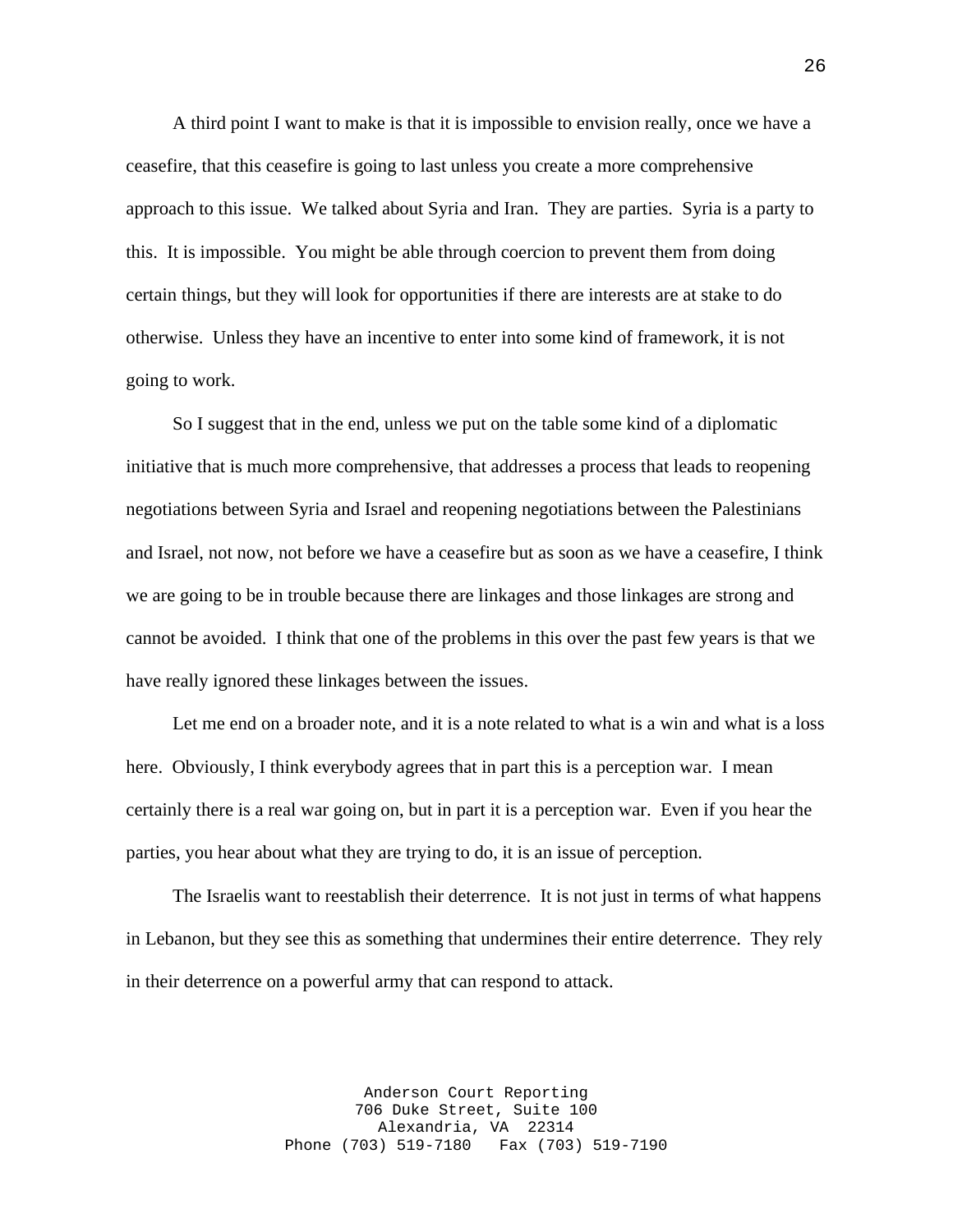When you look at the Arab side and you hear what Hezbollah is appealing, if you listen to Hassan Nasrallah and you hear his speech, and he is talking about *karama*, dignity or honor, we dismiss it. We say this is just talk of someone who is maybe losing, or this is not a notion that resonates or that is important in propelling Arabs to move. He uses the term, he and Hussein Fadlallah, the spiritual leader of Hezbollah, they use the term *[Arabic]* , those who are taken to be weak, referring to the Arabs and the Muslims. *[Arabic]* are those who are taken lightly, those who are not taken seriously into account, those who are dismissed. That is why when you look at all these articles saying Arab lives are not taken seriously. There is a huge sense in the Arab World that they are not taken seriously by the public, that they are dismissed, that their grievances are not plain.

 Hisham talked in a very real way about the emerging end of a system that hasn't worked; a system of states. We are seeing this gap that is emerging between publics and governments. The governments took a position against Hezbollah early on. The public, from the beginning, was on Hezbollah's side. You hear the discourse of Egyptian Sunnis saying, they brought me back dignity even if only for on second, and another saying, if Hezbollah is Shiia, if the struggle is Shiia, then we are all Shiia.

 This is reflective of a mood, the mood of humiliation. It is not about Lebanon. It is about the broader Middle East because it is generating more reaction from the Arab World. The real question that I have is: Can you have deterrence, effective deterrence without humiliation? Can you have dominance without a prevalent sense of weakness on the other side? How can you achieve it? How do we achieve a delicate balance between deterrence and *karama*? How do we achieve that balance between deterrence on the one side and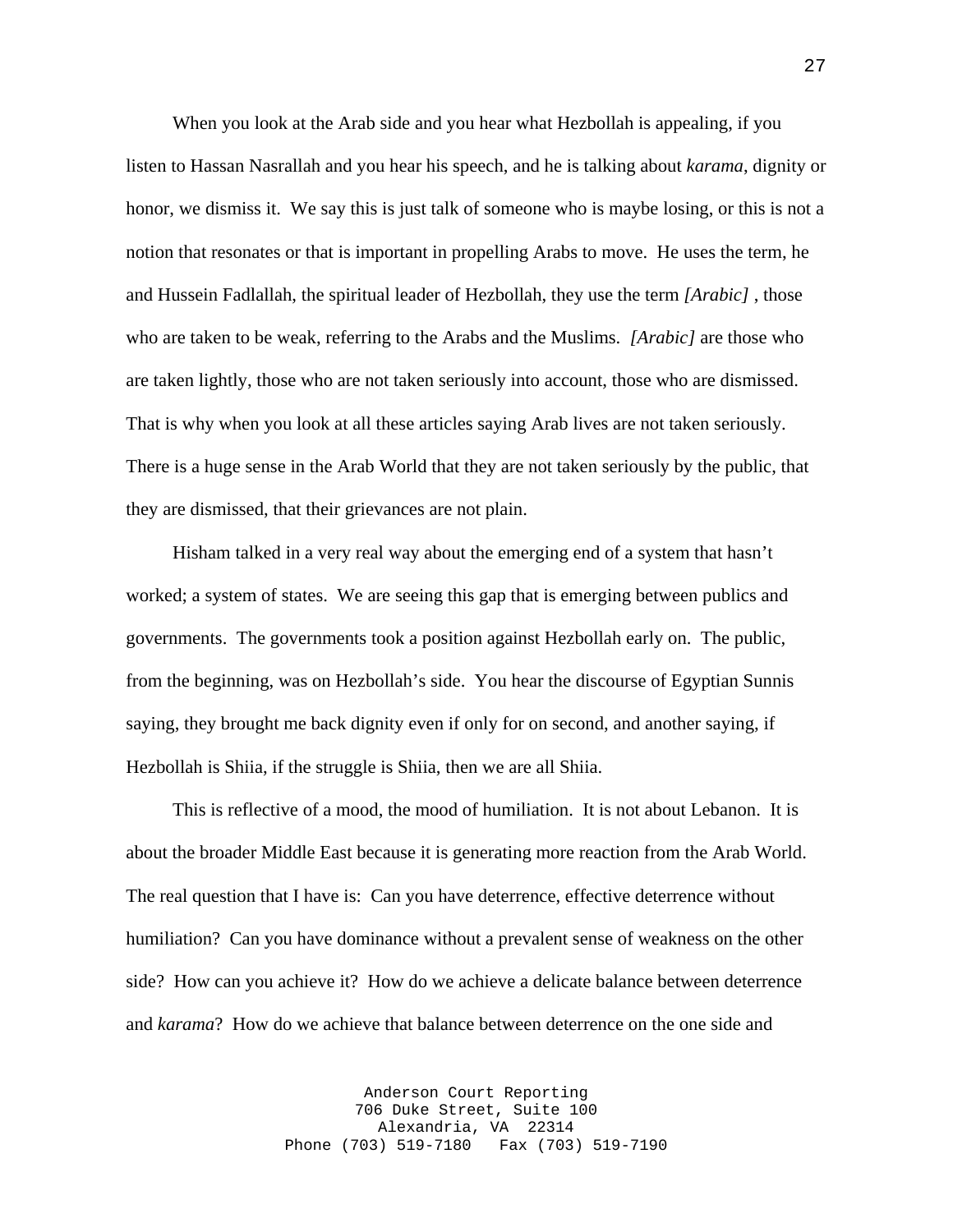dignity on the other? Can you defeat and humiliate in a way that helps your deterrence and doesn't affect the motivation of the other?

 Realists like Henry Kissinger back in the 1973 war, those of you who know, Kissinger really didn't take the Egyptian and Syrian threat seriously before the war. He didn't expect the 1973 war that Egyptians and Syrians waged in an attempt to regain their occupied territories. They were not taken seriously. They were taken lightly. They were *[Arabic]*. They were ignored even when they made political demands to the international system. Henry Kissinger said, what I failed to do is understand that people could wage war where they had very little chance to win in order to restore honor.

 I think the interesting thing in that war is the restoration of honor that happened perceptually. The war outcome may have been more of a balanced outcome, but the restoration of honor did not lead to more war. It actually enabled Anwar Sadat to say I am now strong enough and I have enough legitimacy to wage peace. *Karama* doesn't have to contradict peacemaking.

 I think one of the things that Arabs and Israelis are going to have to come to grips with is Israel has a legitimate security concern. It needs to have deterrence. It needs to feel secure. But can you do it without humiliating the other side? Can you do it without taking the other side very seriously into account? That is something that I think we have reached in the cycle of the Arab-Israeli conflict. It has to be addressed.

 I suggest that Arab public opinion matters more than people think. I say in this era of emerging anarchy in the Arab World, if you look at the cycle, we have three states in which we have far more instability than we did a few years ago -- Iraq, Lebanon and Palestine --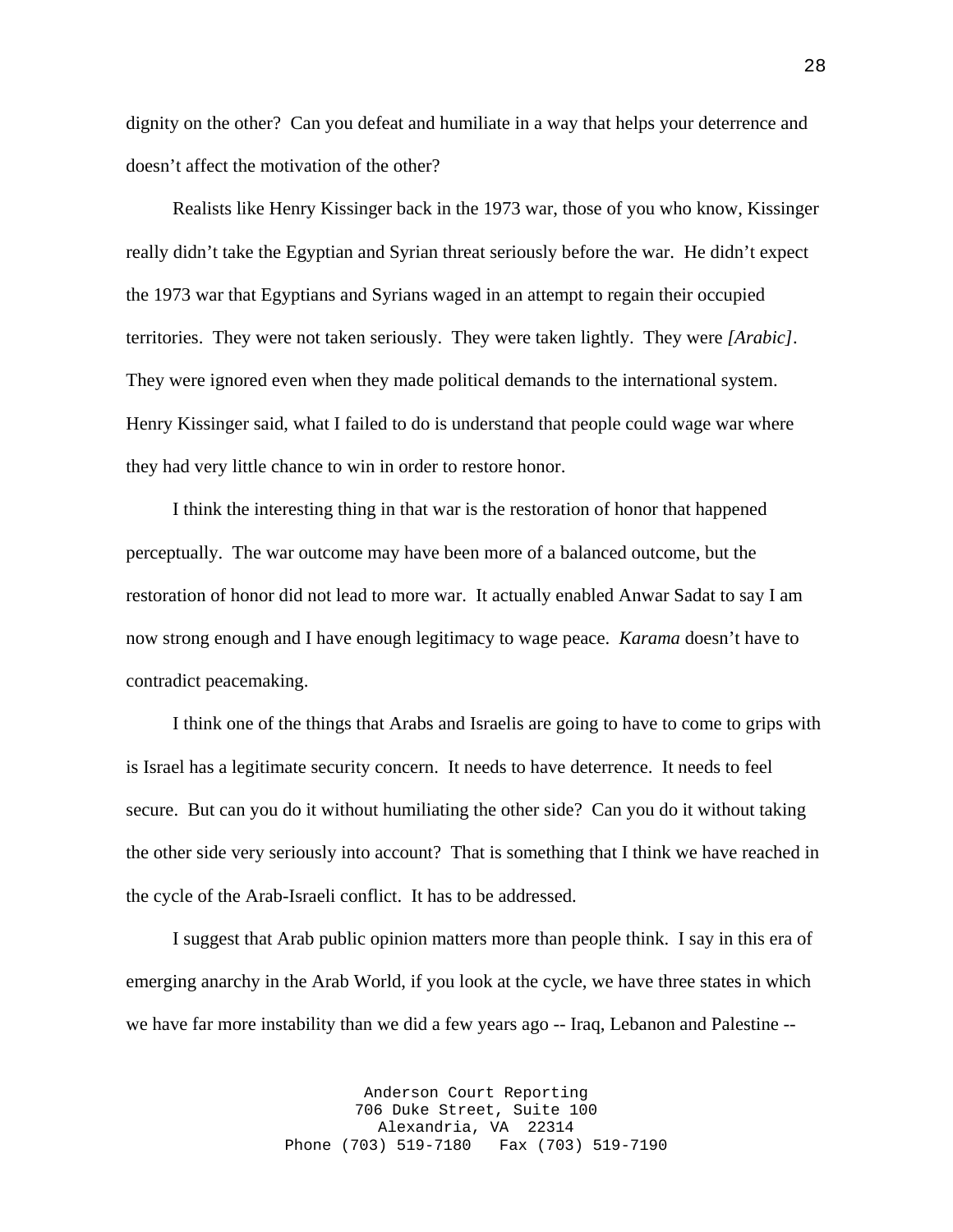and two areas where we have far more instability and non-state groups are far more powerful. Non-state groups rely on public support. Public opinion matters to them.

 If you look at the cycles of power in those groups, you start first with the fact that it started off with demonstrations. You had stones. You had suicide bombings. Now we have rockets. The technology is changing dramatically. This cycle is reaching an end. This is a time not for just let us have a ceasefire. It is a time to ask fundamental questions about how do we address this structural problem that we are facing in the Middle East.

 AMB. PASCUAL: Shibley, thank you very much. I think your putting the question of can you have deterrence without humiliation is a very important one, and you link it in a sense to another extraordinary complicated question of what deterrence is and if, in fact, you can have Iran and Syria operating in a way with a militia in the kind of asymmetrical environment that Michael started out with. In some ways, what you are trying to deter has become more complicated because of the asymmetries involved because there are different goals that are involved. I think it adds to the complexity of the policy question that needs to be dealt with.

 In that light, we will turn to Martin Indyk and have him pull all of this together into a current strategy and policy which can deal with the short term, the long term, the medium term, and assure that everybody's interests are recognized, almost seemingly an impossible task.

### Martin?

 AMB. INDYK: And to do it in five minutes since we have already gone beyond our time.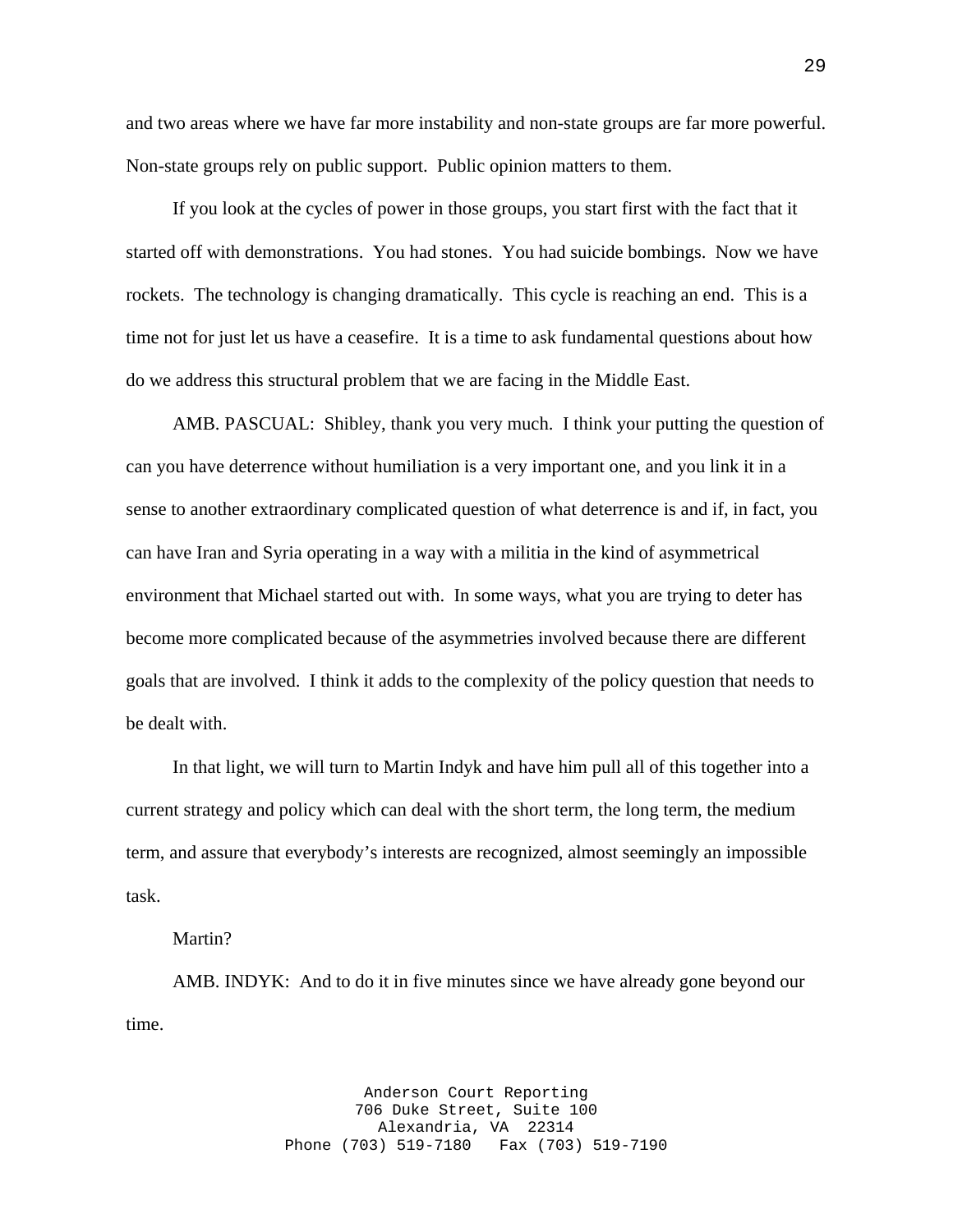AMB. PASCUAL: Exactly.

AMB. INDYK: Thank you, Carlos.

 I thought that Shibley's point about the 1973 war analogy was a very important one about honor and dignity, the two things that I would say were present there that are missing today. We do not have an Anwar Sadat on the Lebanese side. Nasrallah is not doing this in order to make peace with Israel. We don't have an active and effective American diplomacy which took that willingness to make peace and turned it into a series of agreements that led to the Israel-Egypt peace treaty.

 Like everybody else on this panel, I have been reliving the nightmare of the Israel-Lebanon conflict that has been going on over the last three weeks with the expectation that we would witness another Qana sooner or later in this conflict. I happened to be the American Ambassador in Israel in 1996 when we witnessed the first Qana. As Hisham pointed out, there were 109 Lebanese civilians who gathered in the UN compound to seek shelter, and an Israeli stray artillery shell hit that compound and killed them.

 I wanted to start very quickly by drawing some lessons from what happened then because what Qana did and what I expect Qana will do now is that it highlighted in a way that did not happen prior to that, in terms of the fighting that was going on then or the fighting that is going on now, the need to protect civilians. It will bring to the fore, just as it brought to the fore then, the problem of civilian casualties as something that needs immediate attention.

 In those days, Warren Christopher went running off to Damascus to achieve a ceasefire. Of course, people today are saying, well, that is what we should be doing, but I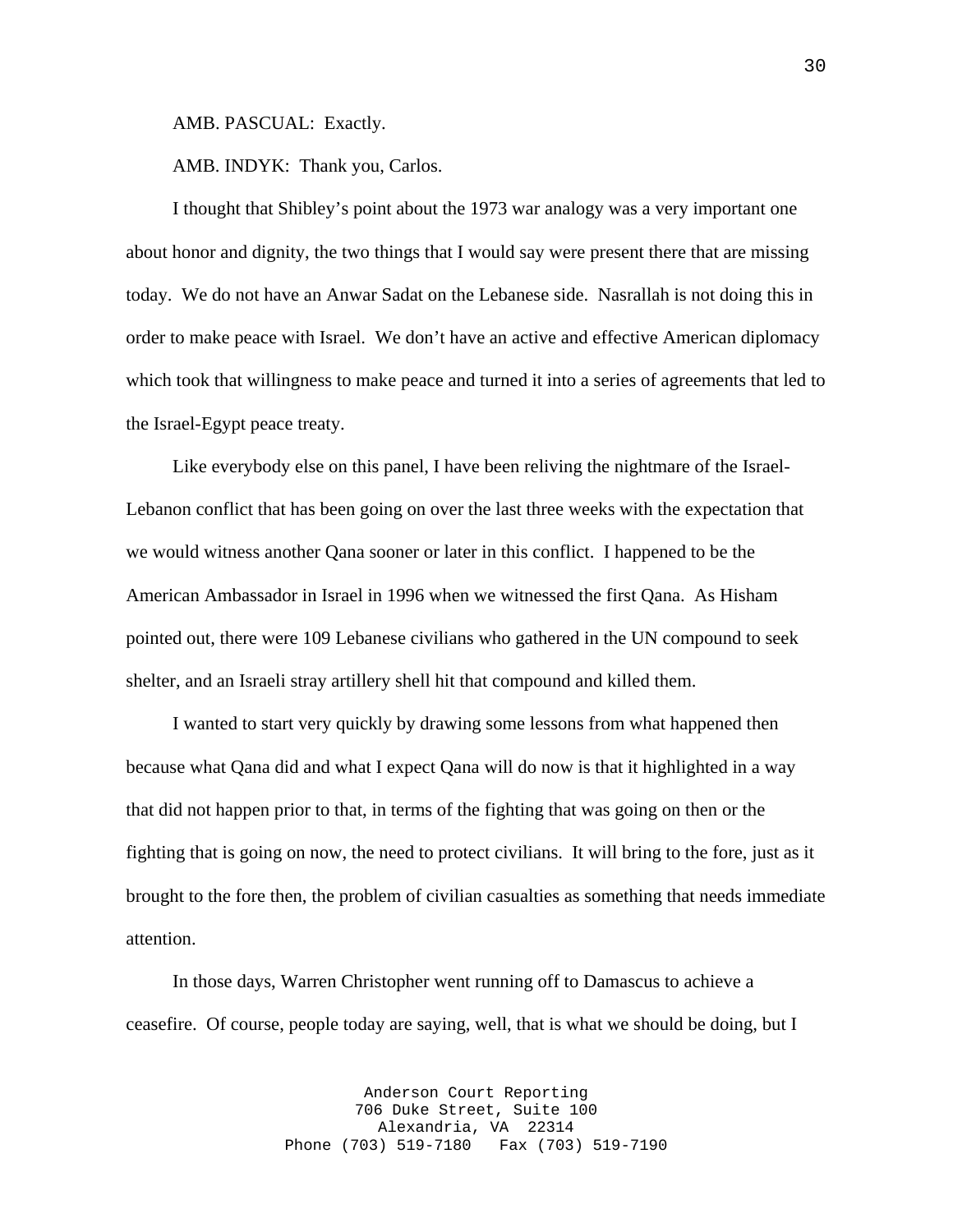want to remind people of a couple of factors in that regard. First of all, when we ran to Damascus to try to solve this problem, we were humiliated by President Hafez al-Assad who left Christopher waiting for a meeting, and the American press pilloried the effort to try to achieve a ceasefire just as the American press is not criticizing Condoleezza Rice for not going to Damascus. I don't think [end of tape side A] that experience, but nevertheless we got an agreement. Nobody can even remember the name of the agreement now. I don't actually remember it. It had a date on it, the June something agreement, but the important point about it was that it was an agreement that protected civilians.

MR. TELHAMI: It was April.

 AMB. INDYK: Thank you, the April 1996 Understandings. It did not meet Israel's objectives, but Israel was prepared to accept a lesser arrangement because that arrangement provided that Hezbollah would not operate out of civilian areas in the South, something that they are manifestly doing today, that in return Israel would not attack Hezbollah targets in buildup areas, and Hezbollah would not fire rockets into the villages and towns of Northern Israel. In addition, the Israel-Lebanon monitoring group was set up that had representatives from Israel, Lebanon, Syria, France, and the United States. For the next four years, Israel also had an address to go to when Hezbollah was violating the agreements, so as, again to protect civilian lives on both sides. That monitoring group actually functioned quite effectively in terms of allowing a conflict to continue between Israel and Hezbollah in Southern Lebanon but protecting civilian lives on both sides.

 The United States went for that partial deal because it had a broader strategy in mind, and that was a peace deal between Israel and Syria in which Syria, as a result of regaining the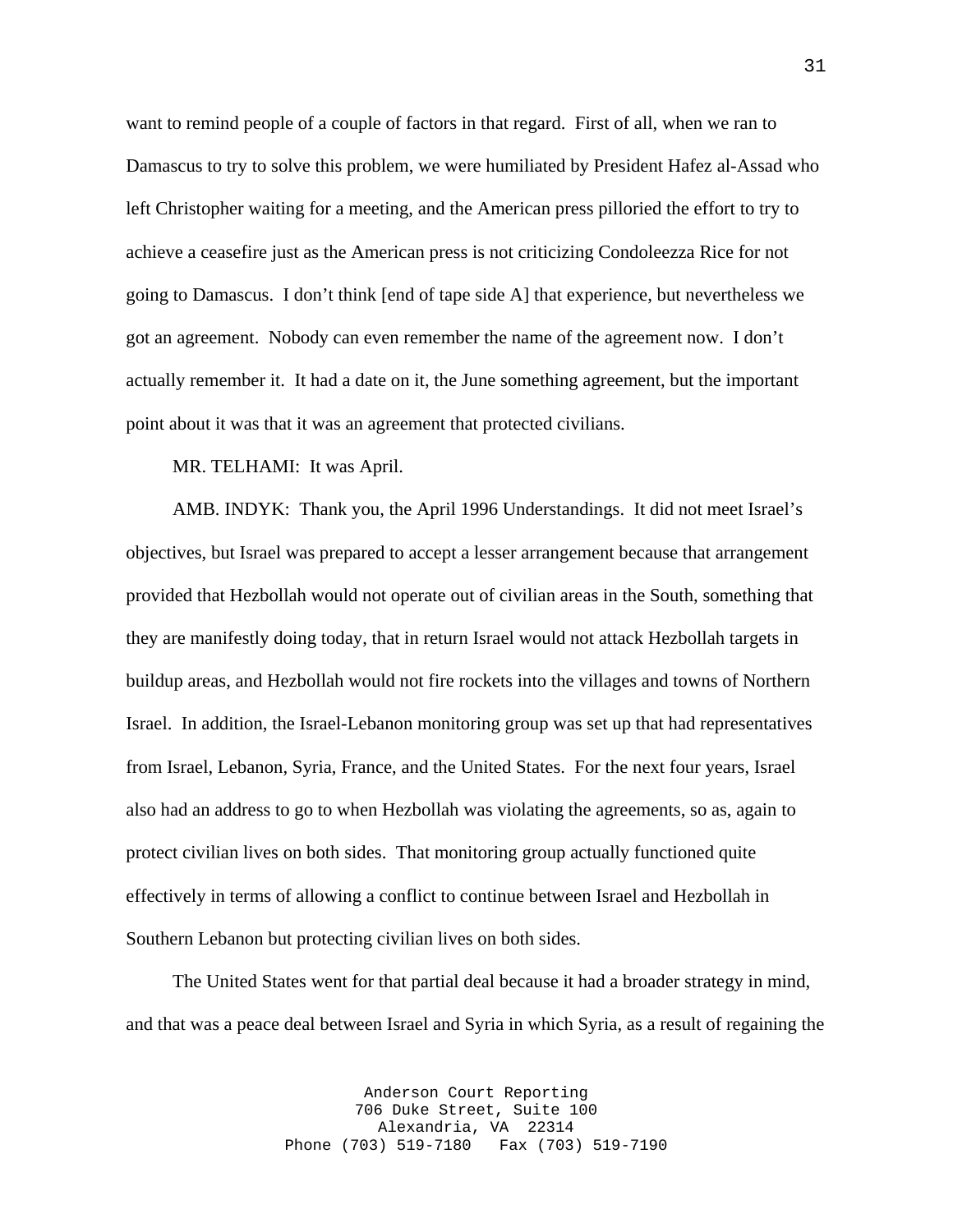Golan Heights and as a result of an Israel-Lebanon peace treaty that it would oversee, would use its 15,000 troops in Lebanon to disarm Hezbollah in the context of a comprehensive peace. That is precisely what we believed we were going to achieve in 2000 when President Clinton met with President Assad and offered him from Prime Minister Barak full withdrawal from the Golan Heights with the exception of 50 meters around the lake. Assad said, and Barak then withdrew unilaterally from Lebanon, and there was no force, no government force, no Lebanese armed force, no Syrian force that moved south to fill the vacuum that Israel left there. The only force that moved south to fill the vacuum, of course, was Hezbollah.

 Now I go through that history because I think it is important for us to learn the lesson of the first Qana if we are to honor the deaths of the second Qana. It is difficult, having seen this over the last 20 years, the civilian carnage, not to sympathize with the idea that there needs to be a sustainable ceasefire that deals with Hezbollah's operations as a state within a state. In other words, it is hard not to identify with President Bush's argument that we need to deal with the root causes of this if we are going to, in fact, protect civilian lives on both sides, but we have to admit, and I think you have heard from everybody on the panel today, that we don't have the same capabilities and resources to deal with this problem.

 First of all, the United States does now have a wider strategy like the Clinton Administration had, but it is a very different strategy. It is based on democratization and regime change, not on promoting using diplomacy to promote a peace process. And so, because we have that policy, we can't go to Damascus, and we shouldn't go to Damascus because to go to Damascus in this context is to ask the Syrians to come back into Lebanon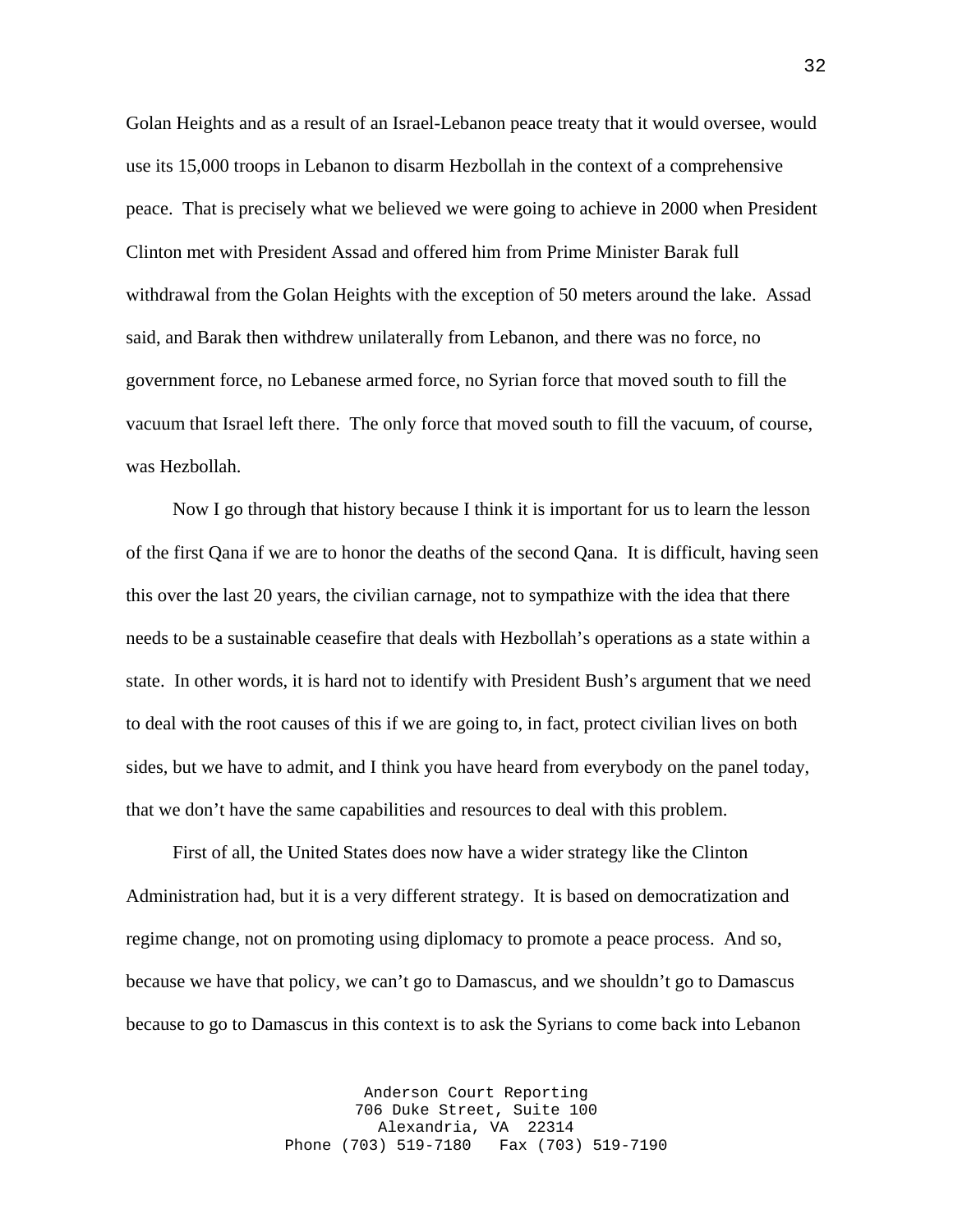where the Lebanese people responding to our call for democracy and freedom for Lebanon have demanded that the Syrians leave. Make no mistake. That is what it will mean if we go to Damascus now. We will be asking Damascus to control Hezbollah, and that means inviting Damascus to come back into Lebanon.

 To do that, would be requiring complete change in strategy, not just a visit by the Secretary of State. That strategy has been recommended in yesterday's newspaper by Brent Scowcroft and not surprisingly, I don't expect that it is going to be followed -- the same strategy that Shibley also is recommending -- because it would require such a complete turnaround in the Administration's approach and they think their approach is working. So it is not likely that President Bush is going to listen to him. Part of the reason for that is because it didn't work the last time. We used an active diplomacy to try to achieve a comprehensive peace, to try to deal with Hezbollah through the Syrians, and it led willy-nilly to what we face today.

 So how to achieve a sustainable ceasefire? The problem with the current strategy that the Administration is pursuing is it depends on the strength of its weakness link, that is, the Lebanese Government. If we are not going to go to Damascus and we are not going to go to Tehran, then it is the Lebanese Government that has to do the job of controlling Hezbollah, of sending its army to the South to extend its authority to the South, and of, over time, disarming Hezbollah.

 The Syrians, as I said, had 15,000 troops and controlled Hezbollah pipeline when it was Lebanon. The Lebanon Government doesn't have 15,000 capable troops to do this job, and it certainly doesn't have legitimacy within Lebanon to take on Hezbollah, representing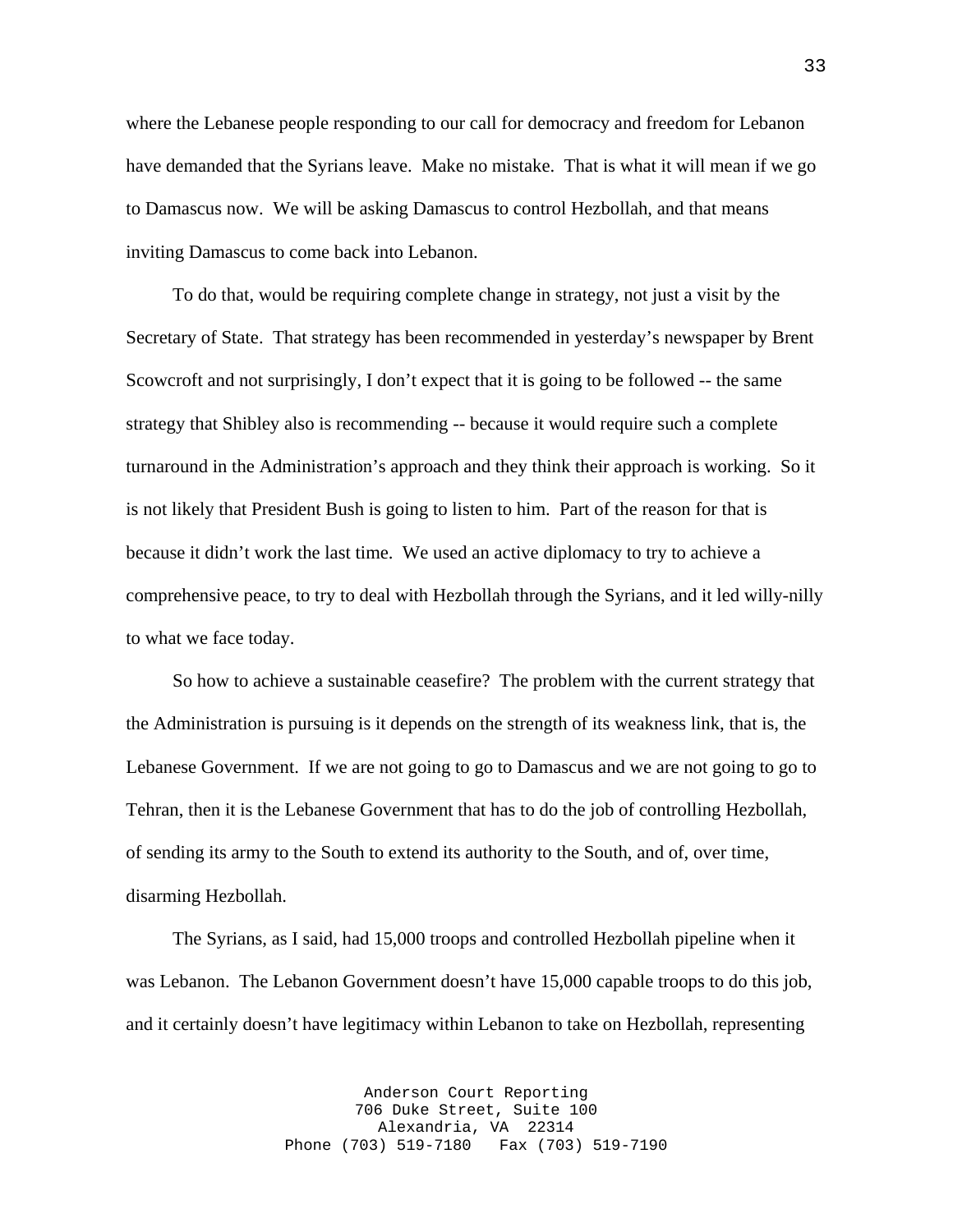the largest community in Lebanon, the Shiias, with Hezbollah ministers in the government, as Hisham has explained, and now as a result of Israel's military operations which is the other problem with the strategy. The strategy depends on Israel's military operation to weaken Hezbollah and to clean it out of the South, so the Lebanese Army can come in backed by an international force. But, as we have already heard, Hezbollah is strengthened, even if it is just in perceptions, even if Mike's reporting of the Israeli Military's assessment is accurate. Hezbollah remains today functioning and more powerful, stronger than before in terms of the eyes of the Lebanese people.

 And so, we have a situation where the Lebanese Government's ability to do what it would have to do to achieve a sustainable ceasefire is deteriorating every day; Hezbollah is growing stronger every day; and civilians are dying or subject to horrendous situations on both sides of this border.

 So the lesson from the Qana experience in my view is, first of all, we have to now go for what is achievable, and that means a ceasefire that protects the civilian population and a package that leads to the Lebanese Army deploying to the South backed by the international force which, by the way if that happens, will give Israel an address in the same way as the Israel-Lebanon monitoring group gave Israel an address in 1996. Since the basic elements of those three things -- a ceasefire and a movement of the Lebanese Army to the South and an international force to back it up -- are agreed on, as the Secretary of State announced today, I think she needs to be going to the Security Council today and seeking to put that agreement in place, trading America's previous unwillingness to go for an immediate ceasefire for all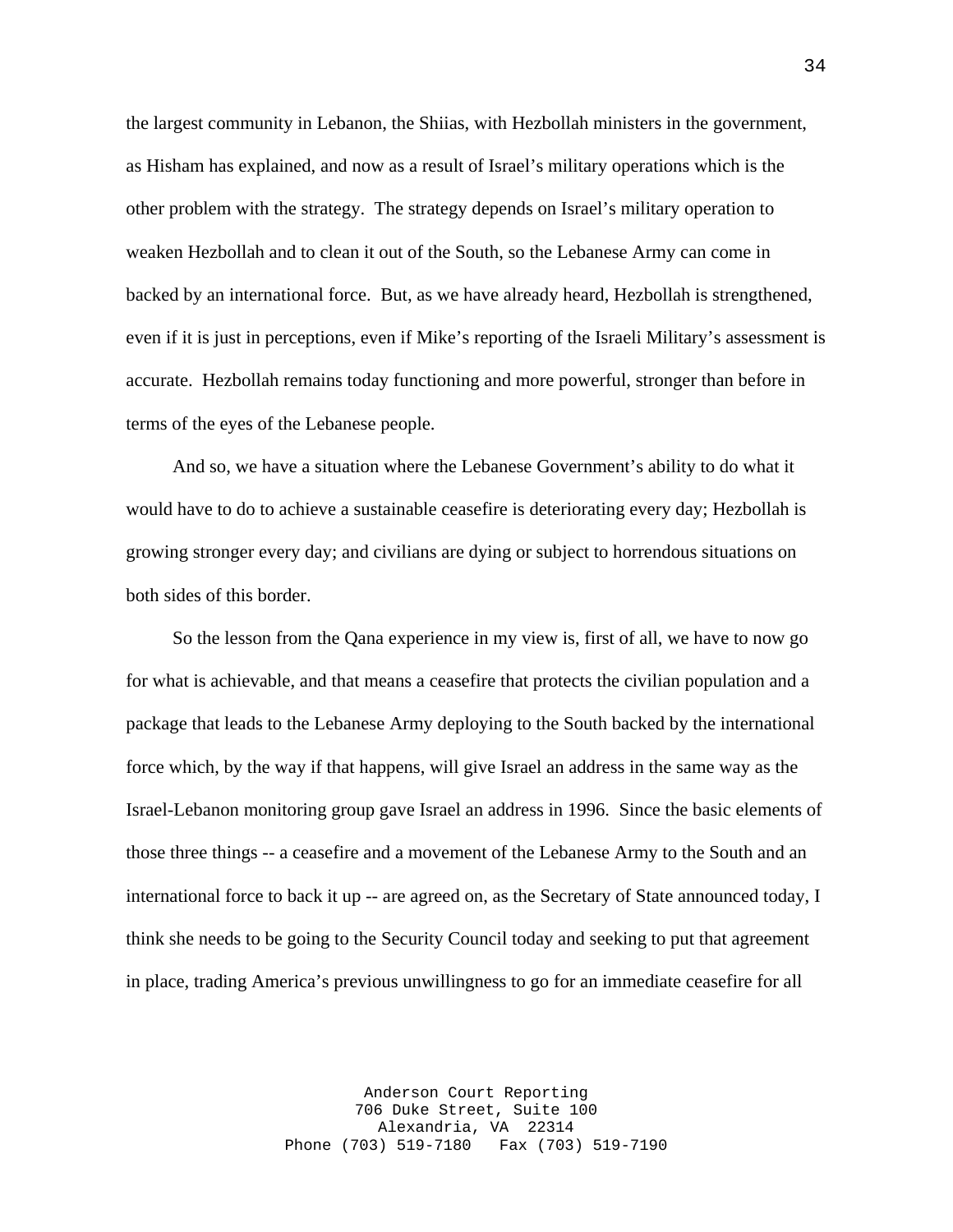the other requirements that need to be in this resolution to make it possible to achieve those more objection.

 Then we have to go for a longer term solution. As long as the focus is on the Lebanese Government, we need to do everything possible to strengthen it. A ceasefire will help it, especially if it is seen to be one of the parties delivering the ceasefire and protecting the civilian population in Lebanon. Reconstruction done by the Lebanese Government, not by Hezbollah, will be an absolutely essential of this strengthening process of the Lebanese Government. A deal with Israel over the prisoners and the kidnapped soldiers, done by the Lebanese Government and not by Hezbollah, will be essential in that process. Finally, a resolution of the territorial dispute called the Shaba Farms that Hezbollah has been claiming is the reason for retaining its capabilities, its military capabilities, should also be resolved between the Israeli and Lebanese Government. The Lebanese Government has put out a mechanism for doing this. Instead of the Israel-Lebanon monitoring group, it is the Armistice Agreement of 1948. It is no coincidence that the Lebanese Prime Minister has repeatedly referred to that, and that is the mechanism by which Lebanon and Israel can deal directly with their outstanding disputes in a way that will enable the Lebanese Government to show that it can deliver.

 Whether this can work or not is today a highly questionable proposition. It is certainly worth pursuing because the alternatives are not available for this Administration, but we should be aware that what may result instead, the unintended consequence is that Hezbollah may, in fact, end up controlling the Lebanese Government on behalf of itself and on behalf of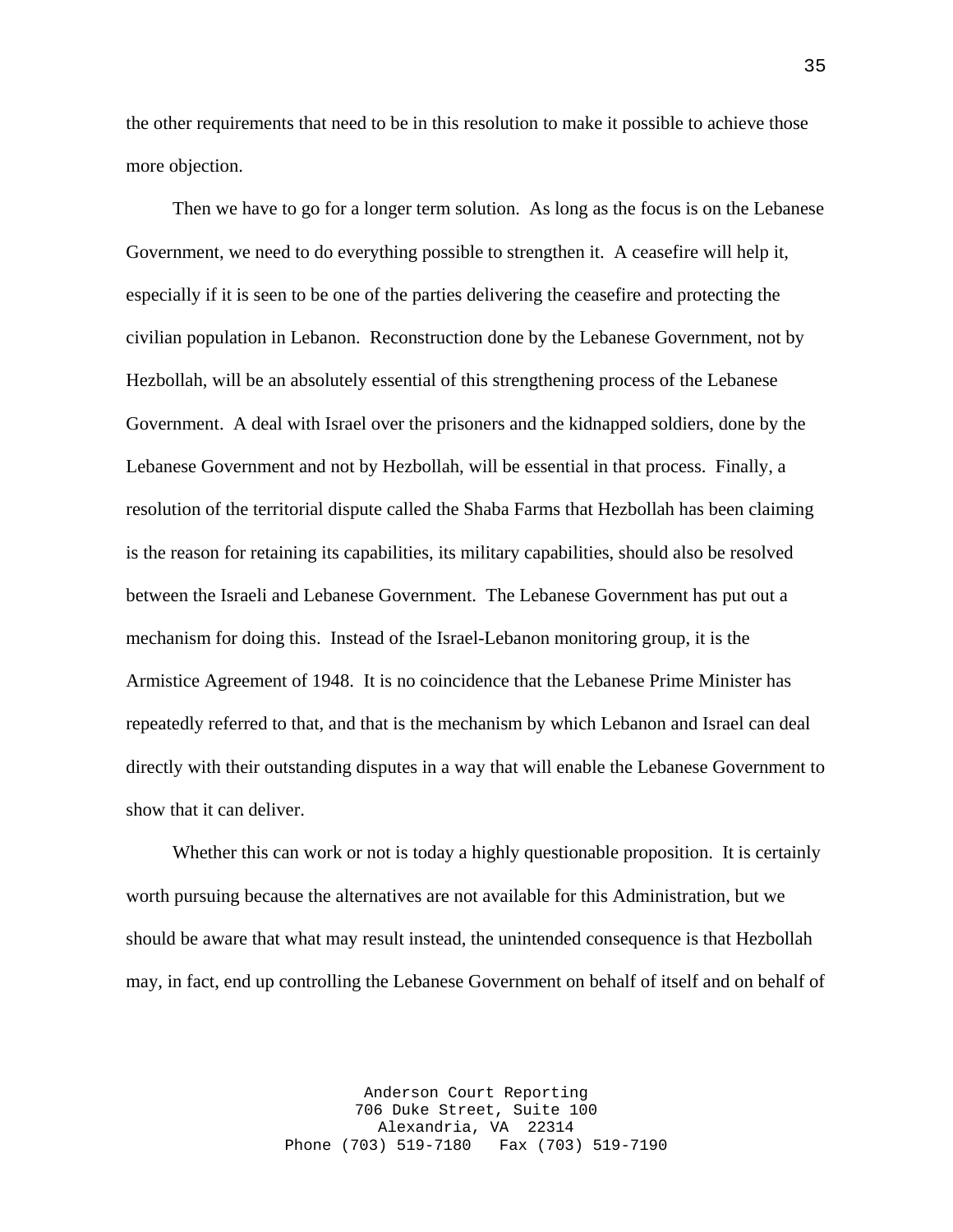the Syrians. If that happens, two years from now, a new Administration will have the opportunity to try the alternative Telhami-Scowcroft comprehensive solution.

Thank you.

 AMB. PASCUAL: Thank you very much. I think you make a very compelling and I think interesting case where you argue to go for what is achievable and to do that now and to buy the political space that then allows you to move toward what is sustainable, recognizing that in trying to get to the sustainable, there are indeed real risks. The tradeoff, and I think this an interesting issue that, in fact, we might want to explore in the discussion, is that if you don't achieve some form of ceasefire soon, it becomes actually impossible to achieve something which is sustainable because both sides have deteriorated so extensively. So I think an interesting proposition put on the table.

 We want to open it up now to questions and answers. You have been very patient in the heat, but I think it was important for us to get the wide diversity of views on the table. I am going to take three questions at a time. I will ask you to introduce yourself and then I will turn to the panelists.

QUESTIONER: Thanks, Gary Mitchell.

 A question for Shibley, which I hope I put the right way, and that is I want to come back to the sort of model you developed which is that we should not see this as the birth pangs of a new Middle East.

 MR. MILHEM: This is not Shibley. I keep reminding you. This is Hisham. QUESTIONER: All right, Hisham.

MR. MILHEM: I am more dashing.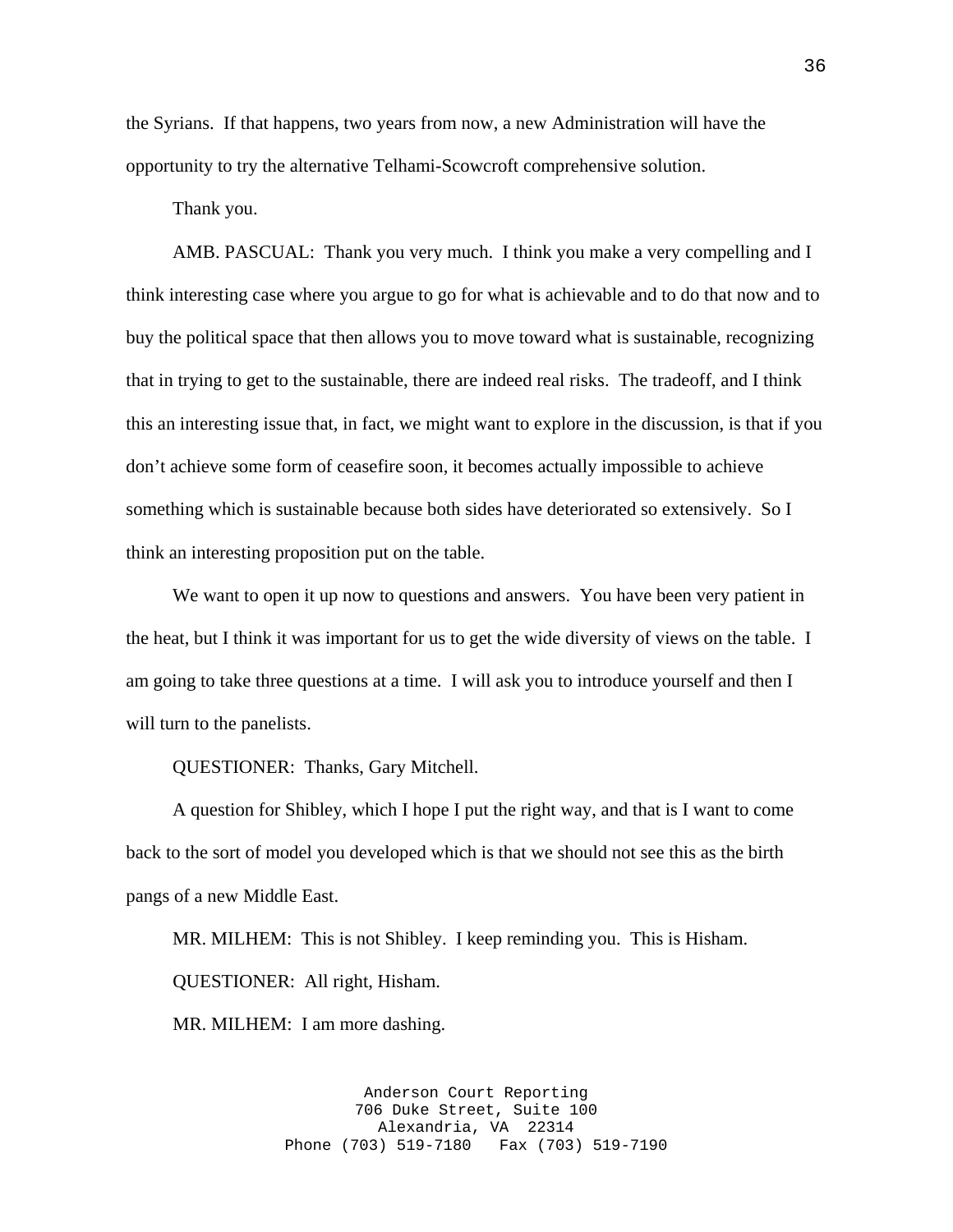QUESTIONER: I agree with that.

As I said, I hope I put it right, and of course, I didn't.

 Okay, so it is not the birth pangs of a new Middle East. Instead it is the death of the old order, and so we are now in the interregnum. Can you talk a little bit about what the interregnum looks like and whether there was a choice to avoid this point? Was there ever a way to get what we want without having this collision?

AMB. PASCUAL: Another question over here.

QUESTIONER: Thanks, I am Jeff Friedman, Council on Foreign Relations.

 Several members of the panel talked about how there is a gap between what is achievable now and what will be sustainable later. It seems to me like a key element of that process will be strengthening the hands of the moderates at all levels of the theatre. Both in civil society and at the state level, it seems like the radicals have really seized the upper hand. I am wondering if any members of the panel could talk about who some of the more moderate stable actors would be and how we can strengthen their hands in this process.

AMB. PASCUAL: One more question over here on this side.

QUESTIONER: Yes, I am Joel Wishengrad of World Media Reports, WMR News.

 You have all been talking about the political dynamic, but what about the military dimensions of this? As these weapons come into the region, they are more powerful. Obviously, the Israelis have not been entering into an armed conflict with Syria right now. Aside from the Arabs or the Sunnis that live in Lebanon, you also have a Christian community. Could you talk about those particular aspects?

AMB. PASCUAL: Hisham, do you want to start?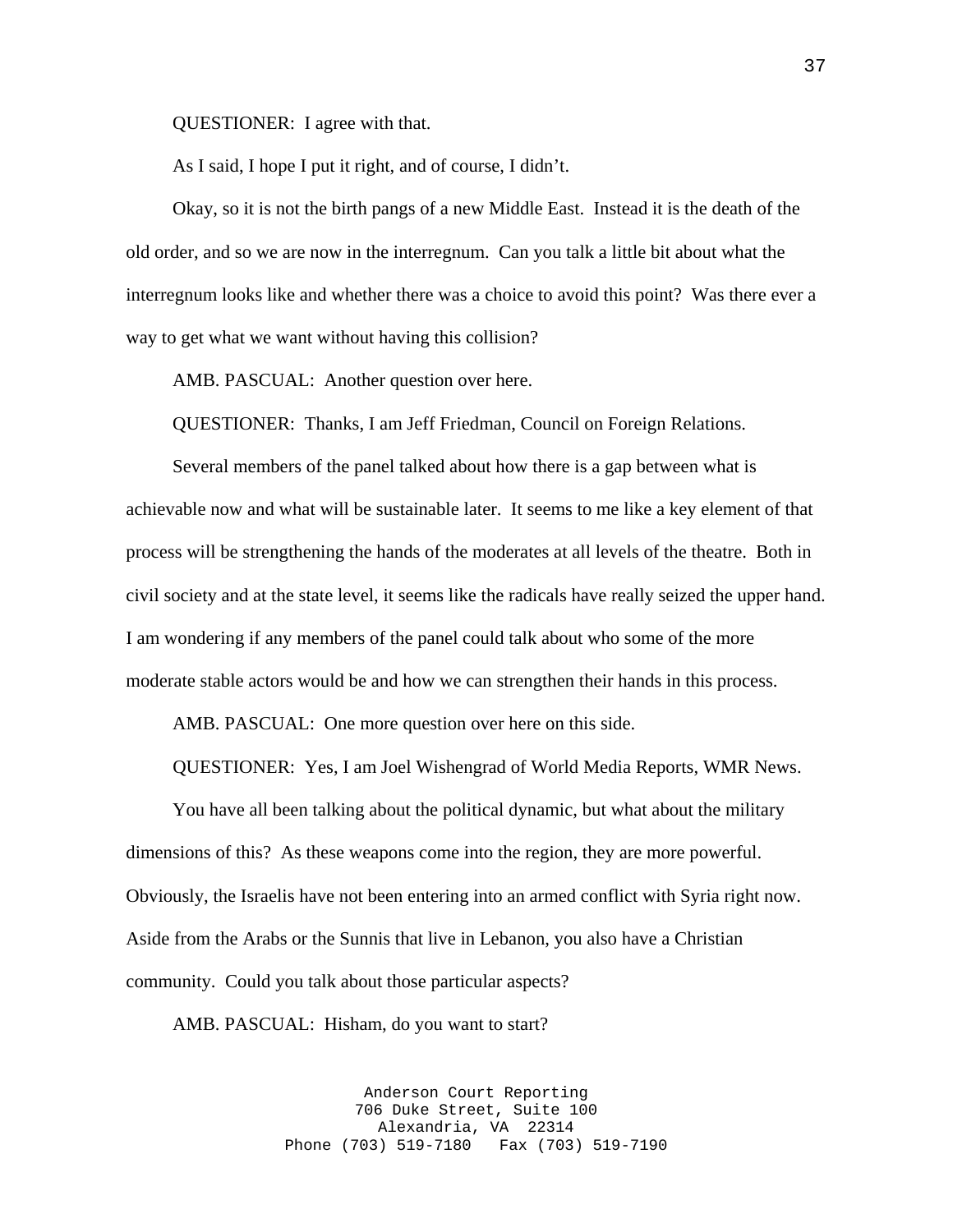MR. MILHEM: Yes, with the interregnum. The interregnum is what you see -- the chaos in Iraq, the violence in Lebanon and in Palestine; the fact that so-called moderate forces in the Arab World, whether in academia, society, and government, are in a defensive mode; the fact that the radical, mostly Islamists, see that this is their moment now. They see that the United States and its friends are mired in Iraq. There is a failed American project to spread democracy. I think this whole notion that democracy is synonymous with elections has been catastrophic.

 As someone who sees himself as a moderate, secularist democrat, with a small d, who cares about the region, definitely I want to see democracy in the Middle East. Definitely, I can see the American frustration with that coterie of autocrats that have been running the Arab World down the drain, so to speak, with few exceptions. Obviously, we are not happy with their performance. Obviously, they did not deliver on social development. They did not deliver on the democracy area. They did not deliver on strategic balance with Israel. So they failed miserably.

 At the same time, for the United States to approach this region solely through the prism of democracy when it is translated immediately in elections, democracy is not elections. It is one aspect of elections, instead of working at the same time to strengthen civil societies and growing civil societies with some traditions. Egypt is a case in point where you have an active history of civil society. Lebanon, Jordan, Morocco, Kuwait, I mean there are Arabs that the United States could deal with -- moderates, modern forces that the United States probably ignored.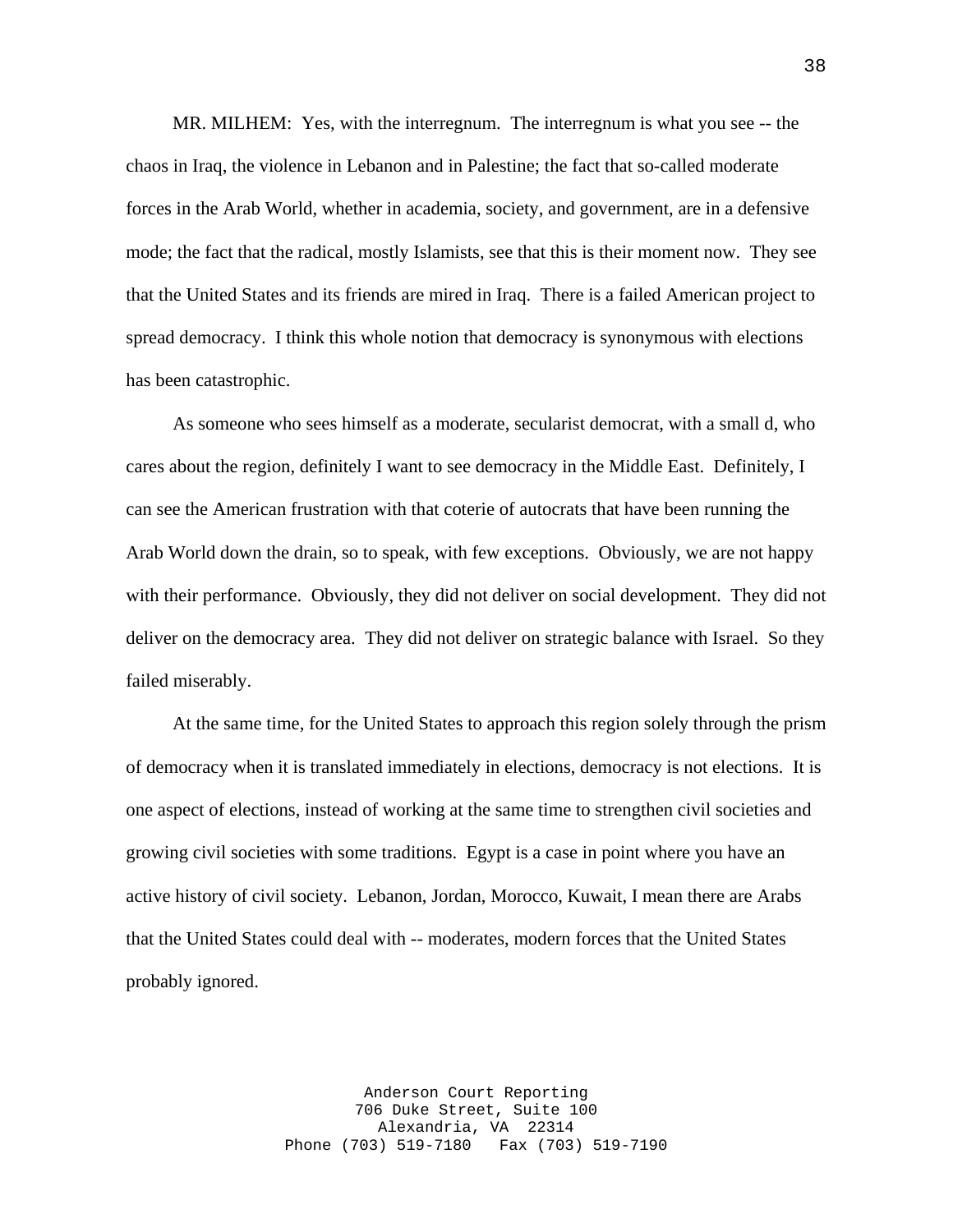You are not going to see magic solution. You are not going to see a quick fix, and that is the problem with people in Washington. To them, history is what happened last year or the year before or 10 years ago at most, and that is why the President of the United States talks about dealing with the root causes. You know what the root cause is for me? It is 1948. You know what the root cause is for Martin or Shibley or everybody? It is 1948. I mean that is the whole issue.

 Now you are dealing with the symptoms, and you are not dealing with the real issue which is Arab-Israeli peacemaking, so not focusing on democracy in terms of elections only. There is a primitive -- this may be a strong word, primitive -- concept of democracy in the Middle East. Again, with all due respect for the great Grand Ayatollah Ali Al-Sistani, for Ali Al-Sistani means demography. Democracy means demography. We are practically 60 percent of the Iraqi people. Let us have elections, and we will control the damn place.

 If you want to know the first things about one to one politics of the Middle East today, the most organized groups in the Arab World today are the Islamists from Morocco to Yemen, from Iraq to Sudan. When you have a minority of Islamists in Palestine -- again, Palestinians are highly politicized, probably the most highly politicized of all Arabs -- a group like Hamas which does not constitute a majority among the Palestinians, wins. They won in Egypt. They won in Iraq. They won in Lebanon with Hezbollah and others.

 So, again, when you talk about democracy and you look around at who is organized and talk to a whole generation of Arabs now, many thoughtful Arabs will tell you we don't want to be condemned. We don't want to be, as has been said, [Arabic] between two fires, the fire of oppressive regimes on the whole or non-democratic, autocratic regimes and the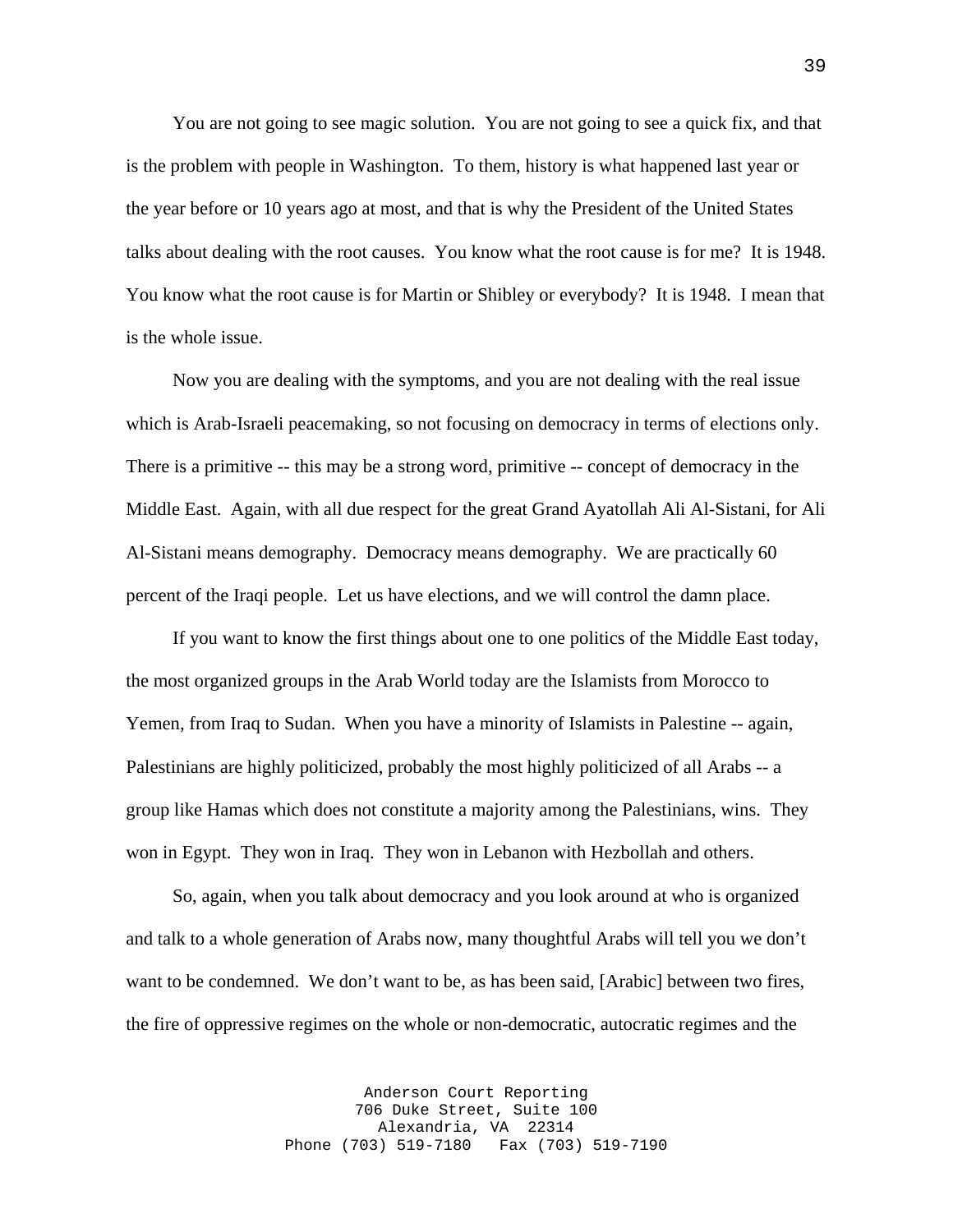fire of the Islamists with their absolutist double-speak or their absolutist approach. The Administration just fell into this trap.

 That is why I said there is a kind of mirror image between those in Washington who are calling for change by force, by coercion, to create a new reality in the Middle East and those Islamists who mastered the art, who mastered the art of resistance. Hassan Nasrallah talks not only about *karama*. He talks about resistance. He talks about a culture of resistance. He talks about a way of life to resist. When he says, we love death more than the Israelis love life, how are you going to deal with this force? This is part of the interregnum. This is part of the chaos. This is part of this crazy, not evolution, transitional period that we are going through.

 I agree with Martin. I don't see the Administration changing its policies, in theory. In theory, you have to deal with the Iranians. In theory, you have to deal with the Syrians, who, admittedly in my opinion, the most cynical regime in the Arab World, who are dying to come back to Lebanon and put the Lebanese under their boots as they have done for 30 years. If the Americans go to Damascus today and tell them to come back, they are betraying us, the Lebanese, and they shouldn't do that.

 At the same time, in theory, you cannot ignore the Syrians who have a stake in the Golan. The Golan is Syrian territory, and they couldn't regain it by force. They either would regain it by force, but they are not going to fight. They would like to fight the Israelis until the last Lebanese and the last Palestinians. Then the other option would be to negotiate, but you are not going to do it today. There is no framework as Martin and Shibley would tell you. There is no framework like that.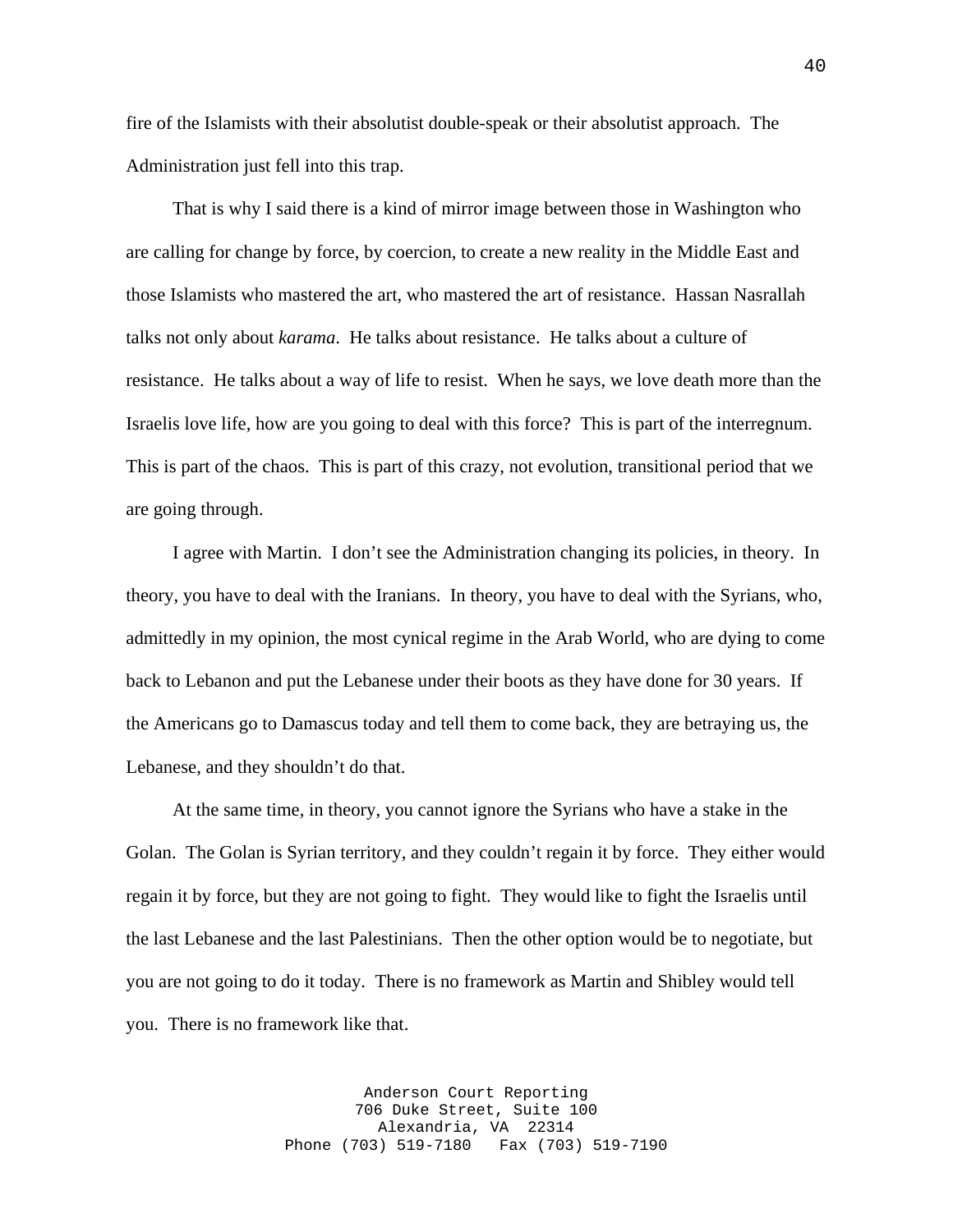The Iranians, if you start today with the Iranians, you will end up in a long political bizarre that would stretch for decades. I mean this is the most cunning, political, smart regime in the region. They may wear funny turbans, but they are extremely cunning. They know what they want. They have a sense of identity. They have a sense of purpose. If you go to them now to settle Lebanon, it is going to take a long time. So, in the absence of these kinds of frameworks, you are left with a policy, as Martin said, that the President is not going to change.

 If you think the Syrians were not as smart as the Iranians, Hafez al-Assad was. He wrote the book on Machiavelli. He could write the sequel to *The Prince*, to Machiavelli's *The Prince*.

AMB. PASCUAL: Let us not get too far out.

[Pascual and Milhem speaking simultaneously.]

 MR. MILHEM: If they see the Administration bogged down. They will buy time. Bush is busy trying to put out the fires in Iraq. He is not going to be in a serious position to negotiate in a meaningful way with the folks in Tehran, definitely. That is my last one.

 AMB. PASCUAL: Michael, if I can ask you to comment on both moderates and achievability of military strategy.

 BRIG. GEN. HERZOG: Yes, first of all, I agree with Hisham. If you read what all the Islamists are saying, they are perceiving this in terms of a clash of civilizations, namely the Islamic Nation on the one hand and the Western liberalized world trying to impose democracy on the Middle East and so and so forth. They feel that the Islamist camp is on the rise. They feel that, if you look at it in a historical perspective, they drove the U.S. and the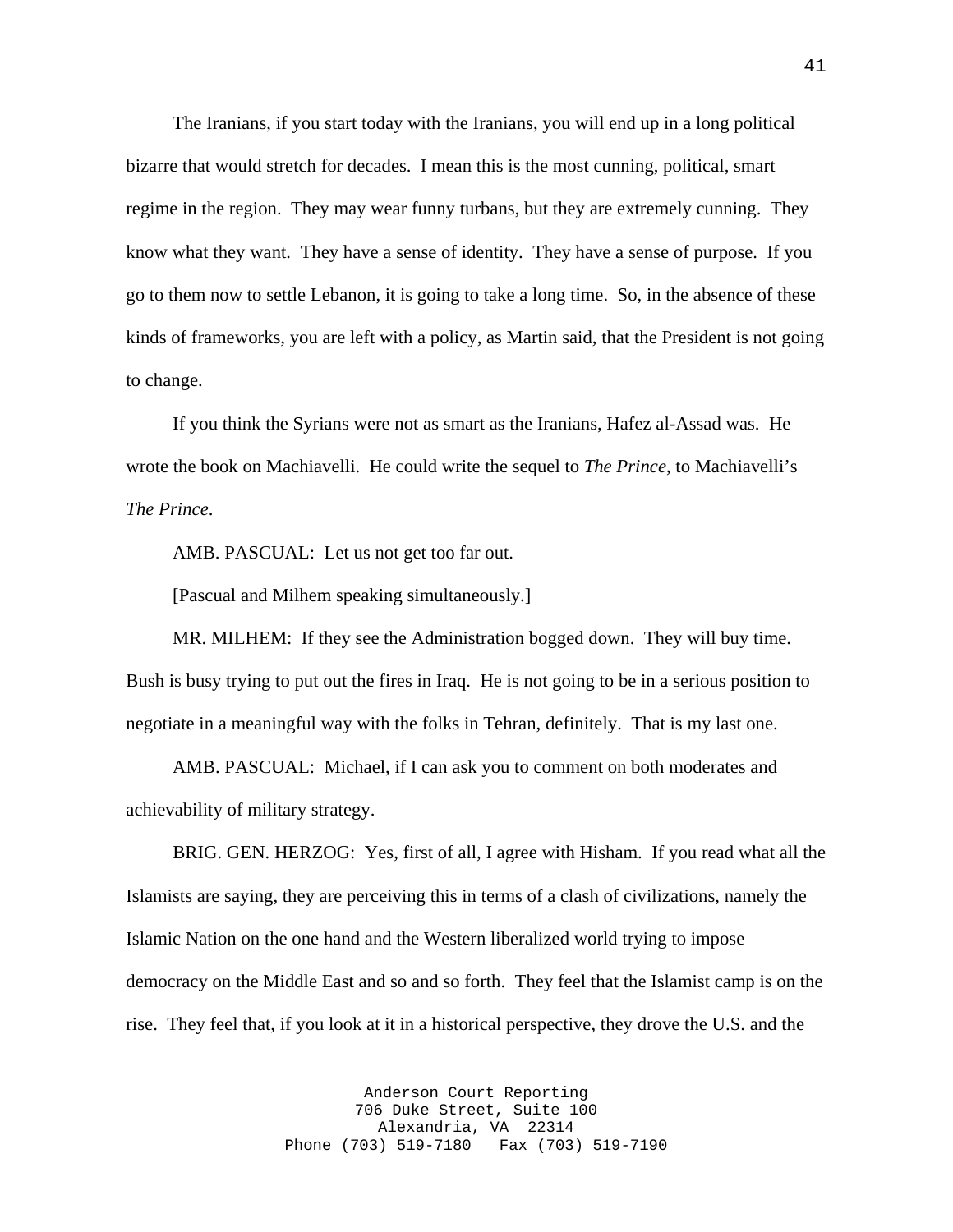French out of Lebanon in 1983. They drove the Russians out of Afghanistan in 1989. They drove Israel out of Lebanon 2000 and out of Gaza in 2005. They drove the Spanish out of Iraq, and they believe they will drive the Americans out of Iraq. That is the way they perceive it.

 Now I think in the case of Lebanon pursuing authority, it is even more complicated because they are using democratic tools. In both cases you have Islamist parties who are both a political party and an armed militia and a terror group that is using violence in order to build up their political power. Now they are using their political power in order to fend off pressures to disarm and to moderate. That is what is happening with Hezbollah. They have been in Parliament since 1992. This did not moderate them. They are domesticated. They are in the government for a year and they are controlling all the Shiite ministers and are using this power in order to fend off pressures which make it much more complicated to reach ultimately a solution in Lebanon. We are talking about strengthening the moderates. So I think this further complicates the picture here.

 We are talking about Islamists in the Arab World. When people go to the ballots today, the choice they have is either vote for parties who are affiliated with the regimes or vote for Islamists. You don't have the kind of third-way parties. I think if you want to really fill the interregnum with positive developments, what you have to do is think about it as a long term proposition of building civil societies, of strengthening moderates. There are reform-minded people, reform-minded parties that are out there, and they are the vulnerabilities of the Islamists.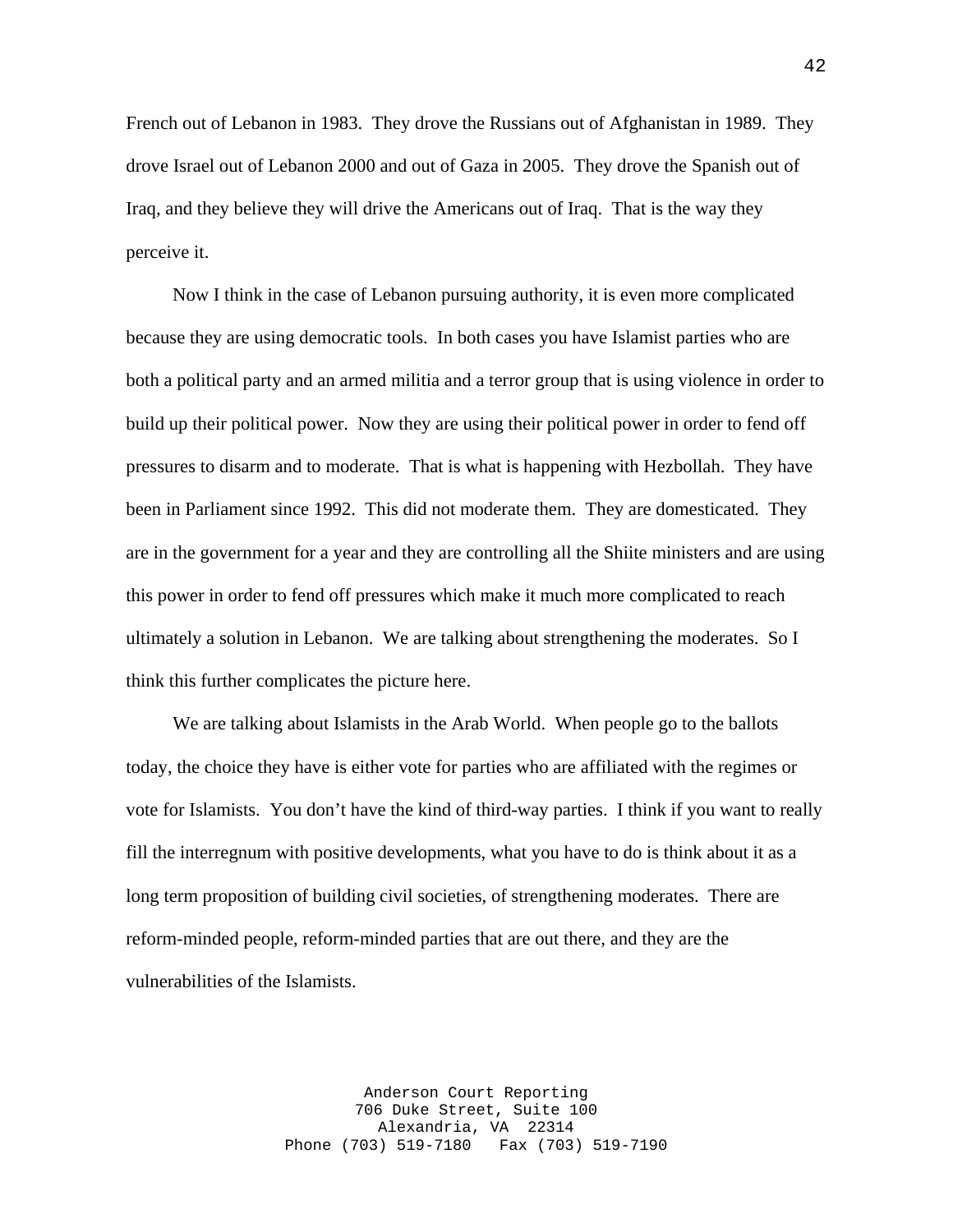If you look at Iran, the biggest vulnerability of Iran is public opinion. Public opinion in Iran dislikes the regime. That is the biggest vulnerability. That is where you have to invest.

 In terms of what is achievable and what is not, I think Martin made a compelling argument for not reaching something that is achievable right now, but I think ultimately if you do not deal with the element of a state within a state armed with thousands of rockets, you are not going to achieve stability in Lebanon. It is not going to happen. You can have a period of a ceasefire along the border. It may be more difficult for Hezbollah to carry out cross-border attacks. I believe that the Israeli military achievements will also establish a level of deterrence against Hezbollah. They will think twice and three times in the future before they fire rockets. Ultimately, if you don't deal with the issue of the rockets, then it is going to explode sometime in the future.

AMB. PASCUAL: Shibley, do you want to say a word on moderates.

 MR. TELHAMI: Just quickly on the moderate issue, I think that it is a nice idea, but really in reality, it is very difficult to do. Right now, the United States is the kiss of death. When you look at, in fact, those governments that are closer to the U.S. are the weakest right now in this public mood. According to the polling data, when you ask people who are the two biggest threats to you personally, a majority of those polled in the countries that I have polled say Israel and the United States. The U.S. is seen to be a threat. How are they going to trust that a threat, a critical threat, is going to be trying to do the right thing on their behalf? So it has to be an indirect policy.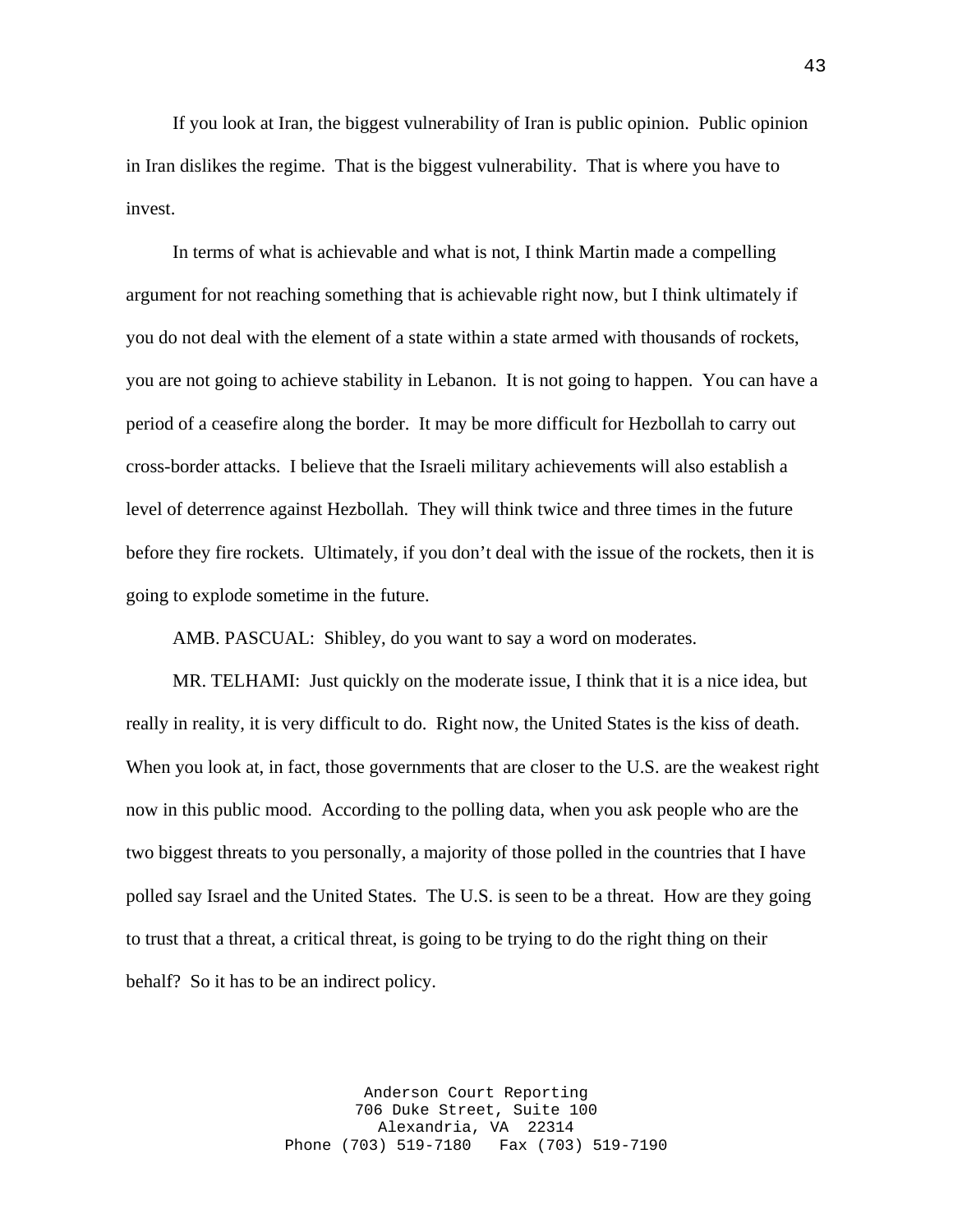The policy of trying to put in a third alternative to governments and Islamists, I had said in an earlier article I had written in the *Washington Post*, I think doesn't work because in reality, generally politics, particularly democratic politics, cluster into two. You have got the Islamists who are the most organized, and you have got the ruling elites. So the question is: How do you empower one or the other?

 In the current strategy, if you really are trying to empower the ruling elites and nudge them to reform and be more representative, you have to deliver policies that are going to empower. What we see in Lebanon is a policy that is not empowering them. It is widening the gap and people are moving toward the militants. So our policy inadvertently, in fact, is consolidating the very people we are trying to confront.

MR. MILHEM: I told Martin I have to leave at 12:00 sharp, so I am dashing out.

AMB. PASCUAL: Thank you very much for joining us.

[Applause.]

 AMB. PASCUAL: Let me just take one final round of questions and turn back to the panelists. In the middle toward the back there?

 QUESTIONER: Stephen Morris, Johns Hopkins/SAIS. My question is to Shibley, and others can respond if you like.

 You posed the issue of trying to find deterrence consistent with non-humiliation. What you didn't specify is humiliating whom?

 Now we are faced in Lebanon as in the general Islamic World in a struggle between moderates and radicals. Surely, part of that struggle should be to humiliate the radicals. After all, we can't liquidate them physically in order to win that war. So, therefore, in the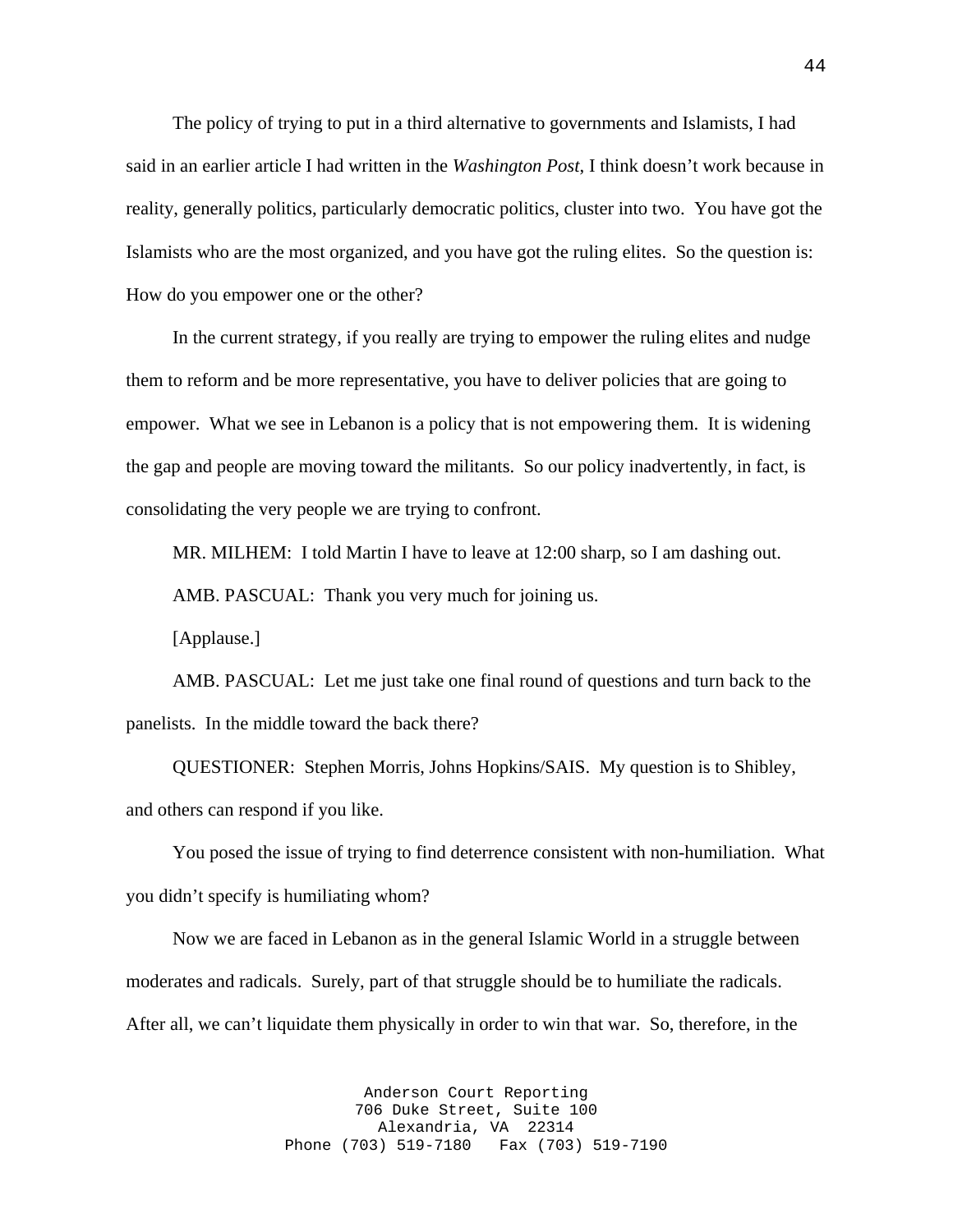Lebanese context, is it not a wise policy not to humiliate the Arab World but to humiliate Hezbollah?

 MR. TELHAMI: Yes, I think in theory, it is lovely, but you have to ask the question: Why is Hezbollah resonating across the Arab World? Why is it resonating across the Muslim World? With majorities, I am not talking about just radicals, including secularists, including Sunni mainstreamists, including part of the elites, why is it resonating?

 It is resonating because he is capturing some mood, and that mood isn't about the militancy that he is presenting. In fact, public opinion polls show that most Arabs do not accept the notion of a puritanical Islamic state or transnational Islamic states. Most Arabs don't want it. That is one reason why Al Qaeda has failed to capture the hearts and minds. They may have supported the fact that Al Qaeda was hurting America, which they saw as a threat, and got indirect support, but people haven't bought into Al Qaeda's agenda. That is not where the public is at large.

 I think whatever the Hezbollah agenda is, if in fact as Hisham posed, it is an Islamist agenda, that is not going to resonate. That is not the aspect that is resonating with the public. What is resonating with the public is a sense of resignation, a sense of absence of power, a sense of weakness, and it is dominating the entire region. I am not talking about Lebanon. We have got a problem that is bigger than Lebanon that is revealed in this Lebanon issue. That is not a function of what he is aspiring to achieve in terms of religious. He is a Shiia after all.

 Who would want a Shiia clergy to rule over them in Egypt or Saudi Arabia? Why are these Sunni clergy now going out and denouncing those few in Saudi Arabia who said don't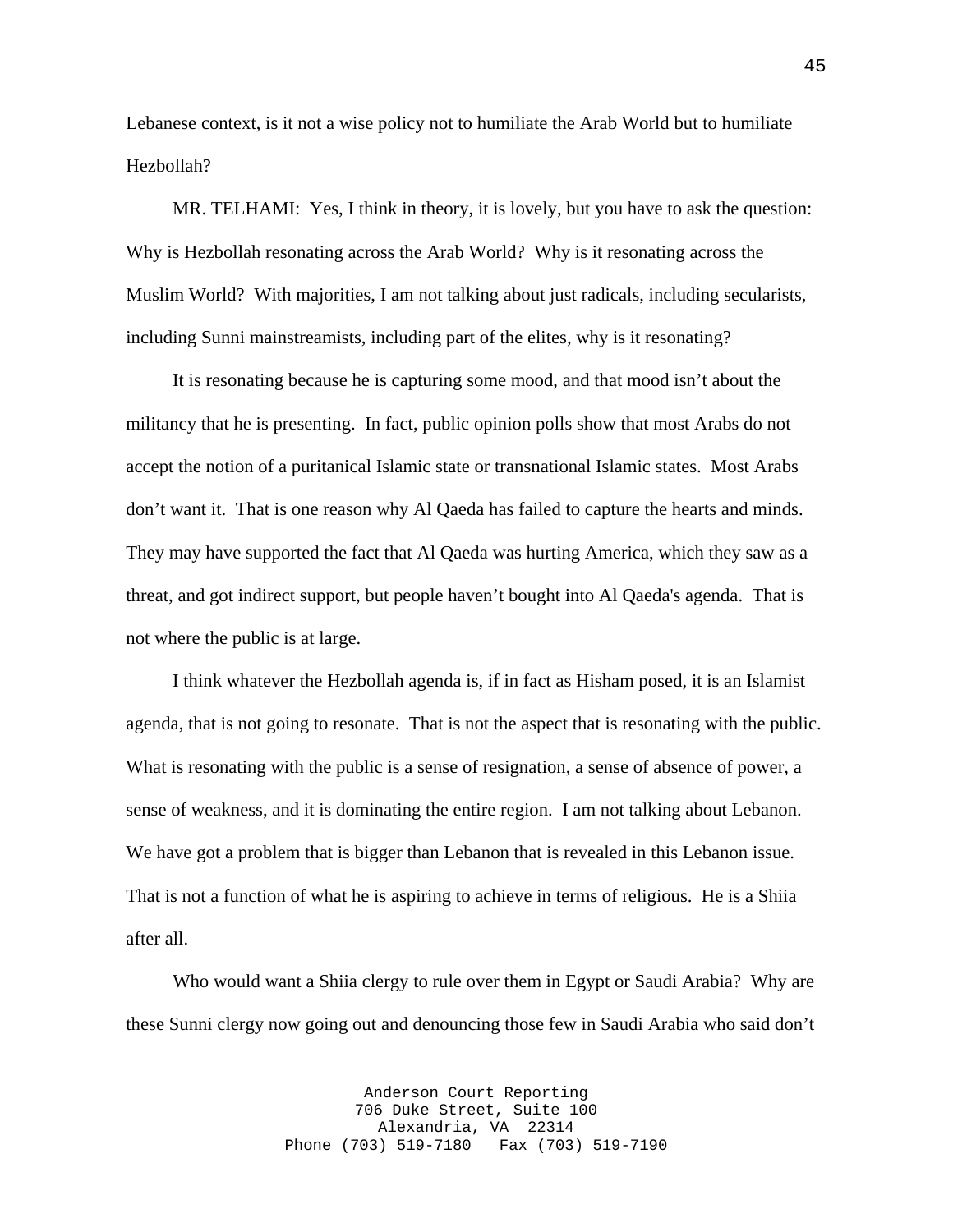support Hezbollah because it is Shiia? He is resonating for a different reason, and that is a political reason, and it is a reason of the absence of empowerment. He is empowering to me. What is this empowerment?

Well, I think what you see in the mood in the past five years and particularly through the Iraq War is that they don't matter, that the public doesn't matter. They strongly were terrified by the notion of the Iraq War. It came despite them. Their governments went along with it. The outcome seems to have confirmed their biggest fears. They don't matter.

 I think what we need to do in whatever outcome that we have to formulate, it is not to empower Hezbollah, not to strengthen them. They have to be controlled in the end. Lebanon has to be a state with only one power, one military force, and that is the government force. No state can exist if it has a militia that is independent. The question is: How do you bring an outcome that doesn't also destroy all of the other aspirations of the people of mere dignity and empowerment? That is why I am saying in the end, the outcome cannot just be simply an outcome that is a ceasefire and weakening Hezbollah. It has to be packaged with some incentives. That is why I put the comprehensive issue to address those grievances that are out there, a lot of grievances out there.

 I might add, I am not strongly hopeful that a peace agreement is achievable in any foreseeable future. In fact, I am very pessimistic about that in the meanwhile. I want to say if you look at the history of the Arab-Israeli conflict, this is being called the Sixth War. In the Arab media, it is being called the Sixth War -- 1948, 1956, 1967, 1973, 1982, and now 2006. You have to understand it in terms of historical memory. You have to understand that in terms of what it is doing to people's perception of what is happening out there.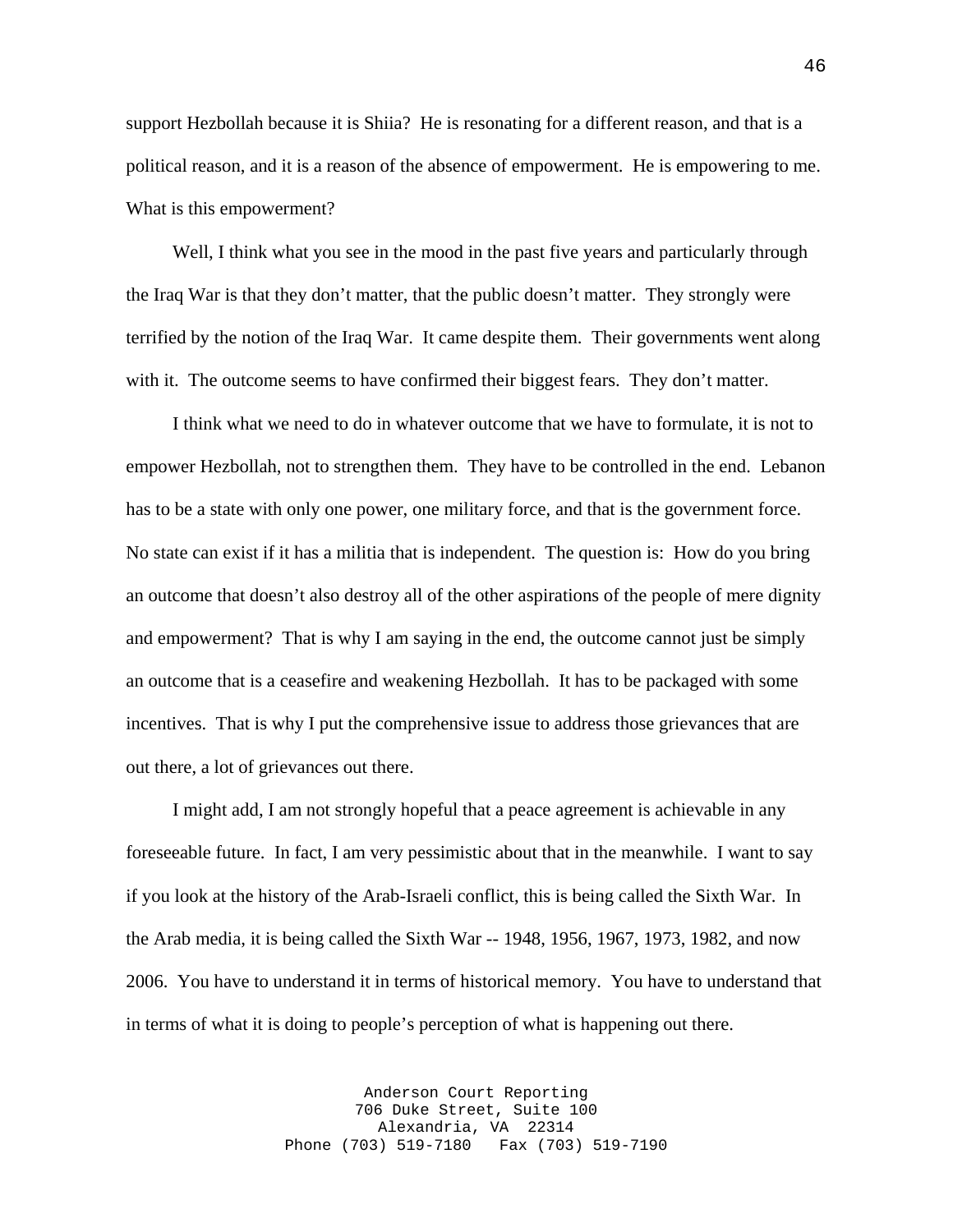If you look at the outcome, if in the end it doesn't matter what happens to Hezbollah, what you have is a Lebanon that is anarchic, a Lebanon where there is no state. Yes, Hezbollah is destroyed. Let us assume that happens. You have an anarchic Lebanon akin to Iraq or akin to Gaza, and American policy is implicated in that. American policy is implicated in those outcomes that are threatening, destabilizing, and also humiliating to people around the Arab World. That is not what you want to have.

 So it is not about defeating Hezbollah. It is about how you deal with these other aspirations. How do you deal with this other notion that is broader beyond Hezbollah? How do you weaken Hezbollah while not humiliating all those people who are empowered by it for reasons that have nothing to do with its religious agenda?

AMB. PASCUAL: Let me, on that very eloquent note, ask our two remaining panelists if there are any final thoughts that they want to offer.

 Shibley, your comments also remind me of the 2002 National Security strategy where the President, up front, says that today we are threatened more by weak and failing states than we are by conquering states. It is indeed the prospect of that void which, in fact, can actually be filled then with elements that can't be controlled. The potential that creates then for destabilizing the region and creating international destabilization has increasingly been recognized as a threat to our national security. It is something that I think you are very right to put on the table, that you have to balance in this equation, because the more time that passes, the greater the prospect for that void and that failure of the Lebanese state. That creates a whole series of other issue then you are going to have to deal with.

Michael, let me ask you first.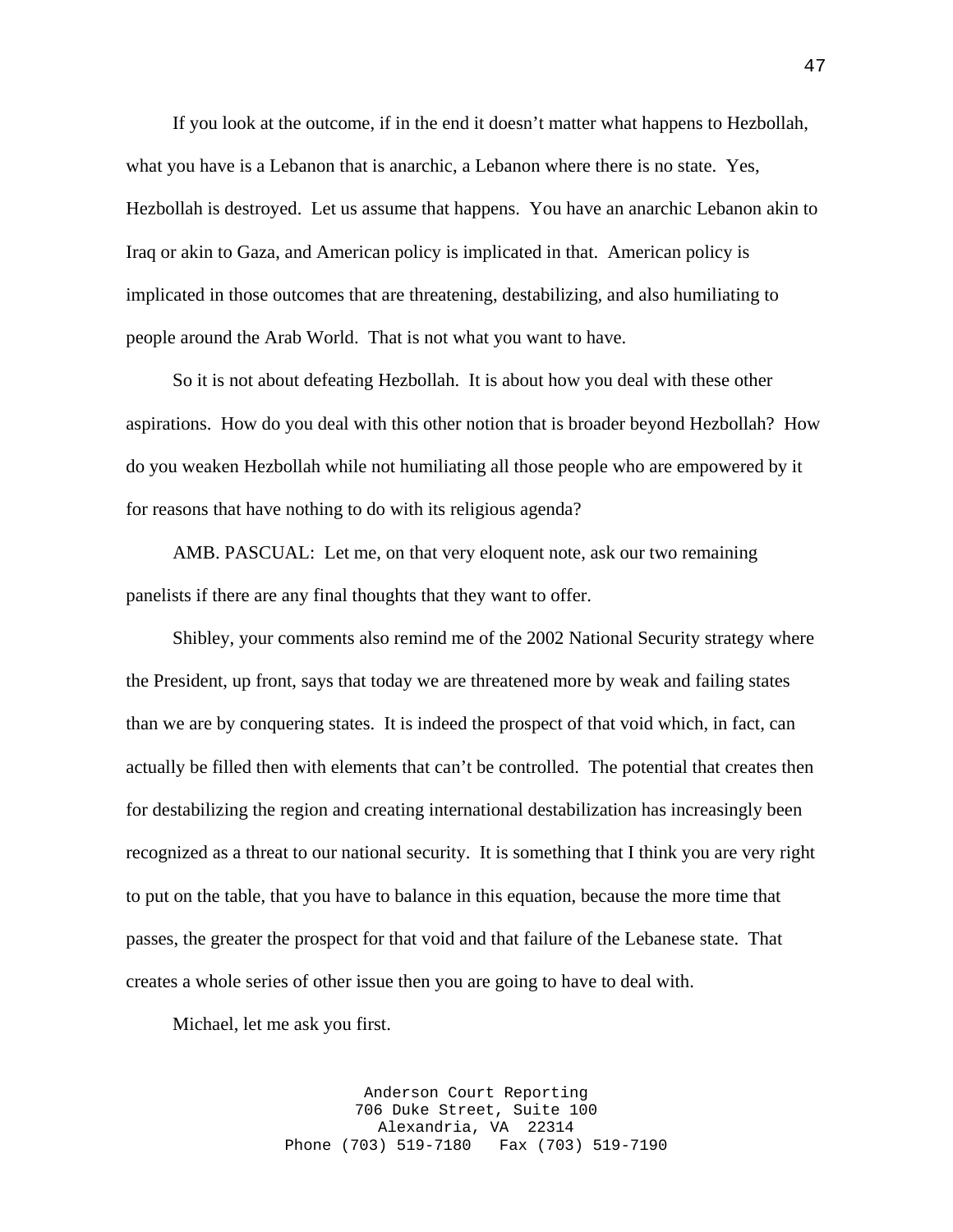BRIG. GEN. HERZOG: Yes, I think it is a bit early to summarize this war and say who is victorious and who is not. It is not over. I think some of us tend to rush to the conclusion that the outcome is very bleak, Hezbollah is winning, and so on. I think the picture is more nuanced in a way. As I said, they are taken years back in their capabilities. I think that creates deterrence, not full deterrence but some measure of deterrence.

 Also, I think that there is another very important element. Hezbollah has been pursuing a dual agenda, a domestic Lebanese agenda as a political power in Lebanon and an Islamist Iranian agenda. When this war broke out, I think many people in Lebanon and the Arab World were angry at Hezbollah for pursuing an Iranian agenda at the expense of Lebanon. Unfortunately, what you see over the last few days is this is shifting. Events like Qana help Hezbollah say we are part of a Lebanese agenda and we are pursuing a Lebanese agenda.

 But my believe is that once the guns fall silent and the dust settles, this very basic element of understanding that there is an Iranian agenda behind the scenes dominating what Hezbollah is doing will come to play and could play a major role in political pressure on Hezbollah not to continue as a state within a state. Will that succeed? We will have to wait and see.

AMB. PASCUAL: Martin, final words?

 AMB. INDYK: First of all, what Mike said about it not being over is worth pondering. The Israeli Government has called up another three divisions, reserve divisions. It is my understanding that one of those divisions will be put on the Golan Heights because the Syrian Army is on a full state of alert. Therefore, the possibilities of miscalculation go up as time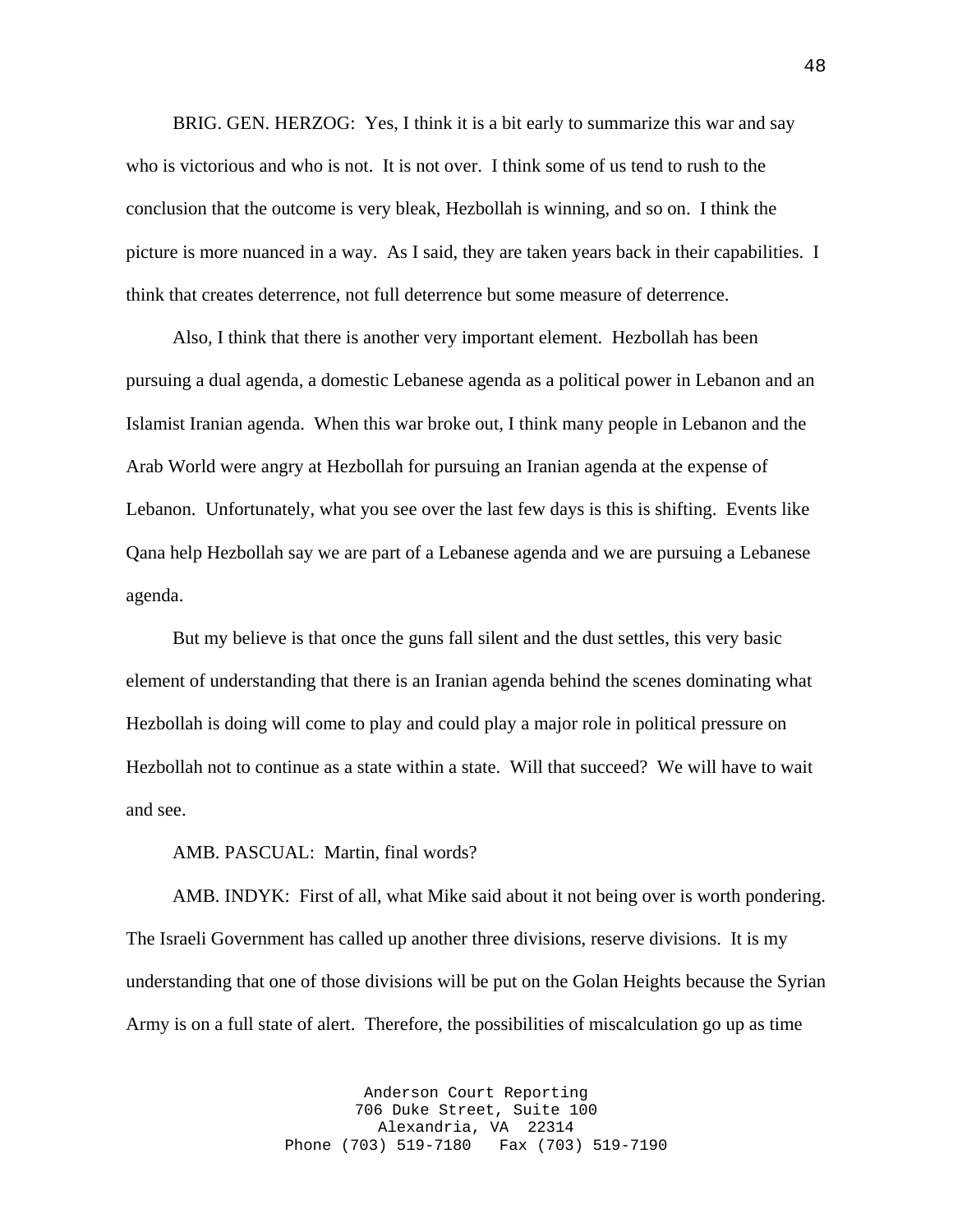goes on, on both the Syrian and Israeli sides. As Hisham said, the son is not like his father. We should never forget the potential here for escalation to a wider war before this is over, which just underscores my feeling that we need now to be actively trying to achieve a ceasefire. I don't think the Israeli Government wants a war with Syria, and I think that the Israeli Government can achieve many of its more limited objectives through a ceasefire now rather than later.

 My final point is that when the dust settles, we will need to come to terms with a reality here that we cannot achieve our purposes, whether they are American purposes or Israeli purposes for that matter, unless there are strong governments on the other side that can fill the vacuum when an Israeli withdrawal takes place or an American withdrawal takes place. That applies to Iraq; that applies to Gaza and the West Bank where the Israeli Government wants to withdraw from; and it certainly applies to Lebanon as well. So one of the things that we need to be far more conscious of is what the requirements are for strengthening moderate governments, governments that want to serve the interests of their people, like the presidency of Abu Mazin or the government of Fouad Siniora, so that they are capable of being our partners, American partners or, for that matter, Israeli partners. One of the most disturbing things about what is happening in this crisis is that it is the bad guys that are being strengthened. And so, that has got to tell you that something is not working. Even if we are not going to have a complete strategy change, which I would prefer, we should at least have a course correction in terms of how we are trying to strengthen those partners on the other side, rather than weakening them.